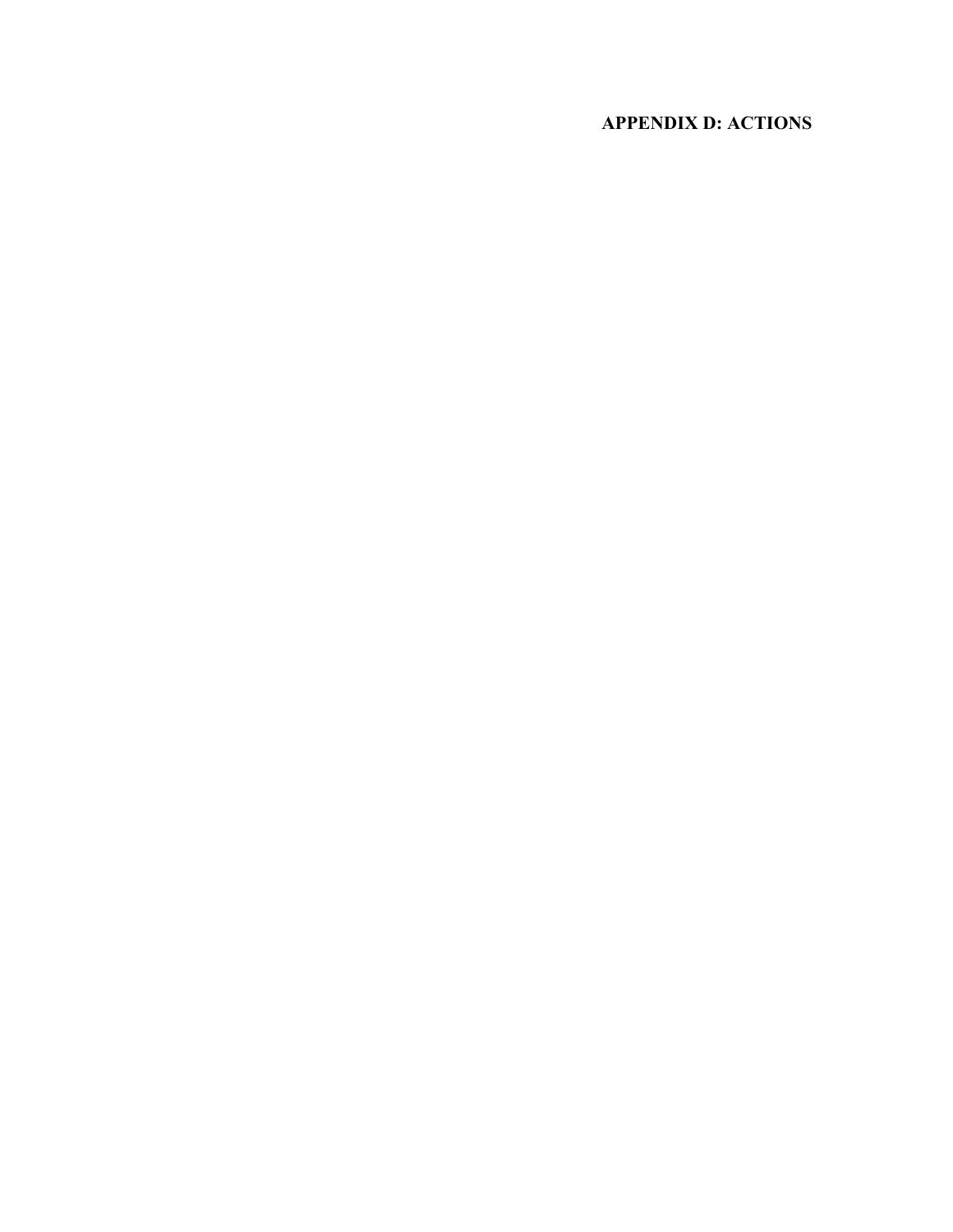# **APPENDIX D-PART 1**

### **Criteria to Develop the Action Lists in the WRIA 8 Draft Chinook Plan**  Approved by the WRIA 8 Steering Committee, July 28, 2004

### **Criteria for Comprehensive Action Lists**

- For each of the three Chinook populations, separate comprehensive lists of land use recommendations, site-specific habitat protection and restoration projects, and public outreach actions will be included in the draft plan for Tier 1 subareas and migratory corridors and for Tier 2 subareas. Watershed-wide or basinwide land use and public outreach actions will address Tier 3 subareas.
- For the public review draft, there will be no site-specific habitat projects in Tier 3 subareas, although the Steering Committee and the Forum could decide to address these in the future by directing development of actions for coho and kokanee.
- Within each comprehensive list, actions are prioritized or evaluated using similar criteria:
	- Conservation strategy (benefits to Chinook)
	- Collaborative process by area experts and stakeholders
	- Feasibility/implementability (technical, community/local support)
	- These factors vary somewhat according to the type of action

### **Criteria for Action Start-Lists**

- Land use, site-specific habitat protection and restoration projects, and public outreach are integrated into a single strategic start list to focus watershed priorities. Start lists should consist of approximately 50 actions for each of the three Chinook populations. Actions for the nearshore and migratory corridors will be included as part of the start list.
- With the exception of the four actions added by the Steering Committee in response to the public review process, as provided for below, the start list was generated from the comprehensive lists for each action type and subarea that have been developed collaboratively with area experts and stakeholders. The intent is to include the highest priority actions but the driver is to have a manageable number.
- The specific needs of each population and area should drive the mix of actions.
- Beyond being included on the start list, actions will not be further ranked for each population, across populations, by type of action, nor across types of action.
- The start list needs to include actions at the landscape scale as well as the reach scale to ensure geographic equity and opportunities for implementation by all jurisdictions.
- Actions that are high priority but challenging to implement need to be included as well as high priority actions that are easier to implement or ready to go.
- Up to five actions may be added to the start list through the public review process. Recommendations will be brought back to the Steering Committee to consider.
- The Steering Committee directed that up to five actions be included in the Start List for Tier 2 subareas.
- Development of these lists, particularly the start list, is to be an iterative process.
- Cost estimates will be done only for actions on the integrated start list. Where readily available, cost estimates will be included for actions on the comprehensive lists.

To develop the initial start-lists, the following criteria beyond the comprehensive lists are used for each action type:

**Land Use Actions (includes incentive, regulatory, and programmatic recommendations)** 

• Apply technical hierarchy from WRIA 8 Technical Committee

Appendix D, Part -1: Criteria for Start-list and Comprehensive Lists February 25, 2005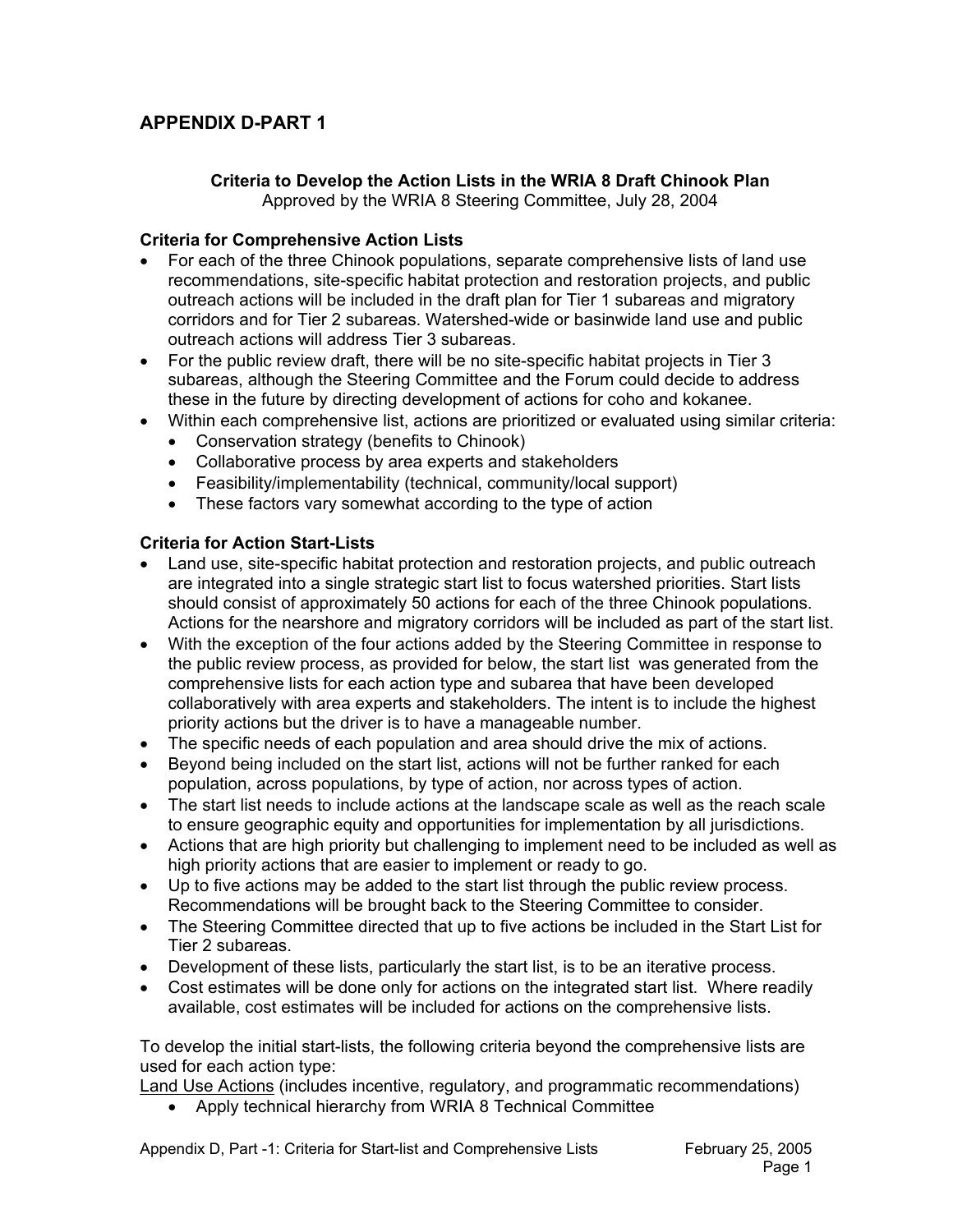- Include actions where explicitly referenced by Steering Committee goals
- Include actions that are most developed, specific, and directive

Site-Specific Protection and Restoration Actions

- Did not include "non-projects" (recommendations that do not require new actions, e.g., protecting St. Edwards State Park) or projects with "uncertain benefit"
- Used logical combining of projects
- Protection based on EDT reach rank (closest to template conditions) and existing science-based habitat protection programs such as Waterways and Cedar River **Legacy**
- Projects are sorted by reach rank; within reach, by benefits to Chinook
- Included all projects in A reaches that were ranked high and high-medium benefit to Chinook, regardless of feasibility
- Screened projects in B reaches for feasibility: included only projects ranked high and high-medium benefit to Chinook that should be easier to implement
- For Tier 2 subareas, where Start List actions were limited by the Steering Committee's direction to only 5 actions, actions were selected based on worst factor of decline as well as EDT prioritization of reaches and subarea experts' rating of projects' Benefits to Chinook and Feasibility.

Public Outreach Actions

- Focus on actions with regional application
- Identify what is needed to support land use and site-specific actions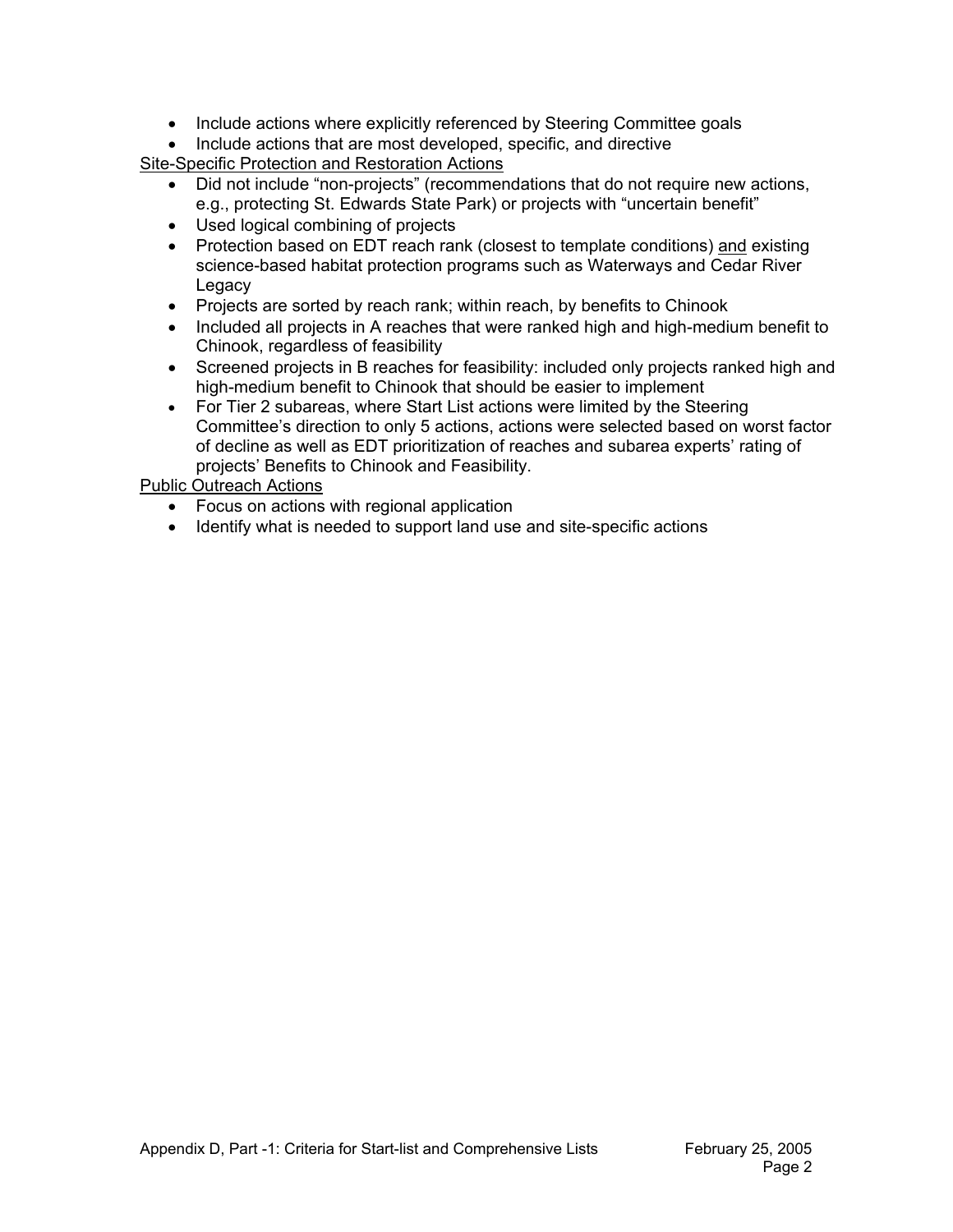# **APPENDIX D, PART 2**

### **Process and Criteria for Identifying and Prioritizing Potential Site-Specific Projects**

Potential site-specific habitat protection and restoration projects were identified by ad hoc groups of subarea experts and members of the WRIA 8 Technical Committee for each Tier I and II subarea in the watershed during a series of meetings in 2003 and 2004. The potential projects were based on the Technical Committee's technical hypotheses for the protection and restoration for each subarea. The site-specific projects are listed by Chinook population in two ways in Chapter 10: in priority order by subarea with shortened project descriptions and in comprehensive lists by subarea in geographic order from downstream to upstream. Site-specific projects have also prioritized in the "Short List" for each Chinook population.

### **How Site-Specific Protection and Restoration Projects Were Prioritized**

Protection and Restoration projects were prioritized using the WRIA 8 Conservation Strategy (Chapter 4), the Ecosystem Diagnostic and Treatment (EDT) Modeling results and professional opinion of subarea experts about the benefit and feasibility of potential projects. Protection and restoration projects were identified and listed separately because they are treated differently by the EDT model. They were also prioritized using similar, but different criteria.

The prioritization of potential protection projects is based on:

- The Tier of the subarea,
- The EDT results for the subarea reaches (the habitat index) AND/OR whether or not the project/reach has been identified as a priority by an existing science-based habitat protection program such as Waterways or Cedar River Legacy, and
- How the proposed habitat protection projects are rated by subarea experts and WRIA 8 Technical Committee members on their benefit to Chinook and feasibility or ease of implementation.

The prioritization of potential restoration projects is based on:

- The Tier of the subarea,
- The EDT Restoration Potential of the subarea reaches, and
- How the proposed projects are rated by subarea experts and WRIA 8 Technical Committee members on their benefit to Chinook and feasibility or ease of implementation.

### **How EDT Modeling Results were Used to Help Prioritize Potential Site-Specific Projects**

### **EDT Modeling for Restoration**

The criteria and use of the EDT Modeling results differs somewhat between protection and restoration projects. For restoration projects, EDT's Restoration Benefit Rank was applied directly in prioritizing reaches for restoration. This rank is a measure of the benefit to Chinook of restoring each reach to "template" or ideal conditions. For restoration, some of the reaches with similar restoration potential have been grouped together. For example, the Lower Cedar River reaches are broken out into A Reaches (Reaches 2, 3), B Reaches (Reaches 5, 7, 10, 4, 6) and C reaches (Reaches 11, 1, 8, 9). So although reaches are listed in priority order within these grouping there is not a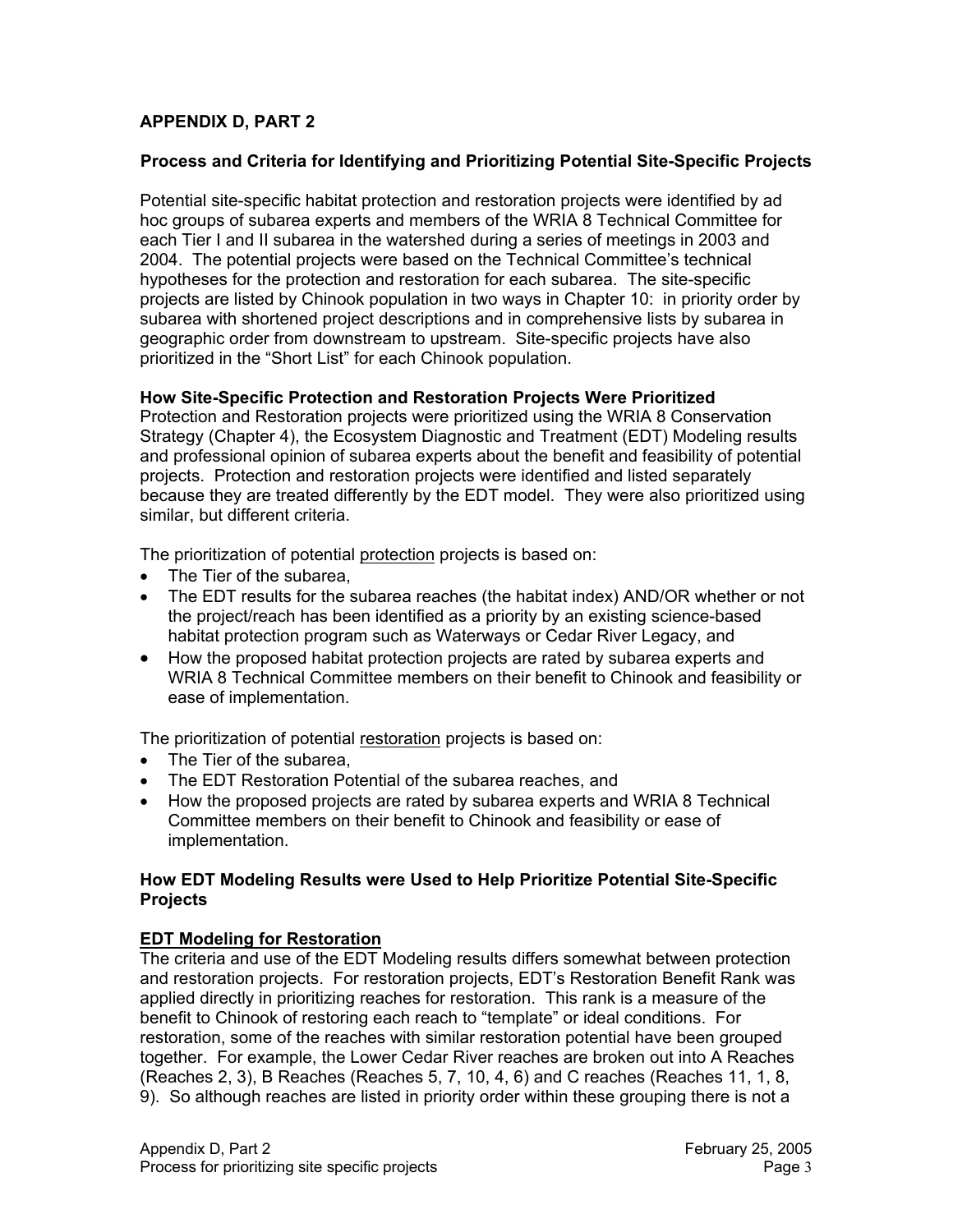large difference in the restoration potential between the reaches in the same grouping. However, there is a significant difference in restoration potential between the groupings. A Reaches have significantly higher restoration benefit than B Reaches.

### **EDT Modeling for Protection**

The EDT Protection Benefit Rank is not as straight forward as the Restoration Benefit Rank to apply in prioritizing site-specific habitat protection projects. The EDT habitat model evaluates the protection potential of river reaches by evaluating the exposure of fish in all their life stages to in-stream habitat conditions (e.g. pools, large woody debris, spawning areas). The EDT Protection Benefit Rank prioritizes which reaches if fully degraded would most harm Chinook. However, what you do to protect instream-habitat conditions in a reach should not be limited to taking actions within the reach to protect habitat. Much of what needs to be done to protect instream-habitat in a reach must be done upstream in other reaches or subarea-wide. For example, if there are pools and large woody debris in Reach 3 of the Cedar River it is in part because there was a source of large woody debris upstream. If egg incubation of Chinook benefits from the lack of sedimentation and high water quality in a reach, it is because there are not sediment sources or inputs of pollutants upstream. Also, habitat protection projects should consider things such as landscape conditions and habitat-forming processes in addition to fish use and instream-habitat conditions.

Therefore, the WRIA 8 Technical Committee used the Habitat Diversity Index results from the EDT model to prioritize reaches for their protection potential rather than the Protection Benefit Rank. The Habitat Diversity Index is a measure of how close reaches are to "template" or ideal conditions for numbers of pieces of large woody debris, riparian function and channel connectivity. Basically this is an indication of which reaches are in the best condition. See example below from the WRIA 8 Conservation Strategy from Chapter 4 for the Cedar River.

|                                          | Table 4-2: Cedar Tier 1 Reach-Level Protection Recommendations<br>(Middle Cedar and Lower Cedar)<br><b>Reaches are listed in order of Relative Protection Priority</b> |                                                                                                      |  |  |
|------------------------------------------|------------------------------------------------------------------------------------------------------------------------------------------------------------------------|------------------------------------------------------------------------------------------------------|--|--|
| Tier 1<br>Subarea:                       | <b>Critical Chinook Life</b><br><b>Stages for Protection:</b>                                                                                                          | LWD, Riparian Function, and Channel<br>Connectivity should be protected in the<br>following reaches: |  |  |
| Middle<br>Cedar<br>(Reaches<br>$12 - 18$ | Pre-Spawning Migrant;<br><b>Fry Colonization</b>                                                                                                                       | 16, (tie 17 & 18), 15, 14, 12, 13                                                                    |  |  |
| Lower<br>Cedar (1-<br>11)                | Pre-Spawning Migrant;<br><b>Fry Colonization</b>                                                                                                                       | 4, 8, 9, 3, (tie 5 & 6 & 11), 7, 10, 1, 2                                                            |  |  |

## **Recognizing Existing Habitat Protection Programs**

There are several strong, science-based habitat protection programs in place in WRIA 8, including but not limited to: Bear Creek Waterways, Cedar River Legacy, and Issaquah Creek and Lake Sammamish Waterways. Recognizing the strength of these programs and their greater landscape focus, the WRIA 8 Technical Committee recommended (and the WRIA 8 Steering Committee approved) using the priorities identified by these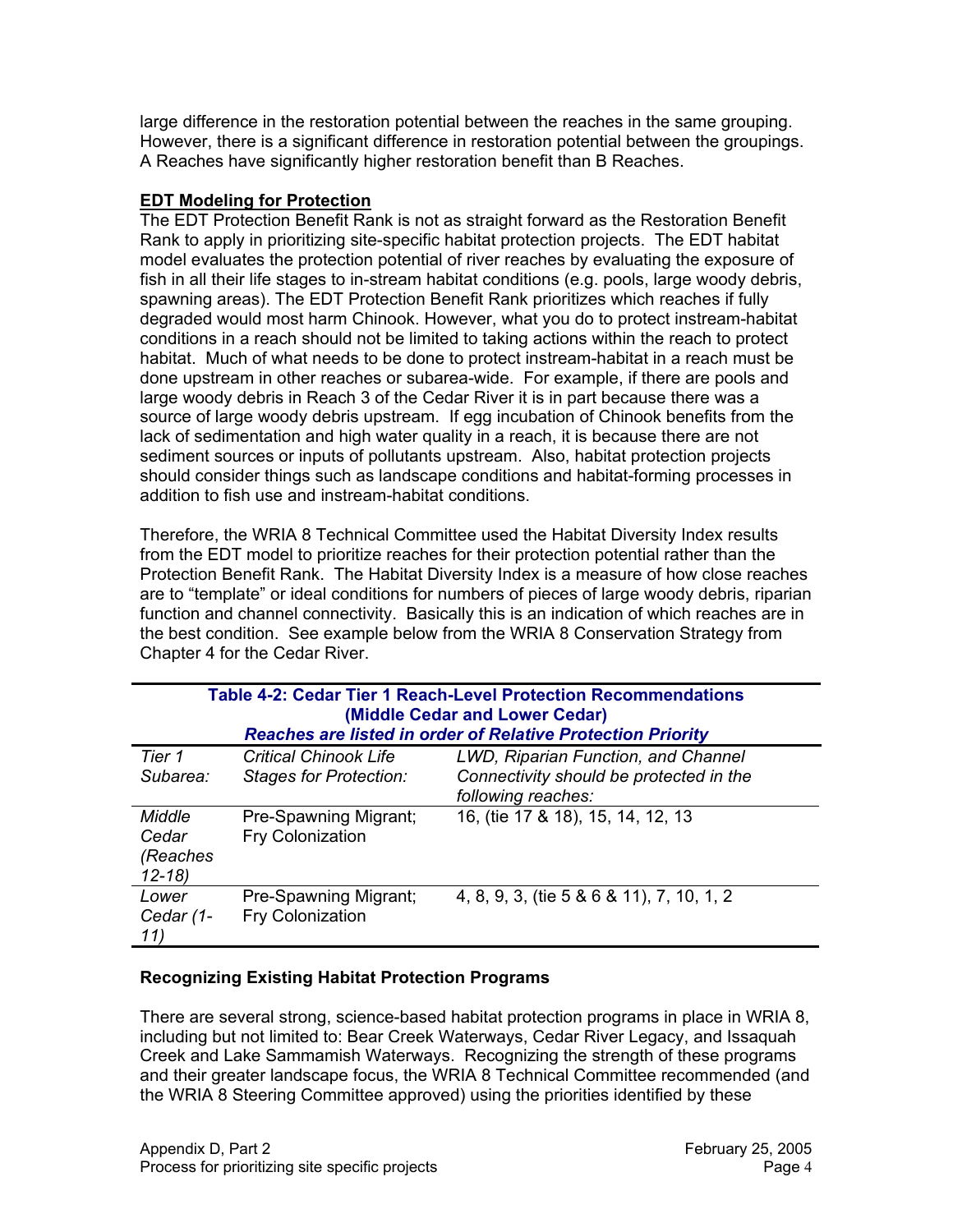programs in additions to the EDT modeling results in prioritizing site-specific habitat protection projects. In the prioritized lists of site-specific protection projects in Chapter 10, existing priority protection projects from science-based habitat protection programs have been shaded.

### **Criteria used by Subarea Experts to Evaluate Potential Protection Projects**

Within the subarea reaches that have been prioritized for their protection potential using the EDT Model, identified projects are further prioritized using the expert opinion of subarea experts about each potential projects' benefits to Chinook and feasibility or ease of implementation. Here are the criteria the subarea experts used in evaluating the potential protection projects.

### **Technical Criteria: Benefits of Project to Chinook**

High – Expected to have high benefit to Chinook. Medium – Expected to have moderate benefit to Chinook. Low – Expected to have low benefit to Chinook.

### **In making determination of H, M, L, consider the following:**

- $\triangleright$  Extent to which habitat is connected to other high quality habitats and already protected areas
- $\triangleright$  Extent to which property has intact riparian conditions, forest cover
- $\triangleright$  Extent to which project would protect habitat-forming processes (e.g. includes headwater areas, confluences, unarmored banks, gravel erosion and deposition areas, woody debris recruitment sources, springs or groundwater upwelling)

### **Policy Criteria: Feasibility of Project**

High - Potential project is highly feasible. Medium – Potential project is moderately feasible. Low – Potential project has low feasibility.

### **In making determination of H, M, L, consider the following:**

- $\triangleright$  Community/jurisdictional support
- $\triangleright$  Cost/fundability of project
- $\triangleright$  Likelihood that habitat is threatened by future changes in land use (or extent to which habitat is protected by regulations)
- $\triangleright$  Degree to which project is ready to go (Is there a sponsor? A willing landowner? A partnership or matching opportunity?)

### **Criteria used by Subarea Experts to Evaluate Potential Restoration Projects**

Within the subarea reaches that have been prioritized for their restoration potential using the EDT Model, identified projects are further prioritized using the expert opinion of subarea experts about each potential projects' benefits to Chinook and feasibility or ease of implementation. Here are the criteria the subarea experts used in evaluating the potential restoration projects.

#### **Technical Criteria: Benefits of Project to Chinook**

High – Expected to have high benefit to Chinook. Medium – Expected to have moderate benefit to Chinook.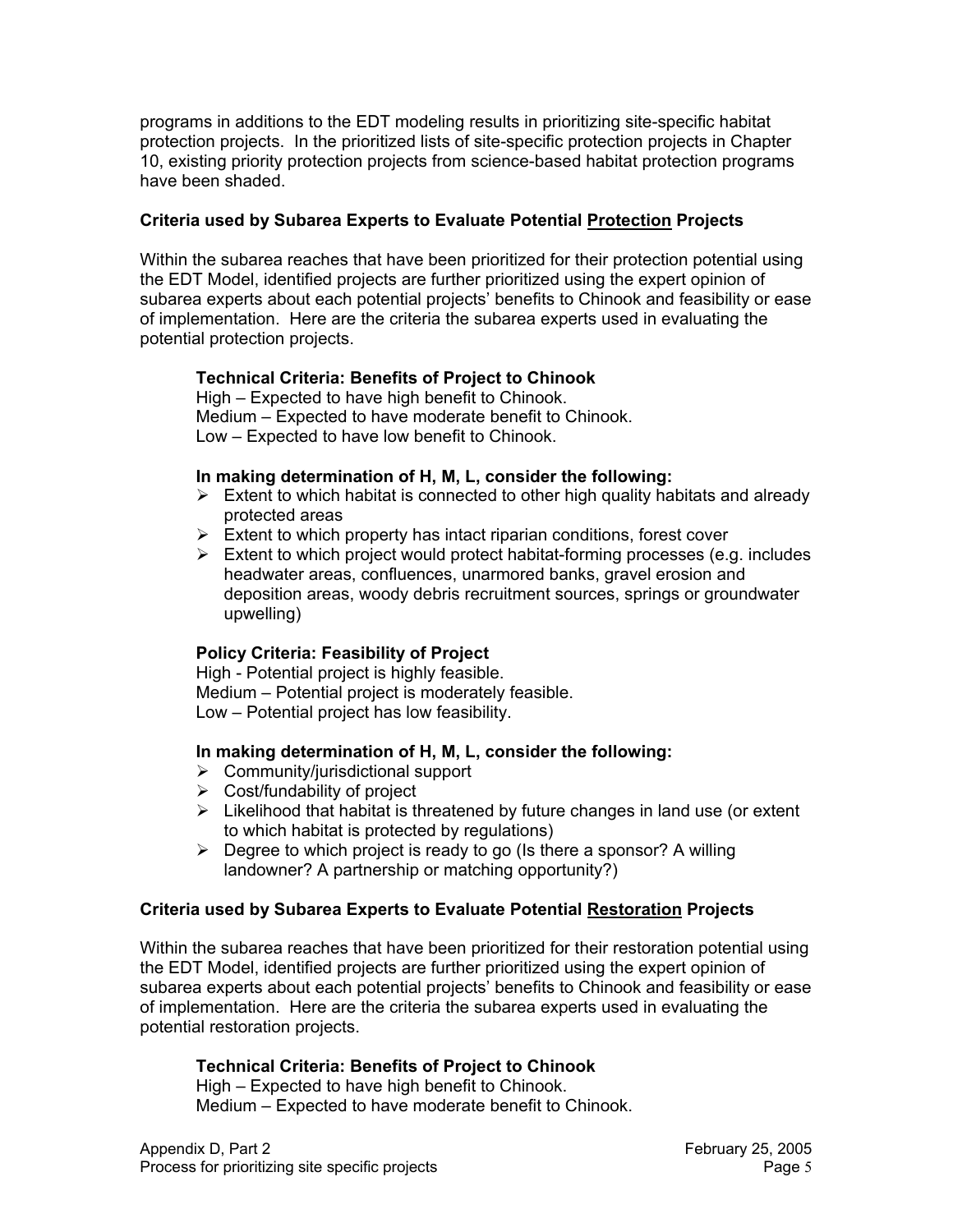Low – Expected to have low benefit to Chinook.

## **In making determination of H, M, L, consider following criteria:**

- $\triangleright$  Degree to which project addresses factors of decline in reach and relative importance of the factors of decline
- $\triangleright$  Type and scale of project and how well it fits with technical hypothesis for reach
- $\triangleright$  Project method and how well it has been proven successful in other projects

# **Policy Criteria: Feasibility of Project**

High - Potential project is highly feasible. Medium – Potential project is moderately feasible. Low – Potential project has low feasibility.

# **In making determination of H, M, L, consider the following:**

- $\triangleright$  Community/jurisdictional support
- $\triangleright$  Cost/fundability of project
- $\triangleright$  Degree to which project is ready to go (Is there a sponsor? Is there a design? Is there landowner willingness?)
- $\triangleright$  Complexity of the project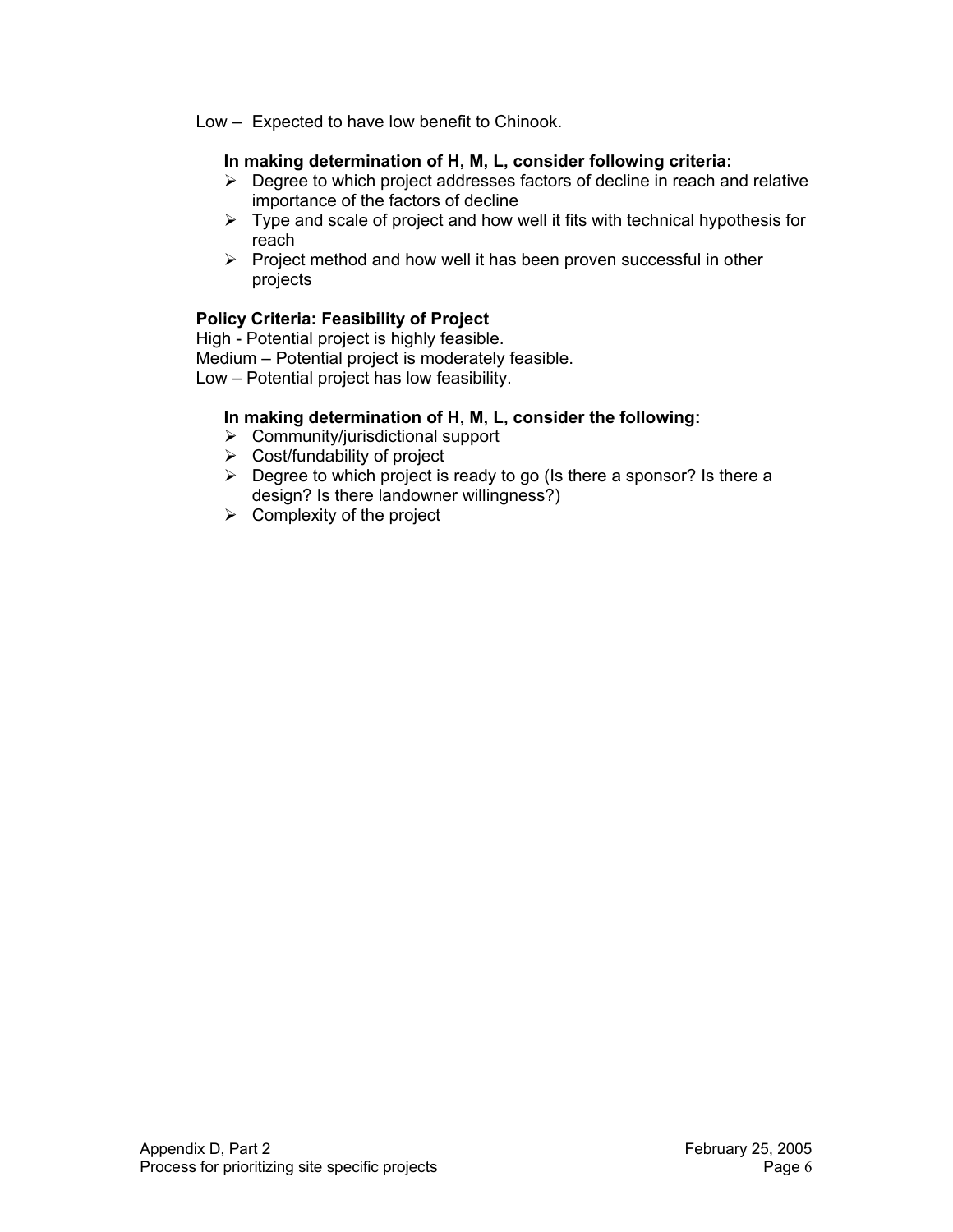# **APPENDIX D, PART 3**

### **Preliminary Cost Estimates for WRIA 8's Action Start List - Methodology**

An overview of the cost estimate methodology is provided in Chapter 9, *Preliminary Cost Estimate of Site Specific Projects and Programmatic Actions* section. This Appendix section provides further details on the methodology and cost estimate charts (Tables D-3-1 – D-3-4) for the three Chinook populations: Cedar River, North Lake Washington, and Issaquah, and migratory and rearing areas. Cost estimates were prepared for two main groups of actions: site specific projects and programmatic actions, which include land use actions, public outreach, and studies.

### **Site Specific Projects:**

Cost estimates for site specific projects were formed from three main sources: (1) pre-design cost estimates, (2) the Army Corps of Engineers' Lake Washington/Ship Canal General Investigation Study, or (3) *A Primer on Habitat Project Costs (Primer*, Evergreen 2003). The *Primer* provides estimates for various components of different types of projects. These components were formed into groups to correspond to the conditions in the WRIA 8 watersheds. Many of the components were consistent across the Cedar, North Lake Washington, and Issaquah population areas. Some of the components varied, such as acquisition values, or size of waterway, which is based on the mean flow given in cubic feet per second (cfs). Permitting, initial (2 year) monitoring, and maintenance costs are factored into the cost range provided by the *Primer*.

The values are given as planning level tools, and therefore cost estimates at this level are for decision makers to use in preliminary planning of overall costs. The high and low range of costs varied either due to the multiplier value (high and low values) or due to variations in the scoping of the project site (e.g. range of stream miles or acreage).

A few projects tended to bring the average project cost up within each of the four cost estimate charts. For example, Dorre Don Area Flood Buyouts and Floodplain Restoration in the Cedar River, adds about \$10 million into the overall "high" total costs. If this outlying value is not accounted for then the values would be closer to the "low" cost estimates. In the North Lake Washington and Issaquah Action Start-list, single projects identified large areas for acquisition that are typically acquired as multiple projects occurring over many years. These areas were divided into multiple projects to reflect more realistically the cost and to not skew the average cost per project. For example, completing the acquisitions identified in the Waterways 2000 program would be approximately 250 acres for North Lake Washington. This one, \$25 million, Start-list action was divided into 17 individual projects at an average cost of \$1.5 million, which is a more typically project cost.

**Acquisition:** For acquisition planning, the cost estimate per acre multiplier value was \$35,000 to \$55,000. Property values may vary more widely within the rural areas; however, these values are for planning purposes only. These values also should not be used to value a specific site or parcel. The following components were selected from the *Primer* to reflect the characteristics of the Chinook population areas:

- ¾ Cost range \$24,000 \$60,000 per acre,
- $\triangleright$  Medium development potential and amenity value,
- $\triangleright$  Rural residential zoning,
- $\triangleright$  Moderate percent sensitive areas (50-80 percent not developable),
- $\triangleright$  Average site access, and
- $\triangleright$  Moderate distance from major city

**Restoration:** For restoration project cost estimates four groups of components from the *Primer* were formed; (1) riparian enhancement, (2) stream bank improvements, (3) large woody debris placement, and (4) floodplain restoration.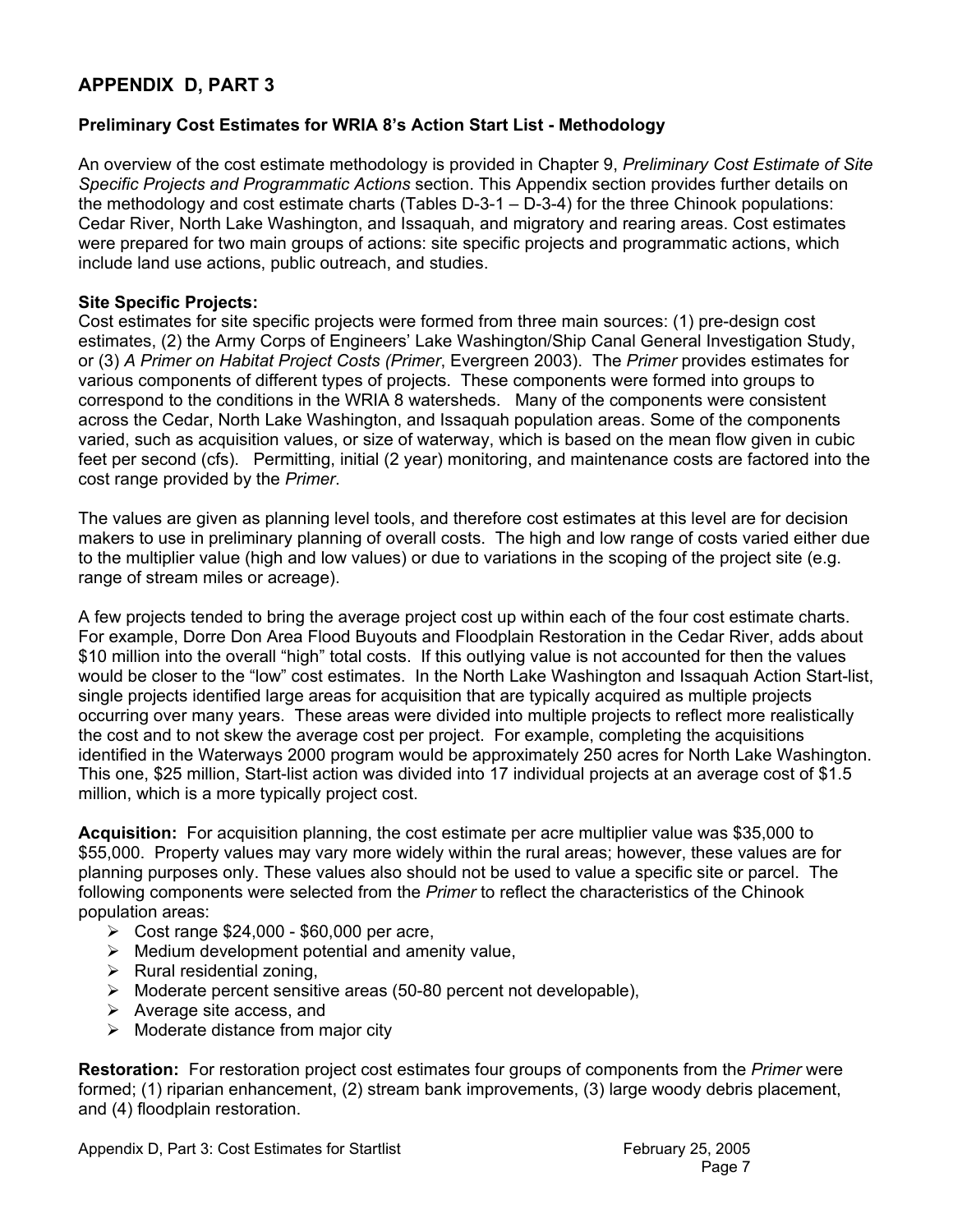**(1) Riverine riparian enhancement** includes projects that remove invasive plant species and restore native plant species. These projects can restore the existing buffers or recreate a buffer. The cost estimate used a multiplier value of \$15,000 per acre. The selected *Primer* components are as follows:

- $\geq$  Cost range \$10,000 to \$15,000 per acre,
- $\triangleright$  Somewhat complex riparian enhancement:
	- Medium: size plants, mulch, slope, clearing & grubbing,
- $\geq$  50 foot buffer width,
- $\triangleright$  Site accessible by vehicle, and
- $\triangleright$  Average labor costs and maintenance

**(2) Stream bank improvements** include projects that involve reshaping of the stream bank area through rip-rap removal, grading, and then restoration of the riparian vegetation. The earthmoving and size of the waterway components are the primary determinants of the cost. Some of the waterways mean flow was near the cut-off of 100 cfs for the small verses medium waterway. More weight was thus given to the earthmoving cost component and a cost of \$200 per lineal foot was used as the multiplier value. The selected *Primer* components are as follows:

- $\triangleright$  Cost range: \$150 \$250 lineal foot
- $\triangleright$  Moderate earthmoving some rip-rap removal,
- $\triangleright$  Medium waterway (100-2,000 cfs; e.g., the Cedar River is 675 csf.)
- $\triangleright$  No reconnection to the floodplain,
- $\triangleright$  Average permitting costs,
- $\triangleright$  Medium material use
	- 2 gallon trees and shrubs, rocks, some logs and rootwads.

**(3) Large Woody Debris placement** projects restore wood to the stream channel either by placing logs on the stream bank or by forming piles of logs as a log jam structure. The size of the waterway, materials and transportation cost components are the primary cost factors. The projects in the Start List have a slightly higher number of pieces of large woody debris specified than the *Primer* components below, thus the cost estimate multiplier used was on the high end of the range. For small waterways the multiplier value per mile was \$50,000 and for medium waterways the value was \$45,000.

- $\triangleright$  Small waterway cost range: \$20,000 \$50,000 per mile,
- $\triangleright$  Medium waterway cost range: \$15,000 \$45,000 per mile,
- $\triangleright$  Average transportation cost,
- $\triangleright$  Medium material use, 0-12" diameter logs for small waterway, and 13-24" diameter for medium waterway,
- $\triangleright$  Risk minimal.

**(4) Floodplain restoration** projects reconnect the river with its floodplain through levee removal or sidechannel creation. These types of projects are quite variable and can be estimated with the *Primer* only to a fair degree. The energy of the waterway and the amount of earthmoving are the key variables that affect cost. The cost range used for multiplier values was \$20,000 to \$30,000 per acre. The selected *Primer* components are as follows for a side-channel re-connection:

- ¾ Cost range: \$20,000 \$30,000 per acre,
- $\triangleright$  Energy of waterway low,
- $\triangleright$  Minimal earthmoving.
- $\triangleright$  Access near,
- $\triangleright$  Moderate material use.

### **Programmatic Actions:**

Appendix D, Part 3: Cost Estimates for Startlist February 25, 2005 Page 8 - Page 8 - Page 8 - Page 8 - Page 8 - Page 8 - Page 8 - Page 8 - Page 8 - Page 8 - Page 8 - Page 8 - Page 8 Programmatic actions include land use actions, public outreach actions, and studies. The cost estimates were developed by the WRIA 8 Service Provider Team's Action Leads for land use and public outreach. The estimates are considered a rough, first-cut budget estimate, with the full time equivalent (FTE) staff estimates based on existing, or similar, programs and actions. The FTE staff estimate for the Action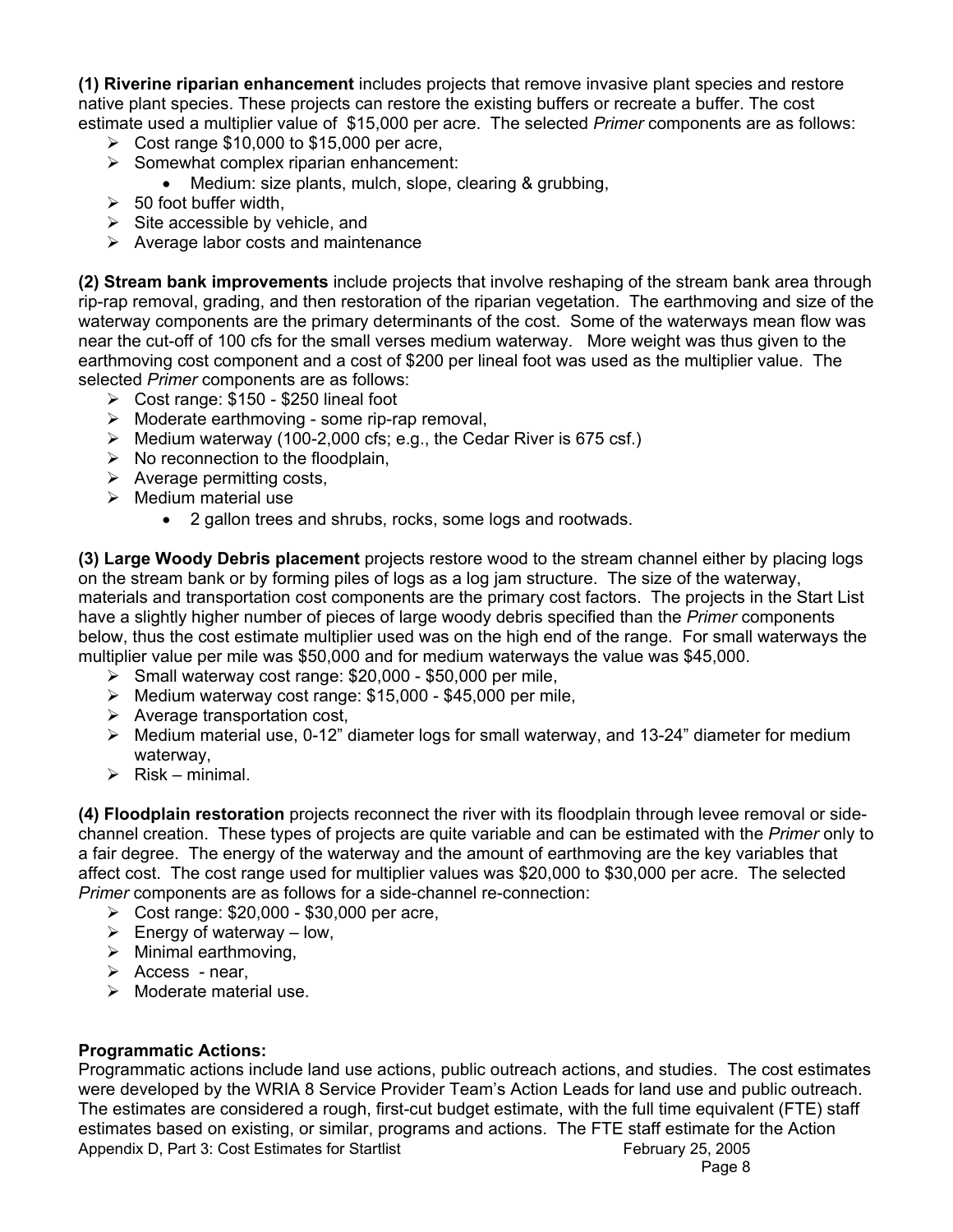Start-list is an additional level of effort to the staff identified in Chapter 2. There was limited consultation with local jurisdictions to tailor costs and identify efficiencies that may be obtained through collaboration.

Each action was evaluated as to whether the existing level of effort was adequate or whether an additional level of effort was needed. A number of assumptions were made for this preliminary effort. If a zero appears under the low range of cost then the action was covered under existing jurisdictional responsibilities and the level of funding was assumed to be adequate. Eleven programmatic actions were given zero values because the actions were considered fully funded by all jurisdictions at this time or had no additional cost element. If the FTE range has values of 0.03 to 0.6 then there is a need for collaborative work with a range of level of effort needed. For example, research and training on Low Impact Development (LID) techniques already occurs within some jurisdictions. The additional level of effort may involve coordination to expand the existing programs or additional research to apply the information to more situations. After an FTE value was developed, the *Primer* value of \$100, 000 per FTE was used as the multiplier to estimate costs.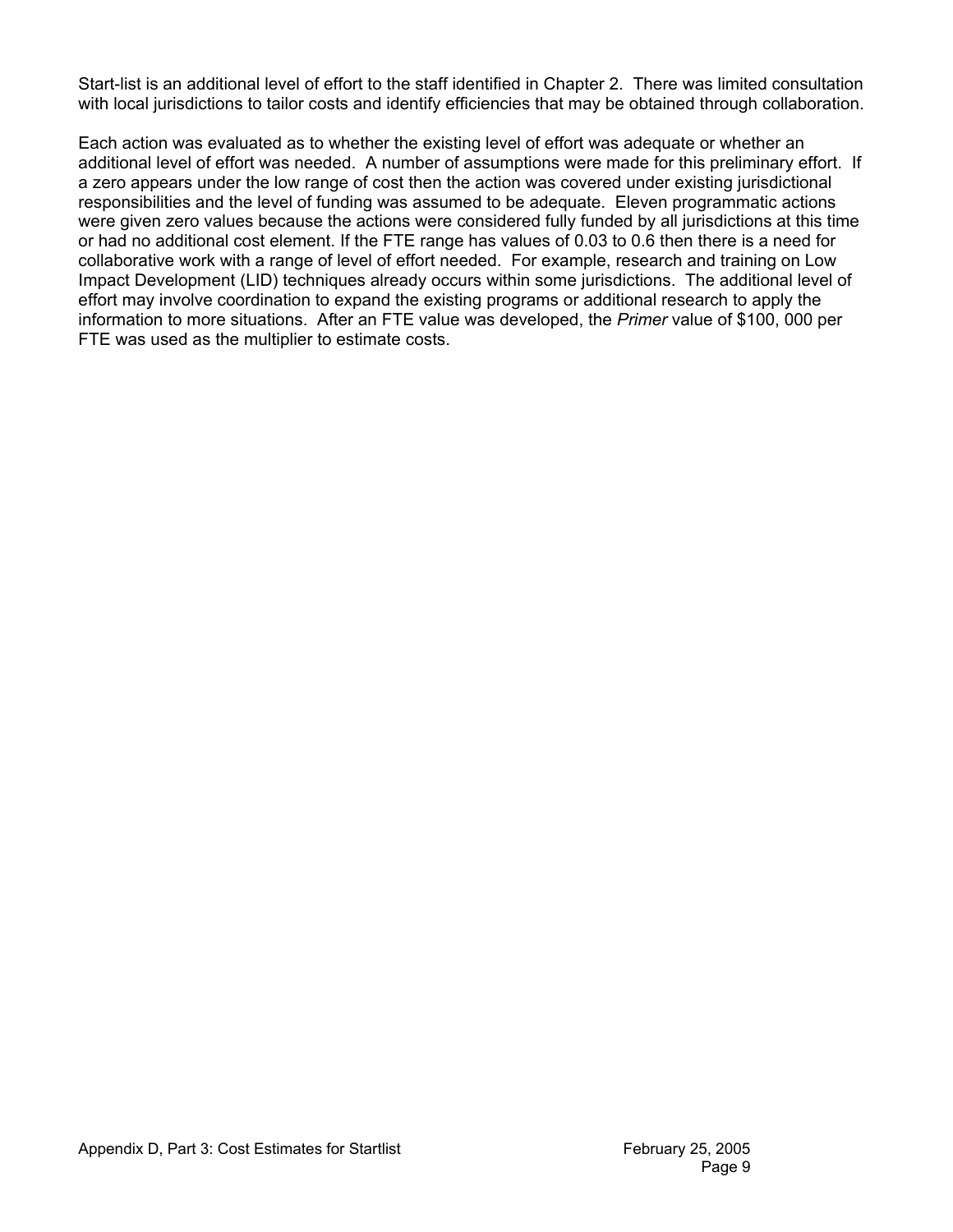# **Table D-3-1 WRIA 8 Action Start-List - "Ballpark" Cost Estimates Cedar River Chinook Population**

| <b>Site - Specific Projects</b>                                |           |           |
|----------------------------------------------------------------|-----------|-----------|
| Tier I - Within UGA<br>6 Projects                              | \$4.4M    | \$4.6M    |
| Tier I - Outside UGA<br>9 Projects                             | \$16.5M   | \$30.2M   |
| Sub-total Cost - Tier I                                        | \$20.9M   | \$34.9M   |
| Tier II - 2 Projects                                           | \$1.4M    | \$1.4M    |
| <b>Average Cost</b><br>per project (17)                        | \$1.3M    | \$2.1M    |
| <b>Total Cost - Site Specific</b><br><b>Tier I and Tier II</b> | \$22.3M   | \$36.3M   |
| <b>Programmatic Actions</b>                                    |           |           |
| Tier I - Basinwide<br>16 Actions                               | \$169,000 | \$345,000 |
| Tier I - Within UGA<br>1 Actions                               | \$0       | \$40,000  |
| Tier I - Outside UGA<br>2 Actions                              | \$0       | \$80,000  |
| Tier II - 2 projects                                           | \$10,000  | \$30,000  |
| Annual number of FTEs / Staff                                  | 1.79      | 4.95      |
| Annual Cost for 21 Actions                                     | \$179,000 | \$495,000 |
| <b>Average Annual Cost</b><br>per action (21)                  | \$8,523   | \$23,571  |
| One Upper Cedar<br><b>River Study</b>                          | \$941,000 | \$941,000 |
| <b>Total Cost - Programmatic</b><br>includes study above       | \$2.7M    | \$5.9M    |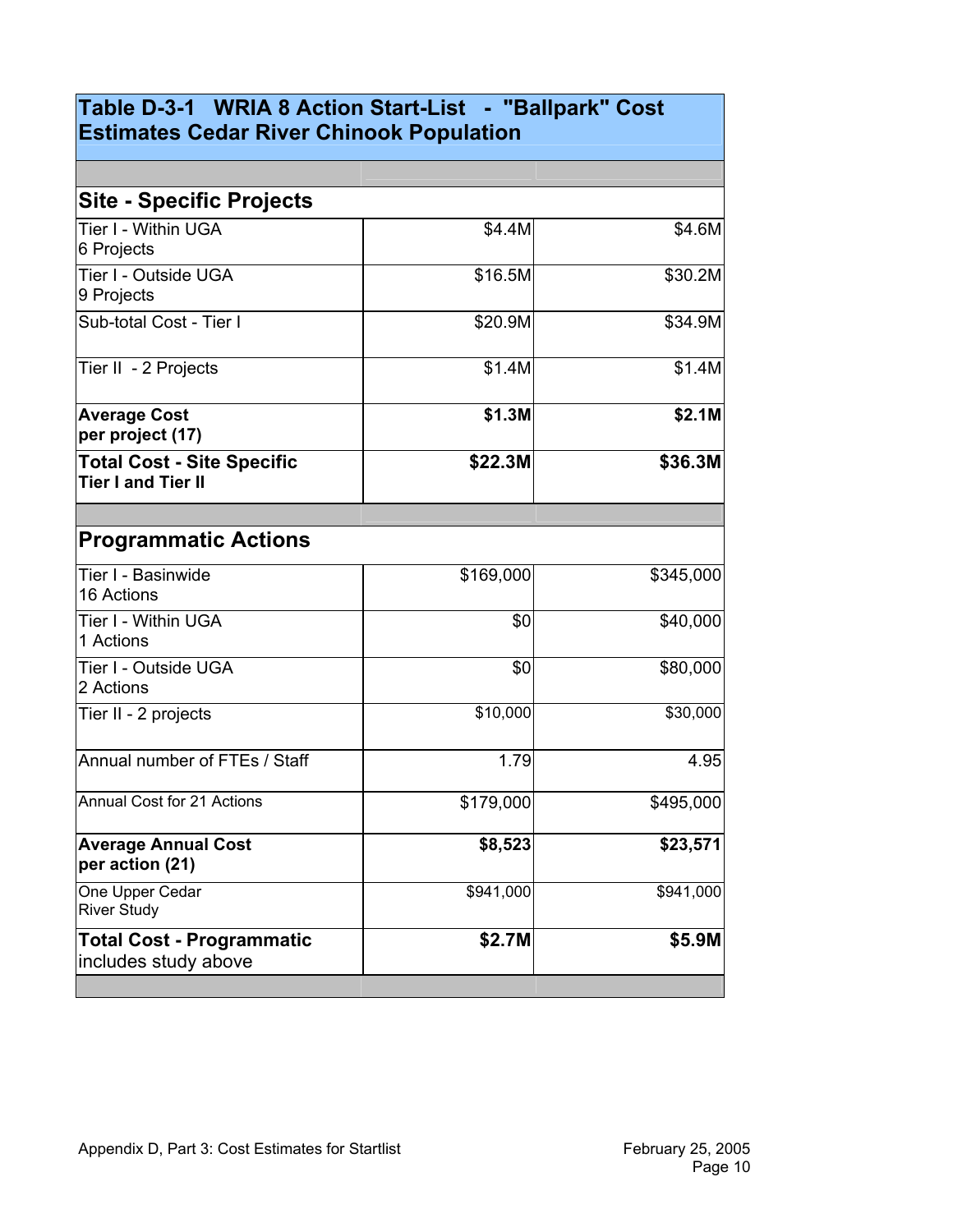# **Table D-3-2 WRIA 8 Action Start-List - "Ballpark" Cost Estimates North Lake Washington Chinook Population**

|                                                                         | Low       | High      |
|-------------------------------------------------------------------------|-----------|-----------|
| Tier I - Within UGA<br>14 Projects                                      | \$34M     | \$36M     |
| Tier I - Outside UGA<br>31 Projects                                     | \$36M     | \$37.6M   |
| Sub-total Cost Tier I                                                   | \$70.6M   | \$73.8M   |
| Tier II - 6 Projects                                                    | \$18.3M   | \$22.4M   |
| Tier I - Average Cost<br>per project (45)                               | \$1.5M    | \$1.6M    |
| Tier II - Average Cost per project<br>(6 Acquisitions - over 323 acres) | \$3.1M    | \$3.7M    |
| <b>Total Cost - Site Specific</b><br><b>Tier I and Tier II</b>          | \$88.3M   | \$96.2M   |
|                                                                         |           |           |
| <b>Programmatic Actions</b>                                             | Low       | High      |
| Tier I - Basinwide<br>20 Actions                                        | \$142,000 | \$387,000 |
| Tier I - Within UGA<br>4 Actions                                        | \$20,000  | \$60,000  |
| Tier I - Outside UGA<br>3 Actions                                       | \$30,000  | \$100,000 |
| Tier II - 3 Actions                                                     | \$0       | \$40,000  |
| Annual number of FTEs / Staff                                           | 1.92      | 5.87      |
| Annual Cost for 30 actions                                              | \$192,000 | \$587,000 |
| <b>Average Cost</b><br>per action (30)                                  | \$6,400   | \$18,900  |
| One Basinwide Study                                                     | \$645,000 | \$645,000 |
| <b>Total Cost - Programmatic</b>                                        | \$2.6M    | \$6.5M    |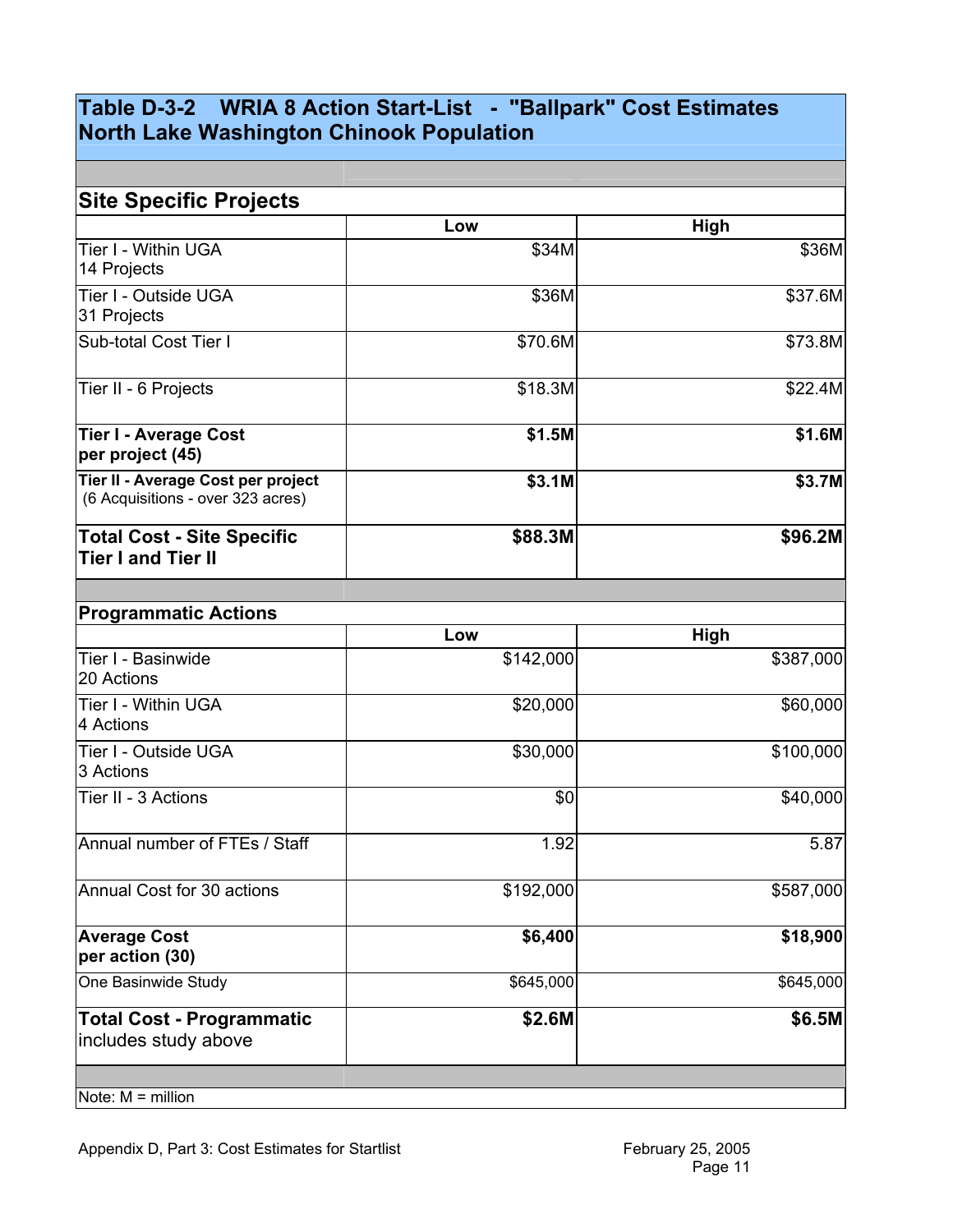# **Table D-3-3: WRIA 8 Action Start-List - "Ballpark" Cost Estimates for Issaquah Chinook Population**

| <b>Site Specific Projects</b>                              |           |           |
|------------------------------------------------------------|-----------|-----------|
|                                                            | Low       | High      |
| Tier I - Within UGA<br>8 Projects                          | \$9.2M    | \$10.3M   |
| Tier I - Outside UGA<br>10 Projects                        | \$17.5M   | \$19.8M   |
| <b>Average Cost</b><br>per project (18)                    | \$1.5M    | \$1.7M    |
| <b>Total Cost - Site Specific</b>                          | \$26.7M   | \$30.1M   |
|                                                            |           |           |
| <b>Programmatic Actions</b>                                |           |           |
|                                                            | Low       | High      |
| Tier I - Basinwide<br>18 Actions                           | \$143,000 | \$364,000 |
| Tier I - Within UGA<br>(4 Actions not included in average) | \$0       | \$0       |
| Tier I - Outside UGA<br>2 Actions                          | \$20,000  | \$70,000  |
| Annual number of FTEs / Staff                              | 1.63      | 4.29      |
| Annual Cost for 20 actions                                 | \$163,000 | \$429,000 |
| <b>Average Annual Cost</b><br>per action (20)              | \$8,100   | \$21,700  |
| <b>Total Cost - Programmatic</b>                           | \$1.6M    | \$4.3M    |
|                                                            |           |           |
| Note: $M =$ million                                        |           |           |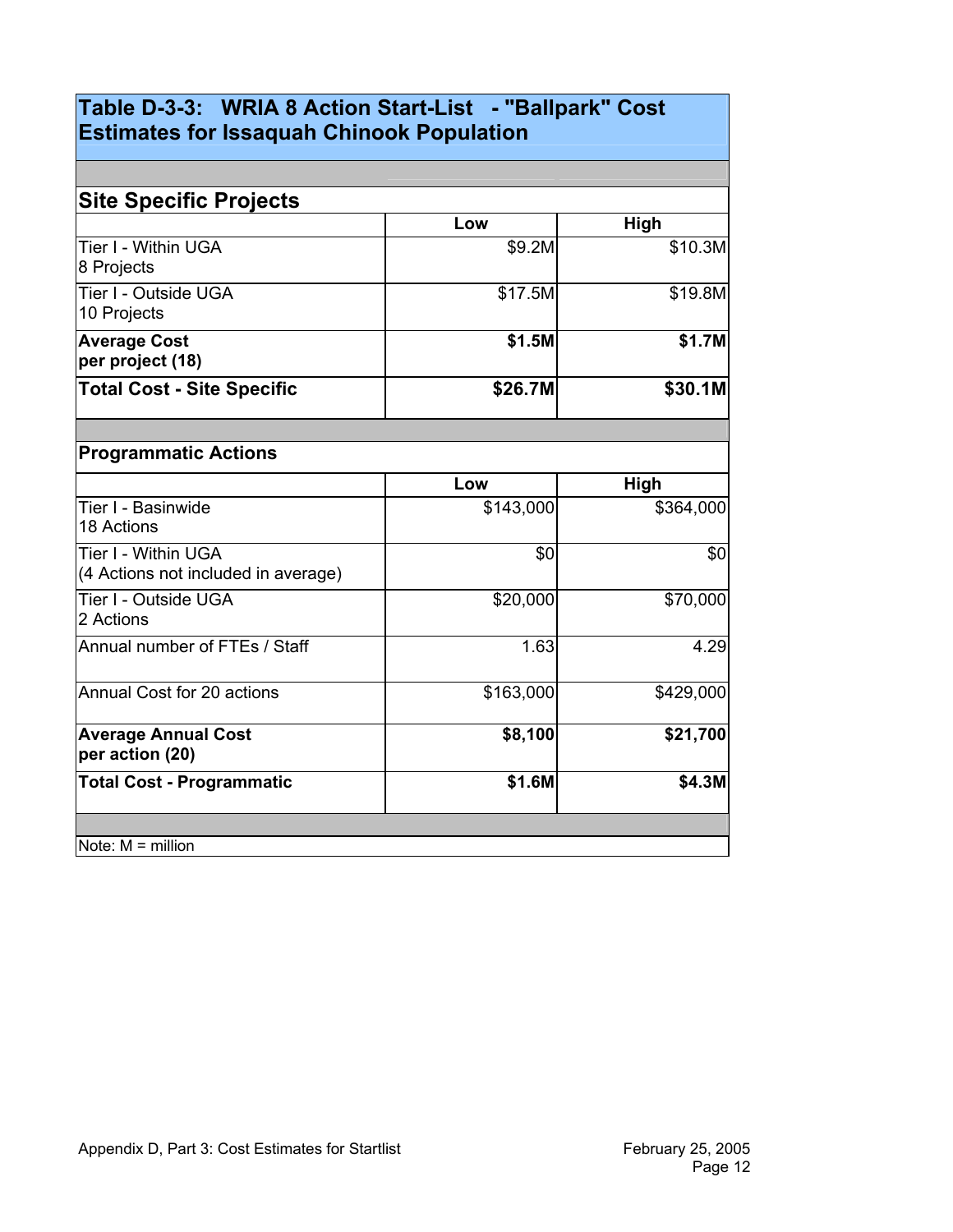| Table D-3-4 WRIA 8 Action Start-List - "Ballpark" Cost<br><b>Estimates - Migratory Areas</b>                                      |           |           |  |
|-----------------------------------------------------------------------------------------------------------------------------------|-----------|-----------|--|
|                                                                                                                                   |           |           |  |
| <b>Site Specific Projects</b>                                                                                                     |           |           |  |
|                                                                                                                                   | Low       | High      |  |
|                                                                                                                                   |           |           |  |
| 6 Projects                                                                                                                        | \$5.1 M   | \$7.1M    |  |
| <b>Average Cost</b><br>per project (6)                                                                                            | \$857,000 | \$1.2M    |  |
|                                                                                                                                   |           |           |  |
| <b>Total Cost - Site Specific</b>                                                                                                 | \$5.1 M   | \$7.1M    |  |
|                                                                                                                                   |           |           |  |
| <b>Programmatic Actions</b>                                                                                                       |           |           |  |
|                                                                                                                                   | Low       | High      |  |
| Annual Number of FTEs / Staff                                                                                                     | 2.51      | 5.90      |  |
| <b>Annual Cost - 29 Actions</b>                                                                                                   | \$251,000 | \$590,000 |  |
| <b>Average Annual Cost</b><br>per Action (29)                                                                                     | \$8,655   | \$20,344  |  |
| <b>Total Cost - Programmatic</b>                                                                                                  | \$2.5M    | \$5.9M    |  |
| Notes: 1) Migratory Areas include Lakes Washington and Sammamish, Ship Canal, Locks,<br>and<br>Estuary/ Nearshore; 2) M = million |           |           |  |

Г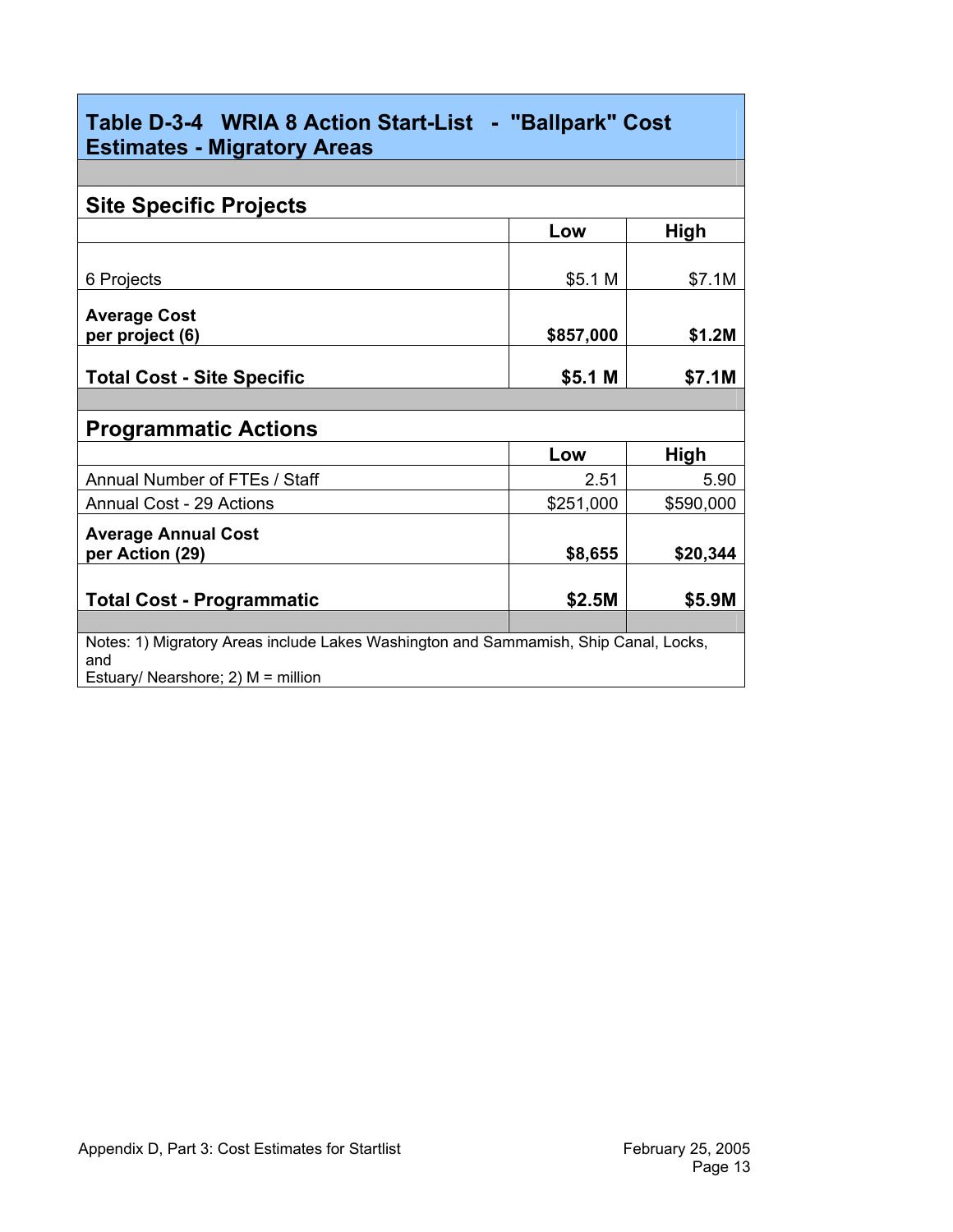| <b>Jurisdiction</b>                     | 2002<br>population | 2022<br>additional   | <b>Total population</b><br>target in 2022 |  |
|-----------------------------------------|--------------------|----------------------|-------------------------------------------|--|
|                                         | estimate           | population<br>target |                                           |  |
|                                         |                    |                      |                                           |  |
| <b>King County - inside UGA</b>         |                    |                      |                                           |  |
| <b>Beaux Arts</b>                       | 295                | 7                    | 302                                       |  |
| <b>Bellevue</b>                         | 117,000            | 24,078               | 141,078                                   |  |
| <b>Bellevue PAA</b>                     | 4,650              | 424                  | 5,074                                     |  |
| <b>Bothell- King County</b>             | 16,330             | 4,167                | 20,497                                    |  |
| Bothell PAAs (King Co.)                 | 4,000              | 1,390                | 5,390                                     |  |
| Clyde Hill                              | 2,895              | 50                   | 2,945                                     |  |
| <b>Hunts Point</b>                      | 455                |                      | 457                                       |  |
| Issaquah                                | 13,790             | 9,503                | 23,293                                    |  |
| <b>Issaquah PAAs</b>                    | 15,150             | 1,909                | 17,059                                    |  |
| Kenmore                                 | 19,180             | 5,534                | 24,714                                    |  |
| Kent (water supply only in WRIA 8)      |                    |                      |                                           |  |
| Kirkland                                | 45,790             | 13,042               | 58,832                                    |  |
| <b>Kirkland PAA</b>                     | 32,400             | 1,778                | 34,178                                    |  |
| Lake Forest Park                        | 12,860             | 1,108                | 13,968                                    |  |
| <b>Maple Valley</b>                     | 1,504              | 500                  | 2,004                                     |  |
| Medina                                  | 3,010              | 74                   | 3,084                                     |  |
| Mercer Island                           | 21,955             | 3,420                | 25,375                                    |  |
| Newcastle                               | 8,205              | 2,054                | 10,259                                    |  |
| Redmond                                 | 46,040             | 21,618               | 67,658                                    |  |
| <b>Redmond PAAs</b>                     | 3,200              | 928                  | 4,128                                     |  |
| <b>Redmond Ridge UPD</b>                | 1,000              | 9,756                | 10,756                                    |  |
| Renton                                  | 37,688             | 10,803               | 48,491                                    |  |
| Renton PAAs (3 below)                   |                    |                      |                                           |  |
| <b>East Renton PAA</b>                  | 7,600              | 1,476                | 9,076                                     |  |
| Fairwood PAA                            | 21,708             | 1,859                | 23,567                                    |  |
| West Hill PAA                           | 10,082             | 400                  | 10,482                                    |  |
| Sammamish                               | 34,660             | 9,144                | 43,804                                    |  |
| Seattle                                 | 399,560            | 53,055               | 452,615                                   |  |
| Shoreline                               | 53,250             | 5,461                | 58,711                                    |  |
| Woodinville                             | 9,215              | 4,448                | 13,663                                    |  |
| <b>Yarrow Point</b>                     | 1,010              | 67                   | 1,077                                     |  |
| misc. unincorporated King County        | 2,000              | most in PAAs         | 2,000                                     |  |
| <b>Total inside UGA</b>                 | 946,482            | 188,055              | 1,134,537                                 |  |
| <b>King County - outside UGA</b>        |                    |                      |                                           |  |
| Unincorporated King Co                  | 50,000             | 6,000                | 56,000                                    |  |
| <b>Total King County in WRIA 8</b>      | 996,482            | 194,055              | 1,190,537                                 |  |
| <b>Total Snohomish County in WRIA 8</b> |                    |                      |                                           |  |
| (details next page)                     | 306,717            | 118,382              | 425,099                                   |  |
| Total King & Snohomish in WRIA 8        | 1,303,199          | 312,437              | 1,615,636                                 |  |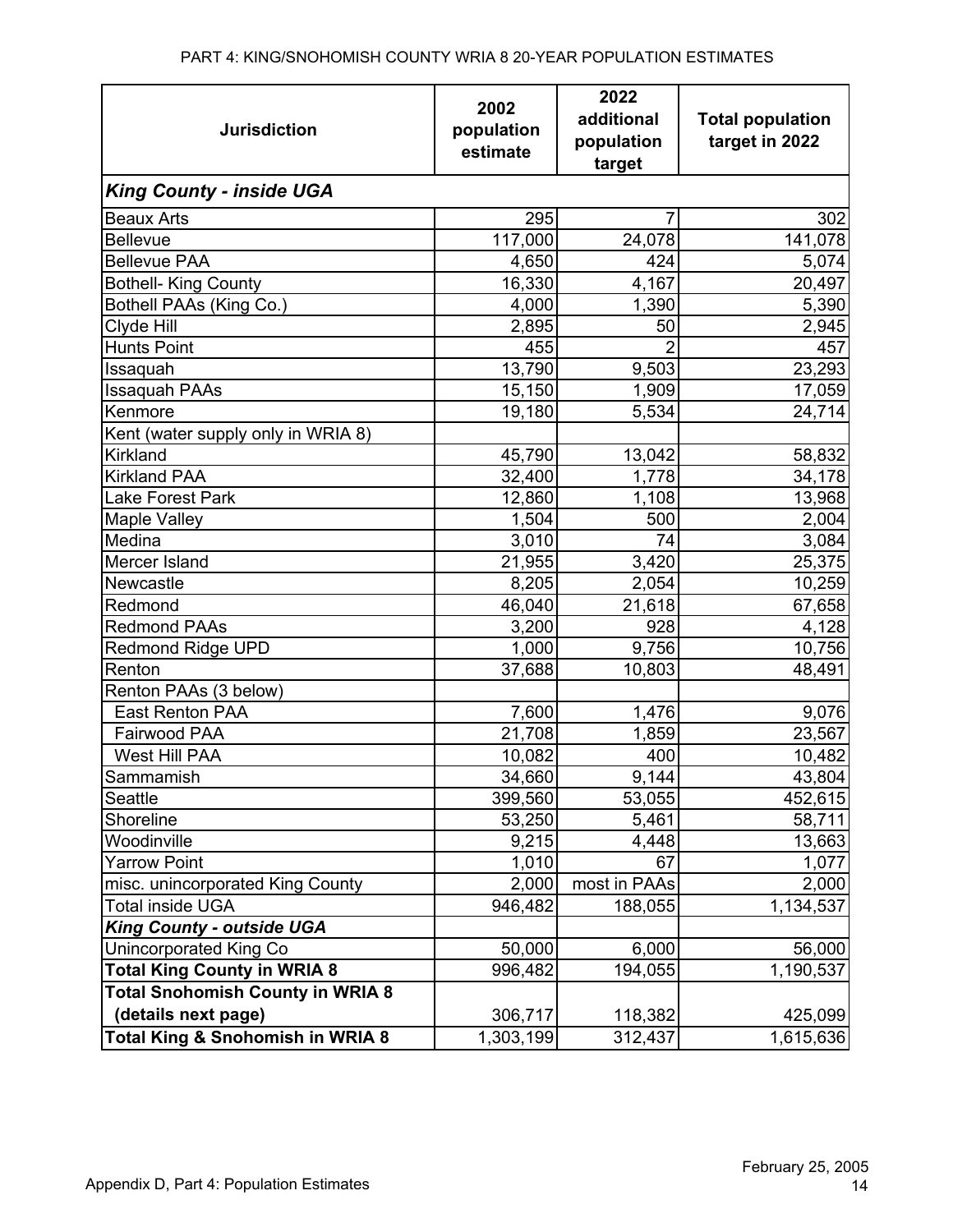| <b>Jurisdiction</b>                         | 2002<br>population<br>estimate | 2022<br>additional<br>population<br>target | <b>Total population</b><br>target in 2022 |
|---------------------------------------------|--------------------------------|--------------------------------------------|-------------------------------------------|
| <b>Snohomish County inside UGA</b>          |                                |                                            |                                           |
| Bothell-SnoCo                               | 14490                          | 6,530                                      | 21,020                                    |
| Bothell-SnoCo (MUGA)                        | 16,457                         | 10,372                                     | 26,829                                    |
| <b>Brier</b>                                | 6,445                          | 1,170                                      | 7,615                                     |
| Brier (MUGA)                                | 2,186                          | 964                                        | 3,150                                     |
| Edmonds                                     | 39,460                         | 4,713                                      | 44,173                                    |
| Edmonds (MUGA)                              | 3,537                          | 372                                        | 3,909                                     |
| Everett-WRIA8                               | 30,598                         | 13,548                                     | 44,146                                    |
| Everett-WRIA8 (MUGA)                        | 27,104                         | 19,626                                     | 46,730                                    |
| Lynnwood                                    | 33,990                         | 3,930                                      | 37,920                                    |
| Lynnwood (MUGA)                             | 22,821                         | 13,508                                     | 36,329                                    |
| <b>Mill Creek</b>                           | 12,055                         | 3,508                                      | 15,563                                    |
| Mill Creek (MUGA)                           | 30,588                         | 22,284                                     | 52,872                                    |
| Mountlake Terrace                           | 20,470                         | 1,727                                      | 22,197                                    |
| Mountlake Terrace (MUGA)                    | 82                             | 20                                         | 102                                       |
| Mukilteo                                    | 18,600                         | 3,440                                      | 22,040                                    |
| Mukilteo (MUGA)                             | 10,310                         | 4,100                                      | 14,410                                    |
| Woodway                                     | 990                            | 157                                        | 1,147                                     |
| <b>Silver Firs</b>                          | 3,682                          | 1,115                                      | 4,797                                     |
| <b>Total inside UGA</b>                     | 293,865                        | 111,084                                    | 404,949                                   |
| Snohomish Co. - Outside UGA                 |                                |                                            |                                           |
| Unincorporated Snohomish County             | 12,852                         | 7,298                                      | 20,150                                    |
| <b>Total SnoCo in WRIA8</b>                 | 306,717                        | 118,382                                    | 425,099                                   |
| <b>Total King &amp; Sno County Combined</b> | 1,303,199                      | 312,437                                    | 1,615,636                                 |

## **NOTES:**

All population estimates are for the portion of the jurisdiction inside WRIA 8 only.

## For King County:

2002 estimates from 2002 King County Annual Growth Report (based on OFM), with estimates of areas within WRIA 8 by Chandler Felt, King Co. demographer; 2022 estimates from Growth Management Planning Council household growth targets approved Sept. 2002. Maple Valley estimates are from city staff.

### For Snohomish County:

Incorporated areas for 2002 from Washington OFM estimates

2022 targets are mathematically interpolated from 2025 targets in "Draft Initial Population Growth Target Ranges – Cities, UGAs and the Rural Resource Areas" (9/03) for incorporated areas, and in "Draft Initial Population Growth Target Ranges – MUGA Analysis Zones" (9/03) for unincorporated area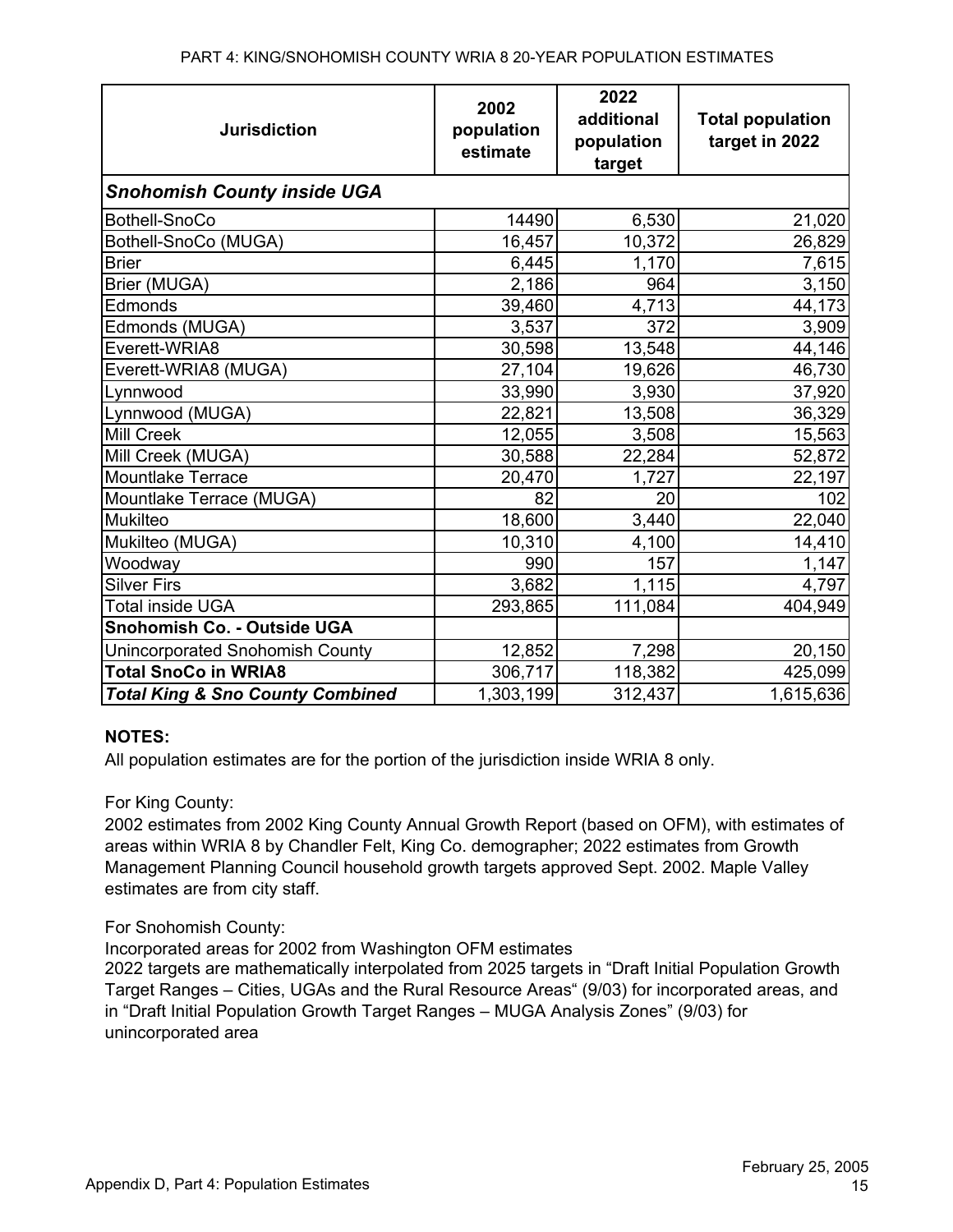## **APPENDIX D, PARTS 5 and 6 - Introduction**

### **Purpose of Menu of Land Use Actions (Part 5)**

The WRIA 8 Steering Committee asked for land use actions for Tier 1 and 2 subareas that could be applied by jurisdictions on a voluntary basis, and a menu of land use actions for jurisdictions to consider, that could be applied WRIA-wide. Actions for Tier 1, 2, and 3 subareas are part of the comprehensive lists (and start-list) found in Chapters 9 through 15. The menu in this appendix lists land use tools by the scientific outcome which they address, and describes actions by implementation and feasibility criteria. Examples are given of where certain tools are being used, and comments from jurisdictions and other stakeholders on action feasibility are incorporated. The actions in this menu are not mandatory, jurisdictions can choose to implement them or not.

### **Purpose of References (Part 6)**

Part 6 of Appendix D provides references about critical areas, stormwater management, low impact development (including BMPs, demonstration projects, and example ordinances), and Shoreline Master Programs. These references are provided for informational purposes only, because many stakeholders requested examples and resources on land use topics.

While the Chinook conservation strategy provides detailed information about salmon habitat protection and restoration priorities, and examples of buffer standards are provided in the references, the Plan does not set specific buffer standards. The Steering Committee and WRIA 8 Technical Committee did not want the Plan to provide specific buffer recommendations, nor was it feasible to do so, given the broad range of landscapes and development conditions across the watershed. Rather, individual jurisdictions should develop their own best available science (using the conservation strategy as one of a number of resources) and then develop their own buffer standards based on their BAS.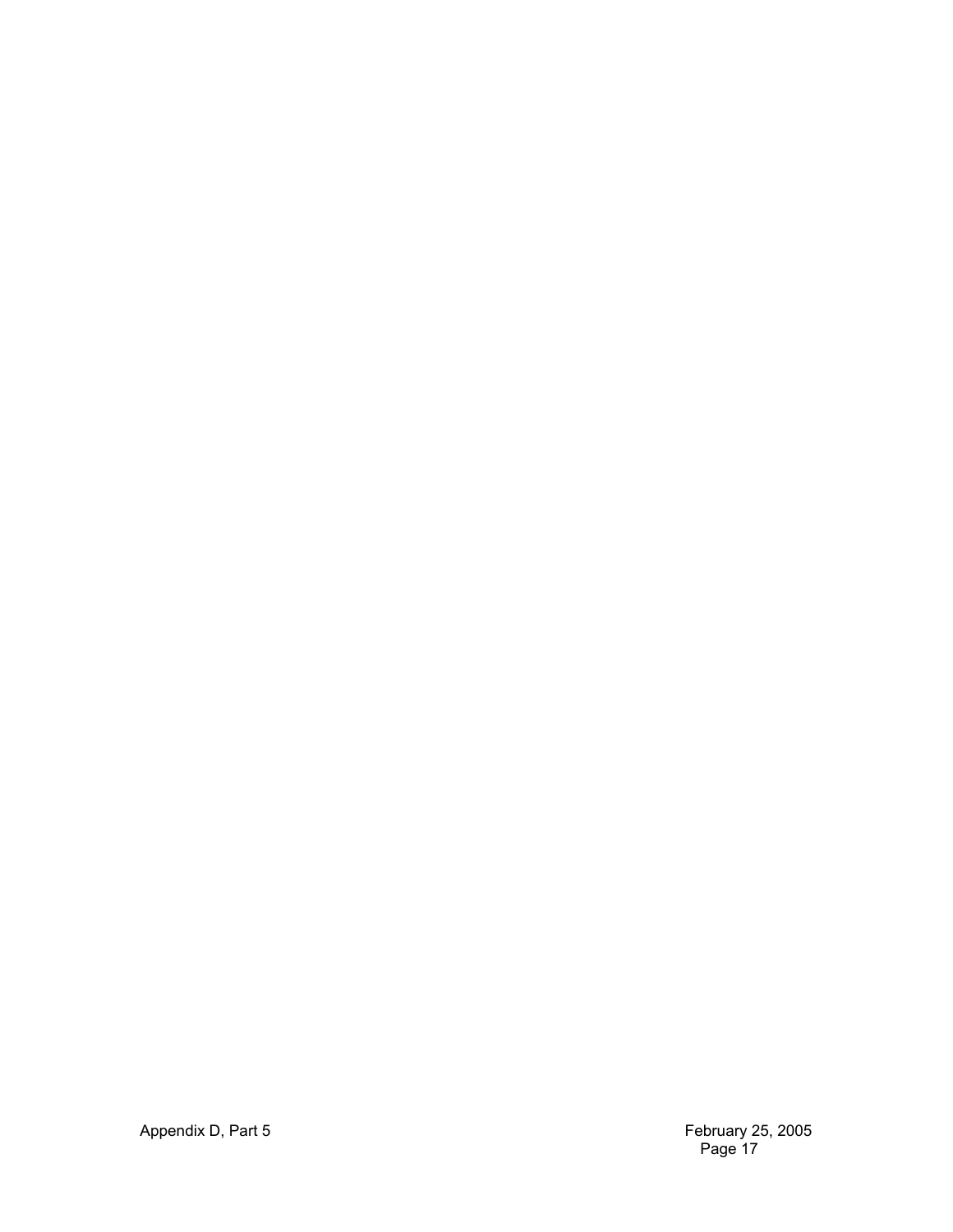Appendix D, Part 5: Menu of land use actions February 25, 2005

|                                                               | <b>Scientific Uncertainties</b><br>(none identified if left blank)                                                                                                                                                                                                                                                                                         |
|---------------------------------------------------------------|------------------------------------------------------------------------------------------------------------------------------------------------------------------------------------------------------------------------------------------------------------------------------------------------------------------------------------------------------------|
| <u>dplains)</u>                                               |                                                                                                                                                                                                                                                                                                                                                            |
| umber of<br>e (BAS),<br>١d<br>rs limits<br>l or               | The WRIA 8 Technical Committee<br>(W8TC) has not provided specific<br>guidance on buffer size. However, see<br>Appendix D, Part 6 for references on<br>critical areas.                                                                                                                                                                                     |
| stent with                                                    |                                                                                                                                                                                                                                                                                                                                                            |
| sе<br>alue in                                                 |                                                                                                                                                                                                                                                                                                                                                            |
| ł<br>ved<br>a or<br>entives.<br>enforce<br>pes not<br>panying | There are technical uncertainties<br>regarding the effect of such a standard<br>(applied on a parcel-by-parcel basis) on<br>hydrologic function, particularly where<br>forest cover in a subarea is already<br>significantly degraded.<br>Where 65% forest retention standard is<br>applied, it should take into account<br>substrate, topography, type of |
| is                                                            | vegetation, etc. which affect retention<br>and infiltration.                                                                                                                                                                                                                                                                                               |
| equired<br>iite.<br>each<br>ement:<br>lacement                |                                                                                                                                                                                                                                                                                                                                                            |
| ult and<br>plic land<br>ın see                                |                                                                                                                                                                                                                                                                                                                                                            |
| is can<br>platted in<br>ıy by                                 |                                                                                                                                                                                                                                                                                                                                                            |
|                                                               |                                                                                                                                                                                                                                                                                                                                                            |

| <b>Proposed Action</b>                                                                                                                                                                                                                                                        | <b>Desired</b><br><b>Outcomes</b>                                                                                   | <b>Community Support (public, government, others)</b>                                                                                                                                                                                                                                                                                                                                                                                             | Implementability (and other considerations)                                                                                                                                                                                                                                                                                                                                                                                                                                                                                                                                                                            | <b>Scientific Uncertainties</b><br>(none identified if left blan                                                                                                                                                                                                                                                          |  |  |  |
|-------------------------------------------------------------------------------------------------------------------------------------------------------------------------------------------------------------------------------------------------------------------------------|---------------------------------------------------------------------------------------------------------------------|---------------------------------------------------------------------------------------------------------------------------------------------------------------------------------------------------------------------------------------------------------------------------------------------------------------------------------------------------------------------------------------------------------------------------------------------------|------------------------------------------------------------------------------------------------------------------------------------------------------------------------------------------------------------------------------------------------------------------------------------------------------------------------------------------------------------------------------------------------------------------------------------------------------------------------------------------------------------------------------------------------------------------------------------------------------------------------|---------------------------------------------------------------------------------------------------------------------------------------------------------------------------------------------------------------------------------------------------------------------------------------------------------------------------|--|--|--|
|                                                                                                                                                                                                                                                                               | PROTECTION AND RESTORATION OF FOREST COVER AND CRITICAL AREAS (riparian buffers, shorelines, wetlands, floodplains) |                                                                                                                                                                                                                                                                                                                                                                                                                                                   |                                                                                                                                                                                                                                                                                                                                                                                                                                                                                                                                                                                                                        |                                                                                                                                                                                                                                                                                                                           |  |  |  |
| Require adequate riparian and wetland<br>buffers through critical areas ordinances<br>(CAOs) or other regulations, including<br>zoning codes and Shoreline Master<br>Programs (SMPs).<br><b>REGULATION</b>                                                                    | Protect riparian<br>forest cover:<br>Protect wetlands                                                               | Support varies by jurisdiction.<br>Mukilteo is developing prescriptive standards for what should<br>be included in buffer (e.g., type, amount of vegetation); this<br>may help gain support by making enforcement easier and more<br>educational.<br>Explaining other buffer functions can improve public<br>acceptability of buffers; other functions include water quality,<br>flood hazard reduction, habitat for species in addition to fish. | WRIA 8 Conservation Strategy should be used as one of a number of<br>resources in developing a jurisdiction's best available science (BAS),<br>on which to base current and future CAO and other policy and<br>regulatory updates.<br>Allowing other uses (e.g., trails, stormwater facilities) in buffers limits<br>effective buffer function; these other uses could be prohibited or<br>required to be sited in the landward side of the buffer.                                                                                                                                                                    | The WRIA 8 Technical Com<br>(W8TC) has not provided sp<br>guidance on buffer size. Ho<br>Appendix D, Part 6 for refere<br>critical areas.                                                                                                                                                                                 |  |  |  |
| In Tier 1 subareas in urban areas,<br>require or encourage larger riparian<br>buffers than for other urban subareas<br>which are not Tier 1.<br><b>REGULATION</b>                                                                                                             | Protect riparian<br>forest cover                                                                                    | Example: King Co. CAO applies rural aquatic buffers in urban<br>areas designated as "special urban waters", based on premise<br>that regulations should vary based on differences in<br>environmental conditions and biological value in subarea.<br>Some developers/jurisdictions oppose concept because they<br>say if development must occur inside UGA, shouldn't also have<br>to have strong sensitive area protections there.               | WRIA8 watershed evaluation which establishes tiers is consistent with<br>KC analysis of subareas for special urban waters protection.<br>Note that other jurisdictions have used overlay zones to impose<br>certain standards in areas which are considered of greater value in<br>terms of salmon habitat or other natural resources.                                                                                                                                                                                                                                                                                 |                                                                                                                                                                                                                                                                                                                           |  |  |  |
| In rural areas, protect 65% forest cover,<br>limit effective impervious area to 10% on<br>a parcel-by-parcel basis (often referred<br>to as 65-10 rule).                                                                                                                      | Protect forest<br>cover;<br>Limit impervious<br>area;<br>Manage<br>stormwater                                       | Example: King Co. CAO applies clearing restrictions in rural<br>areas, 35% or 50% clearing allowed depending on lot size.<br>This standard has raised questions from private property rights<br>advocates and rural property owners. Some property owners<br>and developers believe that this concept has not been<br>sufficiently proven in the field, and that this one-size-fits-all<br>approach is not scientifically based.                  | Can implement through clearing and grading regulations, and<br>stormwater regulations.<br>Some jurisdictions consider this a goal that may not be achieved<br>through regulation alone, but should be pursued on a subarea or<br>watershed-wide level through regulation, acquisition, and incentives.<br>Some jurisdictions lack scientific staff to effectively apply and enforce<br>such a standard.<br>Some environmentalists believe that even such a standard does not<br>achieve 65% forest protection; strict enforcement and accompanying<br>public education are essential to insure that such a standard is | There are technical uncertai<br>regarding the effect of such<br>(applied on a parcel-by-parc<br>hydrologic function, particula<br>forest cover in a subarea is<br>significantly degraded.<br>Where 65% forest retention<br>applied, it should take into a<br>substrate, topography, type<br>vegetation, etc. which affect |  |  |  |
| <b>REGULATION</b><br>In urban areas, protect remaining trees<br>and forests and restore forest cover<br>through street tree programs, tree<br>retention/replacement programs, and<br>urban reforestation programs.<br>REGULATION/INCENTIVE                                    | Protect and<br>restore forest<br>cover                                                                              | Note that in urban areas, some forest protection is also<br>achieved through open space acquisition, zoning, buffers, LID<br>stormwater regulations; these approaches have varying<br>degrees of public and government support.<br>Where reforestation programs are support by grants and<br>technical assistance, they are likely to have greater public<br>support.                                                                             | effective.<br>Examples include:<br>Redmond's tree protection ordinance where developers are required<br>to save a minimum of 35% of significant trees (6"+ DBH) on site.<br>Incentives are offered for higher levels of tree protection. For each<br>significant tree removed one needs to be replaced. If replacement<br>can't occur on site, developers pay \$250/tree into a Tree Replacement<br>Fund. Seattle and King County's urban forest programs.<br>Olympia's tree protection ordinance.                                                                                                                     | and infiltration.                                                                                                                                                                                                                                                                                                         |  |  |  |
| Prohibit or limit new bulkheads along<br>lake shorelines and the nearshore;<br>require or encourage that new docks<br>meet NOAA Fisheries standards for<br>overwater structures. Adopt and<br>enforce through CAOs, SMPs, and steep<br>slope ordinances.<br><b>REGULATION</b> | Protect<br>shoreline<br>connectivity                                                                                | Considerable interest among shoreline jurisdictions in<br>specifications for overwater piers that NOAA Fisheries and<br>other federal/state agencies have developed, and proposed for<br>streamlined permitting.                                                                                                                                                                                                                                  | Developing similar specifications for bulkheads is more difficult and<br>controversial. Building several demonstration projects on public land<br>where shoreline landowners, jurisdictions, and contractors can see<br>how they really work is next crucial step, prior to regulatory<br>approaches.                                                                                                                                                                                                                                                                                                                  |                                                                                                                                                                                                                                                                                                                           |  |  |  |
| Limit future development/<br>redevelopment in floodplains and<br>channel migration zones (CMZs) through<br>CAOs and flood regulations.<br><b>REGULATION</b>                                                                                                                   | Protect<br>floodplain<br>connectivity and<br>complexity                                                             | Support may vary by incorporated vs. unincorporated areas.<br>Could also have health and safety benefits by reducing flooding<br>hazards.<br>Need to coordinate with boater concerns about LWD.                                                                                                                                                                                                                                                   | Note that FEMA allows some types of development and<br>redevelopment within floodplains and CMZs; local jurisdictions can<br>adopt stricter standards. One challenge is areas which were platted in<br>the past; property takings issues could arise.<br>Should coordinate with flood hazard planning efforts underway by<br>jurisdictions.                                                                                                                                                                                                                                                                            |                                                                                                                                                                                                                                                                                                                           |  |  |  |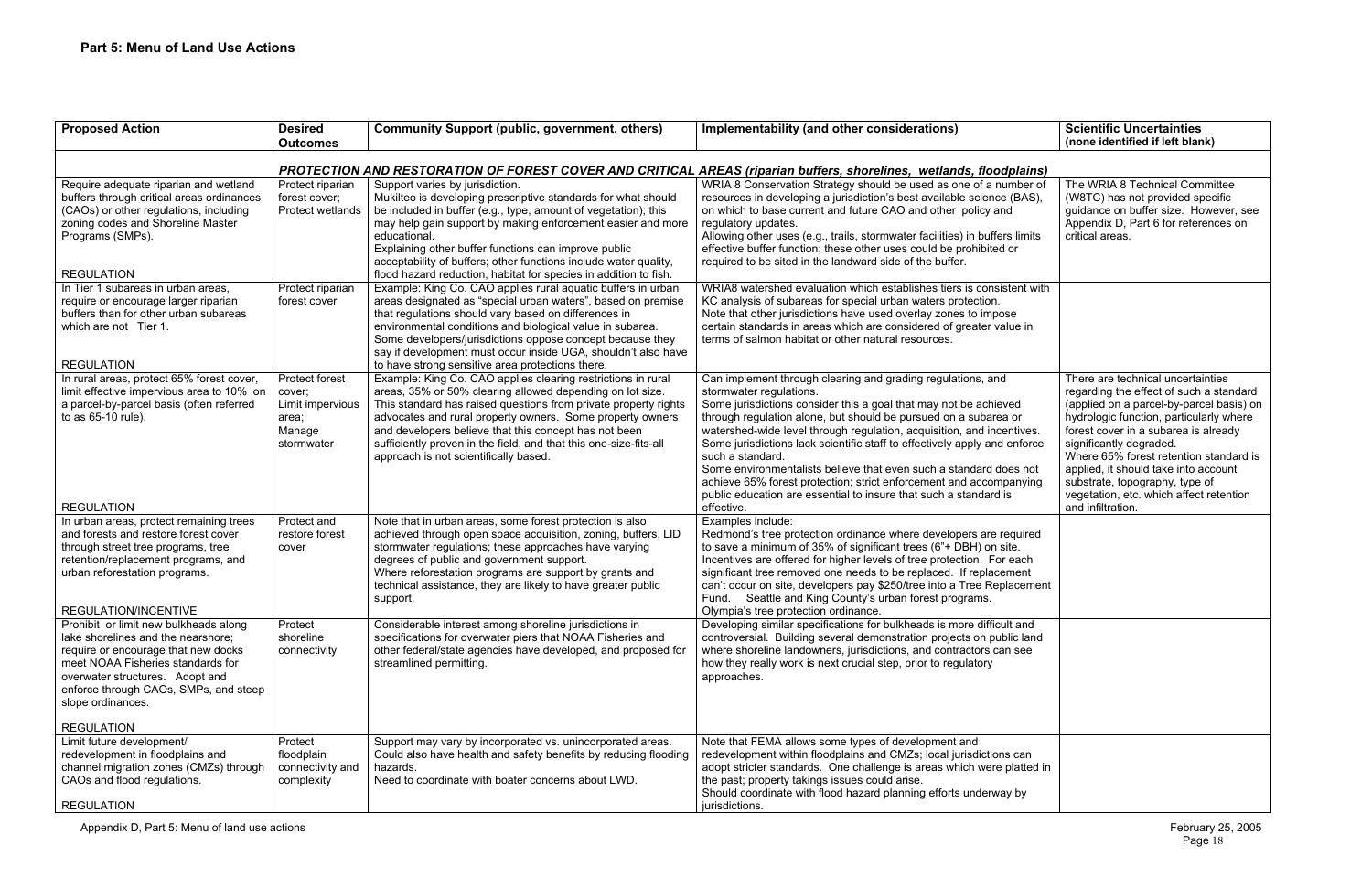| <b>Proposed Action</b>                                                                                                                                                                                                                                                                                                                                         | <b>Desired</b><br><b>Outcomes</b>                                                                                                                         | <b>Community Support (public, government, others)</b>                                                                                                                                                                                                                                                                                                                                                                                                                                                                        | Implementability (and other considerations)                                                                                                                                                                                                                                                                                                                                                                                                                                                                                                                                                                                           | <b>Scientific Uncertainties</b><br>(none identified if left blan                                                                                                                                                                                                                                           |
|----------------------------------------------------------------------------------------------------------------------------------------------------------------------------------------------------------------------------------------------------------------------------------------------------------------------------------------------------------------|-----------------------------------------------------------------------------------------------------------------------------------------------------------|------------------------------------------------------------------------------------------------------------------------------------------------------------------------------------------------------------------------------------------------------------------------------------------------------------------------------------------------------------------------------------------------------------------------------------------------------------------------------------------------------------------------------|---------------------------------------------------------------------------------------------------------------------------------------------------------------------------------------------------------------------------------------------------------------------------------------------------------------------------------------------------------------------------------------------------------------------------------------------------------------------------------------------------------------------------------------------------------------------------------------------------------------------------------------|------------------------------------------------------------------------------------------------------------------------------------------------------------------------------------------------------------------------------------------------------------------------------------------------------------|
| In urban areas, many existing structures<br>along creeks, shorelines, etc. encroach<br>into buffers and are nonconforming with<br>development and environmental<br>regulations. Over the long term (e.g., 50<br>years), jurisdictions should encourage or<br>require that major redevelopment<br>projects come into conformity.<br>REGULATION/REG. FLEXIBILITY | Restore riparian<br>forest cover                                                                                                                          | This is a significant challenge with both landowners and local<br>politicians uncomfortable with reversing the direction of earlier<br>development. Tradeoff is between encouraging economic<br>development (which would allow more unconstrained<br>redevelopment of nonconforming uses) and environmental<br>protection which would limit continued development of a<br>shoreline area. Some compromise is possible through<br>restricted redevelopment incorporating LID and other<br>environmentally sensitive features. | A sliding scale could be applied (e.g., based on redevelopment<br>thresholds), where the greater the degree of redevelopment, the<br>greater the expectation that the development come into compliance.                                                                                                                                                                                                                                                                                                                                                                                                                               |                                                                                                                                                                                                                                                                                                            |
| Allow flexible approaches to meeting<br>riparian and wetland buffers and 65-10<br>forest protection rule, e.g., farm plans,<br>stewardship plans, cluster development.                                                                                                                                                                                         | Protect forest<br>and riparian<br>cover; Protect<br>wetlands;<br>Limit impervious<br>area;<br>Manage<br>stormwater                                        | Many landowners and governments prefer flexibility. Example:<br>KC CAO includes rural stewardship plan because public asked<br>for greater flexibility; can serve to educate property owners as<br>well.<br>Clustering is opposed by some rural property owners because<br>they feel it opens the way for future urbanization of rural areas.                                                                                                                                                                                | Flexibility can require more training and time by local staff and<br>applicant to do site specific analysis; process and materials provided<br>for flexible approach must be kept relatively simple and inexpensive or<br>they become disincentive to applicant.<br>Design guidelines or templates are needed to help jurisdiction staff<br>and landowners when negotiating flexible development permits (note<br>work on BMPs that King County is doing for CAO implementation).<br>Clustering has possible regulatory constraints and must be done very<br>deliberately to balance environmental protection and lifestyle/aesthetic |                                                                                                                                                                                                                                                                                                            |
| <b>REGULATORY FLEXIBILITY</b><br>If forest cover cannot be protected,<br>maintain hydrologic functions through<br>stormwater regulations, programs, and<br>BMPs.<br><b>REGULATORY FLEXIBILITY</b>                                                                                                                                                              | Protect forest<br>cover:<br>Limit impervious<br>area;<br>Manage                                                                                           | See actions in stormwater section below.                                                                                                                                                                                                                                                                                                                                                                                                                                                                                     | considerations.                                                                                                                                                                                                                                                                                                                                                                                                                                                                                                                                                                                                                       |                                                                                                                                                                                                                                                                                                            |
| During redevelopment, allow flexibility in<br>meeting development standards and<br>CAO requirements, so that there is no<br>net loss to ecological function and to<br>encourage some improvement such as<br>enhancement of riparian buffers,<br>minimizing floodplain development, and<br>removal of impervious surfaces.<br>REG. FLEXIBILITY/INCENTIVE        | stormwater<br>Protect/restore<br>riparian forest<br>cover;<br>Limit impervious<br>area;<br>Manage<br>stormwater;<br>Restore<br>floodplain<br>connectivity | High local jurisdiction support - has been suggested by<br>numerous local staff.<br>Flexibility can be offered, e.g., through:<br>Buffer averaging or decreasing buffer in one place in<br>exchange for buffer enhancement in another portion of buffer;<br>Increased density or clustering;<br>Flexibility in bulk standards, setbacks, siting and orientation<br>that focuses active areas (e.g., driveways) away from critical<br>areas.                                                                                  | Jurisdictions that have offered a range of buffer sizes recommend<br>against this approach because smallest buffer will always be<br>implemented.<br>Dept. of Ecology recommends against buffer averaging.<br>City of Issaquah cautions against flexibility in prescriptive buffer widths<br>in exchange for buffer enhancement, because for Issaquah Creek,<br>encroachment into floodplain and channel confinement are significant<br>issues, and revegetation does not improve this riparian function.<br>Certain forms of flexibility, e.g. clustering, should only be considered<br>for certain sizes of projects.               | W8TC cautions that the mor<br>allowed in buffer widths (e.g<br>averaging) the more uncerta<br>buffer functions will actually<br>protected; need for monitori<br>enforcement is increased wi<br>increased administrative flex<br>Wild Salmonid Policy oppos<br>buffers because they are too<br>compromised. |
| During new or redevelopment, allow<br>mitigation through restoration and<br>protection of offsite habitat, e.g., wetland<br>and habitat banking, as long as direct<br>impacts to Tier 1 salmon habitat are<br>mitigated onsite.<br><b>REGULATORY FLEXIBILITY</b>                                                                                               | Protect/restore<br>riparian forest<br>cover:<br>Protect/restore<br>forest cover;<br>Protect/restore<br>wetlands                                           | Allows flexibility to jurisdiction and developer while restoring<br>and protecting critical habitat within the watershed.<br>King County CAO includes mitigation reserves, whereby King<br>County would own or manage wetland or aquatic areas where<br>restoration is a priority (would use WRIA plans to set these<br>priorities), and these areas could be used for mitigation.<br>Habitat Bank and other private companies are working on<br>banking concept in WRIAs 7, 8, and 9.                                       | For large projects, EDT could be used to evaluate impact of restoring<br>site(s) upstream and how much would need to be done to achieve<br>equivalent of restoring onsite.<br>Some jurisdictions think local ordinances will need to be modified to<br>allow project mitigation to occur outside of the project's jurisdiction.                                                                                                                                                                                                                                                                                                       | Where can/should the offsite<br>be allowed - within the suba<br>the Chinook population area<br>WRIA, to achieve functional<br>equivalence of restoring ons                                                                                                                                                 |
| Offer incentives and regulatory flexibility<br>to encourage shoreline restoration<br>through salmon friendly bulkhead and<br>dock design, and restoration of sloping<br>beaches and shoreline vegetation.<br>REG. FLEXIBILITY/ INCENTIVE                                                                                                                       | Restore<br>shoreline<br>connectivity and<br>riparian cover                                                                                                | Considerable interest among shoreline jurisdictions in<br>specifications for overwater piers that NOAA Fisheries and<br>other federal/state agencies have developed, and proposed for<br>streamlined permitting.                                                                                                                                                                                                                                                                                                             | Developing similar specifications for bulkheads is more difficult and<br>controversial. Building demonstration projects on public land where<br>shoreline landowners, jurisdictions, and contractors can see how they<br>really work is next crucial step, prior to regulatory approaches. There<br>is a possible disincentive in the Shoreline Management Act to<br>shoreline restoration projects as the OHWM can be moved landward<br>as a result of bulkhead removal; see Appendix D, Part 6.                                                                                                                                     | Need additional data on hov<br>these types of restoration pr<br>reducing predation on juven                                                                                                                                                                                                                |

|                                                                                            | <b>Scientific Uncertainties</b><br>(none identified if left blank)                                                                                                                                                                                                                                                                                                             |
|--------------------------------------------------------------------------------------------|--------------------------------------------------------------------------------------------------------------------------------------------------------------------------------------------------------------------------------------------------------------------------------------------------------------------------------------------------------------------------------|
| ent<br>the<br>pliance.                                                                     |                                                                                                                                                                                                                                                                                                                                                                                |
| ıd<br>provided<br>pensive or<br>n staff<br>iits (note<br>ation).<br>one very<br>/aesthetic |                                                                                                                                                                                                                                                                                                                                                                                |
|                                                                                            |                                                                                                                                                                                                                                                                                                                                                                                |
| mend<br>ffer widths<br>Creek,<br>ignificant<br>ion.<br>isidered                            | W8TC cautions that the more flexibility<br>allowed in buffer widths (e.g., buffer<br>averaging) the more uncertainty that<br>buffer functions will actually be<br>protected; need for monitoring and<br>enforcement is increased with<br>increased administrative flexibility.<br>Wild Salmonid Policy opposes flexible<br>buffers because they are too easily<br>compromised. |
| restoring<br>hieve:<br>lified to<br>liction.                                               | Where can/should the offsite mitigation<br>be allowed - within the subarea, within<br>the Chinook population area, within the<br>WRIA, to achieve functional<br>equivalence of restoring onsite?                                                                                                                                                                               |
| ult and<br>l where<br>how they<br>s. There<br>O<br>andward                                 | Need additional data on how effective<br>these types of restoration projects are in<br>reducing predation on juvenile Chinook.                                                                                                                                                                                                                                                 |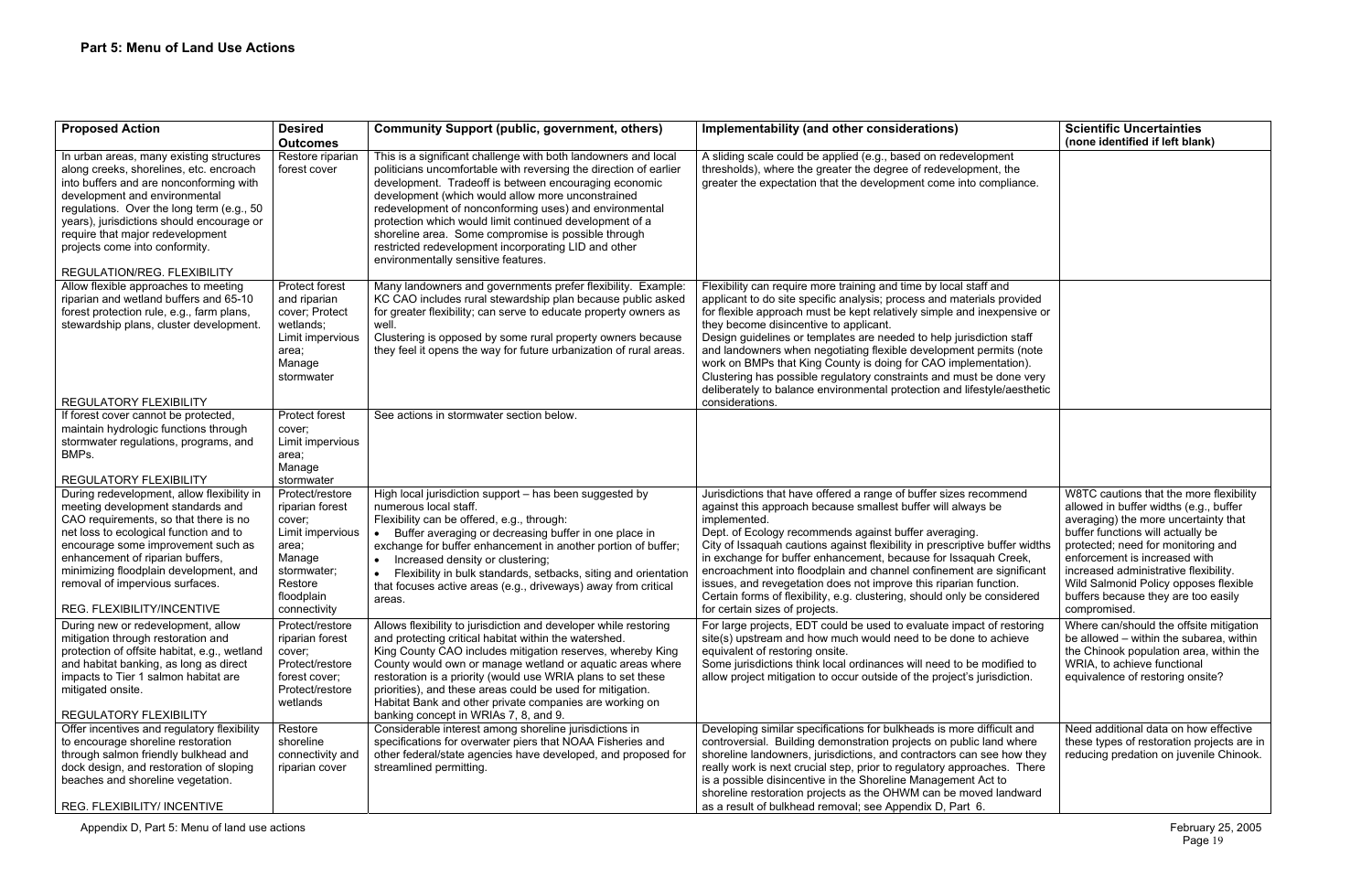| <b>Proposed Action</b>                                                                                                                                                                                                                              | <b>Desired</b><br><b>Outcomes</b>                                                                                  | <b>Community Support (public, government, others)</b>                                                                                                                                                                                                                                                                                                                                                                                                                                                                                                                                   | Implementability (and other considerations)                                                                                                                                                                                                                                                                                                                                                                                                                                                                                                                                                                      | <b>Scientific Uncertainties</b><br>(none identified if left blan                                                                                                                          |
|-----------------------------------------------------------------------------------------------------------------------------------------------------------------------------------------------------------------------------------------------------|--------------------------------------------------------------------------------------------------------------------|-----------------------------------------------------------------------------------------------------------------------------------------------------------------------------------------------------------------------------------------------------------------------------------------------------------------------------------------------------------------------------------------------------------------------------------------------------------------------------------------------------------------------------------------------------------------------------------------|------------------------------------------------------------------------------------------------------------------------------------------------------------------------------------------------------------------------------------------------------------------------------------------------------------------------------------------------------------------------------------------------------------------------------------------------------------------------------------------------------------------------------------------------------------------------------------------------------------------|-------------------------------------------------------------------------------------------------------------------------------------------------------------------------------------------|
| Offer incentives for protecting existing<br>forest cover beyond required levels, e.g.,<br>current use taxation, conservation<br>easements, transferable development<br>rights (see next action).                                                    | Protect forest<br>cover;<br>Limit impervious<br>area;<br>Manage<br>stormwater                                      | Incentives have public support because they reward property<br>owners who are willing to be stewards; can be less costly to<br>local government than outright acquisition, although can be<br>more costly than regulation.<br>Some property owners oppose current use taxation because<br>they believe it reduces the rural tax base, and other rural<br>landowners must pick up the difference.                                                                                                                                                                                        | Lots of examples locally and nationally which could be examined for<br>what works best, including: King County's Public Benefit Rating<br>System (PBRS) and Timberland Program for current use taxation.<br>Issue of long-term maintenance of parcels protected through<br>incentives or through acquisition must be addressed and recognized<br>as a real cost. Maintenance, stewardship, monitoring, adaptive<br>monitoring of protected parcels can be through government, private<br>associations, non-governmental organizations (see, e.g., Cascade                                                        |                                                                                                                                                                                           |
| <b>INCENTIVE</b>                                                                                                                                                                                                                                    |                                                                                                                    |                                                                                                                                                                                                                                                                                                                                                                                                                                                                                                                                                                                         | Land Conservancy stewardship of wetlands in Redmond Ridge UPD).                                                                                                                                                                                                                                                                                                                                                                                                                                                                                                                                                  |                                                                                                                                                                                           |
| Promote transferable development rights<br>(TDRs) programs to shift development<br>away from critical habitat areas to areas<br>where existing infrastructure can support<br>additional growth.                                                     | Protect forest<br>cover;<br>Limit impervious<br>area;<br>Manage<br>stormwater;<br>Protect riparian<br>forest cover | A number of jurisdictions are trying this. King and Snohomish<br>Cos. and Black Diamond have TDR ordinances; Seattle has<br>designated Denny Triangle as receiving site. King County<br>program has lots of applicants; note recent Snoqualmie Tree<br>Farm action.<br>Land in rural area is easier to acquire to protect once the<br>development rights are purchased, because it is cheaper.<br>TDR programs should include provision to give the urban<br>receiving site certain amenities (e.g., pocket park, additional<br>green space) so that they have an incentive to take the | One of biggest challenges is in assuring there will be receiving sites<br>for the density credits. This is affected by development market in<br>general, where strong development market will increase the demand<br>for density credits. Unfortunately, most cities already have sufficient<br>density and buildings are not using available zoned density. One<br>option is for urban areas to downzone certain areas, so that there is a<br>greater need for developers to buy the density credits to achieve the<br>densities they would like.<br>What are tradeoffs and feasibility of rural to rural TDRs? |                                                                                                                                                                                           |
| <b>INCENTIVE</b>                                                                                                                                                                                                                                    |                                                                                                                    | additional density; this will increase public support for such<br>programs.                                                                                                                                                                                                                                                                                                                                                                                                                                                                                                             |                                                                                                                                                                                                                                                                                                                                                                                                                                                                                                                                                                                                                  |                                                                                                                                                                                           |
| Offer incentives to encourage<br>revegetation of degraded riparian buffers<br>and deforested areas, and removal of<br>impervious areas, e.g., reduced permit<br>fees, streamlined permit process,<br>technical assistance, etc.<br><b>INCENTIVE</b> | Restore forest<br>and riparian<br>forest cover;<br>Limit impervious<br>area;<br>Manage<br>stormwater               | Incentives have public support because they reward property<br>owners who are willing to be stewards.<br>It's difficult to require property owners to restore environmental<br>conditions without incentives.<br>Bellevue has Stream Team fee waiver where clearing and<br>grading fee is waived for stream revegetation projects. If fish<br>habitat project is applied for through JARPA, fee is waived.<br>NOAA Fisheries et al example on dock permit streamlining if<br>meet salmon friendly standards.                                                                            | Incentives can be less costly to local governments than outright<br>acquisition, but can be more costly than regulations.<br>The effort by NOAA Fisheries and other agencies which offers<br>streamlined permitting to applicants which meet specifications for<br>overwater structures provides example of mechanism that is in place<br>to encourage voluntary retrofits of docks to include salmon-friendly<br>features.<br>Could use GIS maps to identify areas for reforestation which were<br>former forested wetlands or uplands.                                                                         | To what extent can environr<br>function be improved over til<br>these incremental improvem                                                                                                |
| Adopt salmon-friendly standards for<br>maintenance of public lands (e.g.,<br>irrigation, drought resistant plantings,<br>pesticide use, road construction and<br>maintenance)<br><b>VOLUNTARY PROGRAM</b>                                           | Protect forest<br>and riparian<br>cover; Limit<br>impervious area;<br>Manage<br>stormwater                         | Shows that local jurisdictions can set good example as<br>stewards, and that they put their money where their mouth is.<br>Some jurisdictions are already doing integrated pest<br>management, e.g., Seattle, Renton, King Co.                                                                                                                                                                                                                                                                                                                                                          | Would require development of guidelines/ standards.<br>Local parks departments would need to weigh salmon friendly<br>standards with other considerations such as liability, cost-<br>effectiveness, public safety, recreational uses, etc.                                                                                                                                                                                                                                                                                                                                                                      |                                                                                                                                                                                           |
| Develop and implement landscape<br>certification programs for private<br>contractors.<br><b>VOLUNTARY CERTIFICATION</b>                                                                                                                             | Protect forest<br>and riparian<br>cover;<br>Manage<br>stormwater                                                   | Rewards landscape firms that are good stewards.<br>Could start with education program, and find out what barriers<br>exist to using environmentally sound landscape practices.<br>Note this action is also recommended by Public Outreach<br>Committee.                                                                                                                                                                                                                                                                                                                                 | Would require development of guidelines/ standards and training.                                                                                                                                                                                                                                                                                                                                                                                                                                                                                                                                                 |                                                                                                                                                                                           |
| Acquire critical habitat areas<br><b>ACQUISITION</b>                                                                                                                                                                                                | Protect forest<br>and riparian<br>cover; Limit<br>impervious area                                                  | Cost to buy land can be high, and long term maintenance costs<br>must be considered. Public ownership also takes the land out<br>of tax base, and some citizens oppose this.<br>Can offer other public benefits, including open space, passive<br>recreation, education opportunities.                                                                                                                                                                                                                                                                                                  | Provides greatest certainty of protection, when regulations and<br>incentives may not provide enough protection.<br>Depends on funding availability.<br>Requires long term maintenance (as discussed see above).                                                                                                                                                                                                                                                                                                                                                                                                 | EDT model provides some g<br>which stream reaches are hi<br>priority to protect through ac<br>however, there is less guida<br>relative importance of proteo<br>headwater and upland parce |

|                                                                | <b>Scientific Uncertainties</b>                                                                                                                                                                                                 |
|----------------------------------------------------------------|---------------------------------------------------------------------------------------------------------------------------------------------------------------------------------------------------------------------------------|
|                                                                | (none identified if left blank)                                                                                                                                                                                                 |
| ed for<br>g<br>ion.                                            |                                                                                                                                                                                                                                 |
| gnized<br>e<br>rivate                                          |                                                                                                                                                                                                                                 |
| ade<br>e UPD).                                                 |                                                                                                                                                                                                                                 |
| sites<br>t in<br>emand<br>ficient<br>)ne<br>ere is a<br>ve the |                                                                                                                                                                                                                                 |
| ١t<br>for<br>place<br>ndly<br>ere/                             | To what extent can environmental<br>function be improved over time through<br>these incremental improvements?                                                                                                                   |
|                                                                |                                                                                                                                                                                                                                 |
| ng.                                                            |                                                                                                                                                                                                                                 |
|                                                                | EDT model provides some guidance on<br>which stream reaches are highest<br>priority to protect through acquisition;<br>however, there is less guidance on<br>relative importance of protecting<br>headwater and upland parcels. |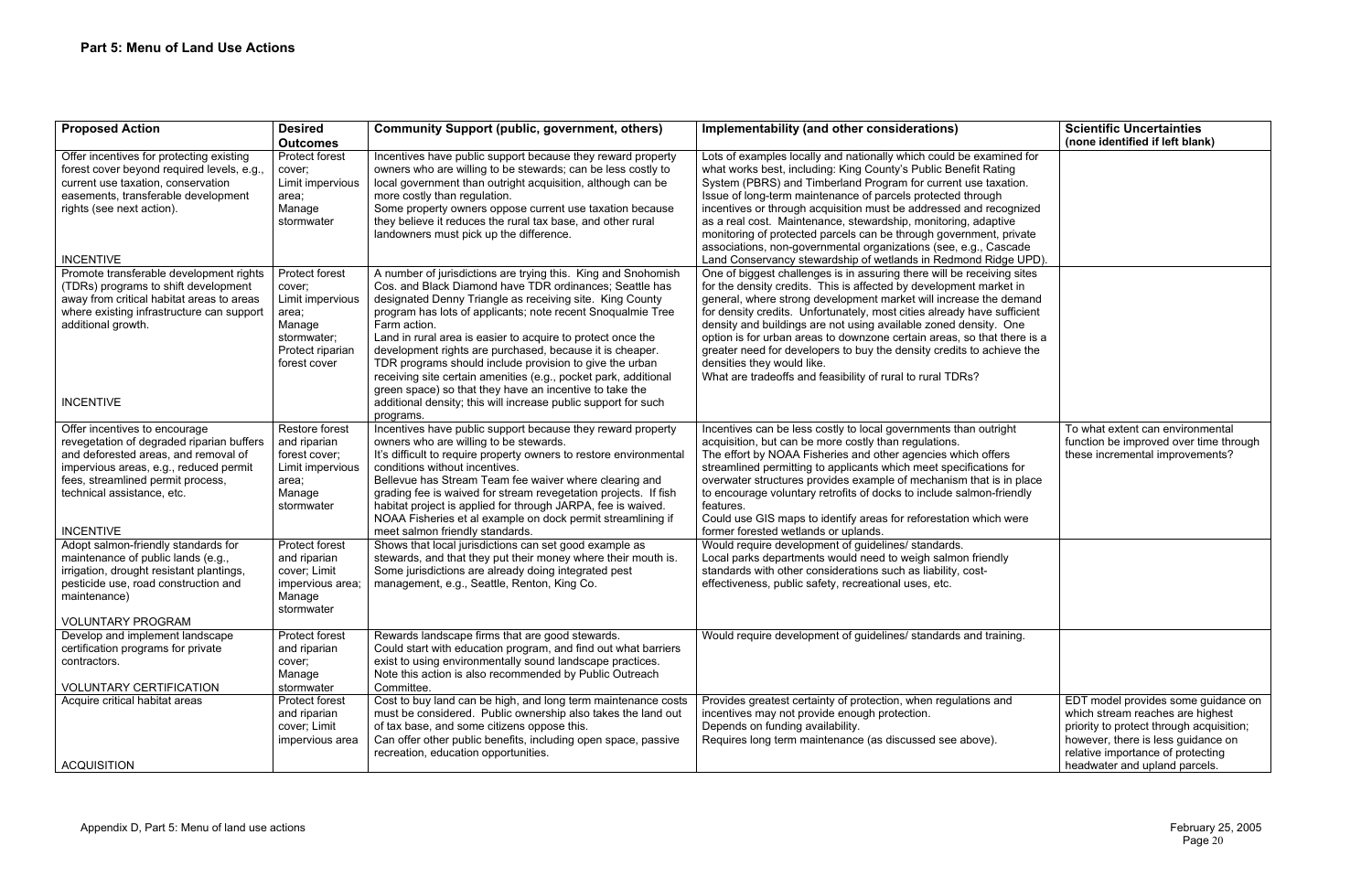| f the<br>ny<br>ir own –                 | W8TC or other local experts could<br>revisit the adequacy of specific<br>stormwater control standards (in terms<br>of salmon habitat) once Phase 2 permit<br>is published. |
|-----------------------------------------|----------------------------------------------------------------------------------------------------------------------------------------------------------------------------|
| alyze<br>cts on                         |                                                                                                                                                                            |
| wide                                    |                                                                                                                                                                            |
| ed to as<br>effort to<br>ater,<br>itial |                                                                                                                                                                            |
| ity,                                    |                                                                                                                                                                            |
| ping<br>is                              |                                                                                                                                                                            |
| d<br>ar Creek                           |                                                                                                                                                                            |
| le due                                  |                                                                                                                                                                            |
| etter<br>ory:<br>ł                      |                                                                                                                                                                            |
| s<br>cluding:                           |                                                                                                                                                                            |
| saquah,                                 |                                                                                                                                                                            |

|                                                                                                                                                                                                                                                                                      |                                                                                                                   | <b>COMPREHENSIVE STORMWATER MANAGEMENT (FOR WATER QUAILTY AND QUANTITY)</b>                                                                                                                                                                                                                                                                                                                                                                               |                                                                                                                                                                                                                                                                                                                                                                                                                                                                       |
|--------------------------------------------------------------------------------------------------------------------------------------------------------------------------------------------------------------------------------------------------------------------------------------|-------------------------------------------------------------------------------------------------------------------|-----------------------------------------------------------------------------------------------------------------------------------------------------------------------------------------------------------------------------------------------------------------------------------------------------------------------------------------------------------------------------------------------------------------------------------------------------------|-----------------------------------------------------------------------------------------------------------------------------------------------------------------------------------------------------------------------------------------------------------------------------------------------------------------------------------------------------------------------------------------------------------------------------------------------------------------------|
| Phase 2 jurisdictions should adopt<br>comprehensive stormwater management<br>programs consistent with Ecology's<br>NPDES Phase 2 permit.<br><b>REGULATION</b>                                                                                                                        | Manage<br>stormwater to<br>reduce quantity/<br>quality impacts<br>from past,<br>present, & future<br>development. | Some jurisdictions believe the political and economic impacts<br>of applying Ecology's 2001 Stormwater Management Manual<br>for Puget Sound in areas that are highly urbanized would be<br>difficult and result in high cost with relatively small benefit.                                                                                                                                                                                               | It is not yet known if the Phase 2 permit will include adoption of the<br>state's 2001 manual or equivalent; however, it is likely that many<br>Phase 2 jurisdictions will adopt all or part of the manual on their own -<br>it is too soon to say.                                                                                                                                                                                                                   |
| Phase 2 jurisdictions could go beyond<br>Ecology's minimum standards, for<br>example, they could add stormwater<br>planning and capital improvement<br>projects to their stormwater programs<br>REG. OR VOLUNTARY PROGRAM                                                            | Manage<br>stormwater to<br>reduce quantity<br>and quality<br>impacts                                              | These elements are part of Phase 1 and Tri-County stormwater<br>program, so expertise exists; some Phase 2 jurisdictions<br>already have capital improvement programs to address<br>flooding, water quality, and habitat needs.<br>However, other jurisdictions may not be willing to exceed<br>Ecology minimum standard.                                                                                                                                 | Could provide opportunities for multi-jurisdiction planning to analyze<br>stormwater problems, and shared construction of capital projects on<br>voluntary basis.<br>Could provide opportunity for jurisdictions to prevent further<br>degradation in urban areas and restore in rural areas through<br>stormwater planning on subbasin or broader level (see WRIA-wide<br>approach below)                                                                            |
| Phase 1 jurisdictions should update their<br>comprehensive stormwater management<br>programs consistent with Ecology's next<br>Phase 1 permit, including 2001 manual<br>or equivalent<br><b>REGULATION</b>                                                                           | Manage<br>stormwater to<br>reduce quantity<br>and quality<br>impacts                                              | Phase 1 permit will likely not increase requirements until Phase<br>2 programs are increased after first permit term.                                                                                                                                                                                                                                                                                                                                     | King Co. manual will have more flow control BMPs (also referred to as<br>LID BMPs) - See Appendix D, Part 6. Seattle has initiated an effort to<br>coordinate with other jurisdictions on revisions to their stormwater,<br>grading, and drainage codes. They have also completed an initial<br>"Restore Our Waters" strategy, which coordinates across city<br>departments to establish priorities for restoration of water quality,<br>flows, and critical habitat. |
| Implement Total Maximum Daily Loads<br>(TMDLs).<br><b>REGULATION</b>                                                                                                                                                                                                                 | Manage<br>stormwater to<br>reduce quantity<br>and quality<br>impacts                                              | Ecology is required under the Clean Water Act and a lawsuit<br>settlement to complete all TMDLs for 303(d) listed waters within<br>approximately 10 years. Implementation of TMDLs will be<br>incorporated into NPDES permit conditions. Centennial Clean<br>Water Fund should help fund TMDL implementation.                                                                                                                                             | Affected jurisdictions should participate with Ecology in developing<br>TMDLs to increase the likelihood that the implementation plan is<br>effective and practicable. Ecology is working closely with local<br>jurisdictions and other stakeholders on TMDL development and<br>implementation in Issaquah Creek, North Creek, and Little Bear Creek<br>(all for bacteria)                                                                                            |
| Address agricultural impacts on water<br>quality, flows, as well as on riparian<br>buffers, through adoption and<br>implementation of livestock ordinances,<br>adoption and implementation of farm<br>plans, and other mechanisms.<br>REGULATION/REGULATORY<br>FLEXIBILITY/INCENTIVE | Manage<br>stormwater;<br>Protect and<br>restore forest<br>and riparian<br>cover; protect<br>and restore<br>flows  | Education is an important element of making these combined<br>approaches effective. There are many stewardship programs<br>to coordinate with, e.g., Horses for Clean Water.<br>WRIA planners need to be sensitive to economic demands of<br>agriculture when developing and implementing actions, and to<br>involve farmers in development of appropriate actions.                                                                                       | Highest priority are those farm areas which are most susceptible due<br>to fine soils.                                                                                                                                                                                                                                                                                                                                                                                |
| Require or encourage low impact<br>development (LID) through education,<br>training, regulation, and demonstration<br>projects (see demonstration actions<br>below).<br>REGULATION/REGULATORY<br>FLEXIBILITY/INCENTIVE                                                               | Manage<br>stormwater;<br>Protect forest<br>cover; protect<br>and restore<br>flows                                 | There is growing interest in LID among local jurisdictions,<br>developers, and landowners as it offers a potential approach to<br>accommodate growth while providing long term, sustainable<br>approach to managing stormwater through improved retention<br>and infiltration.<br>A few examples include: City of Sammamish is working on an<br>LID ordinance; Snohomish Co. has adopted a voluntary<br>Reduced Drainage Discharge Demonstration Program. | There are many tools to encourage or require LID, including<br>stormwater regulations and manuals, revising ordinances to better<br>allow and promote LID BMPs, offering training, offering regulatory<br>flexibility. See Appendix D, Part 6 for numerous resources and<br>examples.                                                                                                                                                                                 |
| Retrofit existing neighborhoods with<br>natural drainage systems. Plan and<br>build new developments to include LID<br>features.<br>DEMONSTRATION PROGRAM                                                                                                                            | Manage<br>stormwater                                                                                              | Hands-on examples can develop knowledge and support<br>among local staff, elected officials, homeowners, and<br>developers.<br>Projects develop important data on costs and marketing as well<br>as technical effectiveness and challenges.                                                                                                                                                                                                               | Seattle's Natural Drainage System Program includes numerous<br>examples of retrofit and new construction at different scales including:<br>SEA Streets, Broadview Neighborhood and High Point<br>Redevelopment. Additional examples exist in King County, Issaquah,<br>Snohomish Co., and others (see Appendix D, Part 6).<br>Feasibility will vary by density, underlying geology/soils, etc.                                                                        |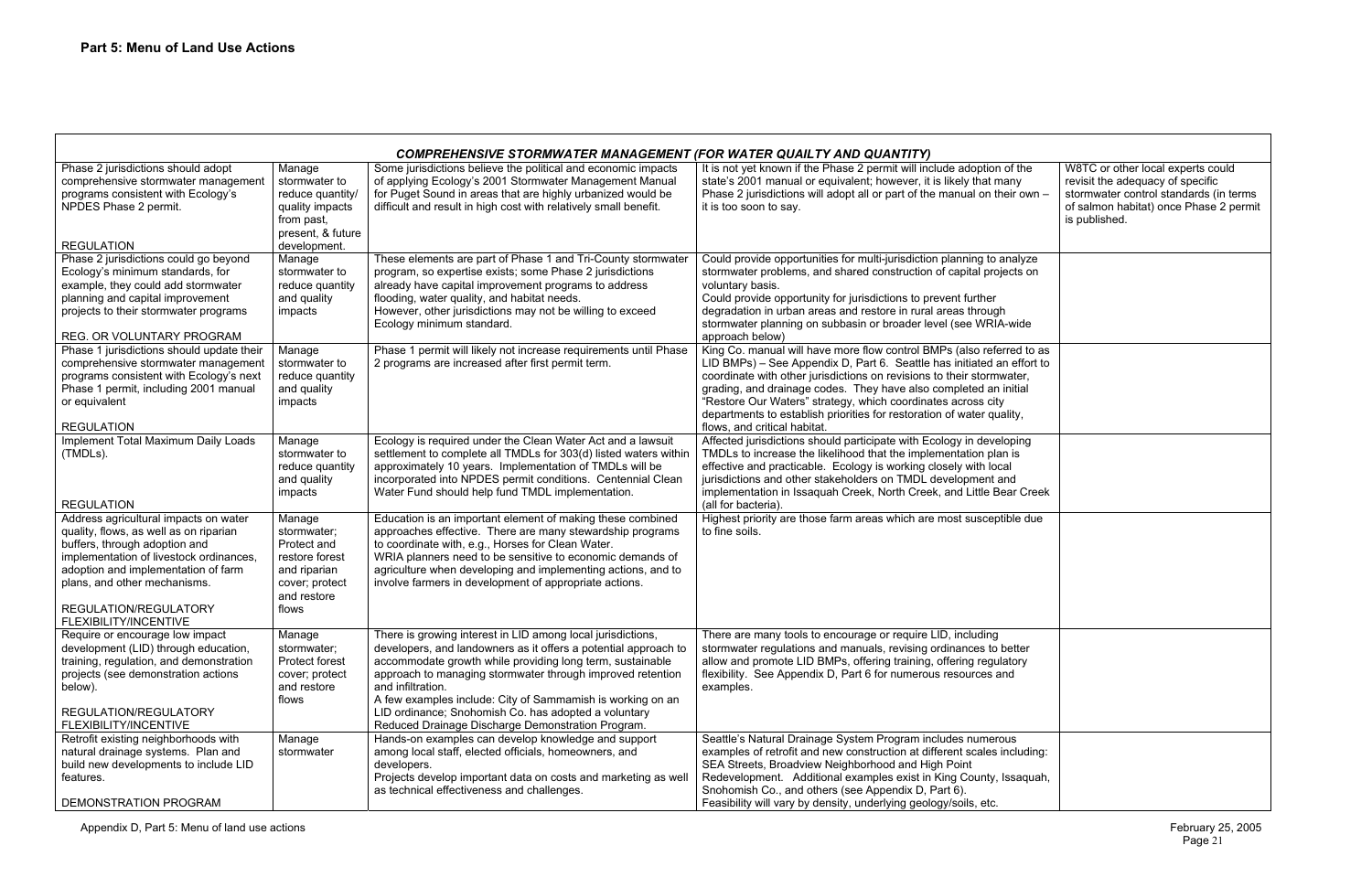| Phase 1 and 2 jurisdictions could<br>develop and adopt a WRIA-wide<br>stormwater management program and<br>work with Ecology to use it as the basis<br>of a WRIA-wide municipal permit<br><b>VOLUNTARY COLLABORATION</b>                                   | Manage<br>stormwater to<br>reduce quantity<br>and quality<br>impacts | By working together, smaller jurisdictions could benefit from<br>expertise and resources of larger jurisdictions; regional<br>stormwater facilities could be planned, cost shared, and built<br>where local facilities would not have been cost-effective.<br>Would be more efficient and effective use of public funds.<br>Some jurisdictions oppose this concept, as they believe there<br>may not be benefits to them and it could raise legal issues. | WRIA-wide planning structure already exists through ILA for salmon<br>conservation planning.<br>More aggressive stormwater checklist was developed for Tri-Co. - this<br>could be used as starting point for WRIA wide stormwater program;<br>Would require support and cooperation from Dept. of Ecology. ISP<br>review of state manual encouraged this kind of watershed-level<br>planning.                                |                                                                                                                                         |
|------------------------------------------------------------------------------------------------------------------------------------------------------------------------------------------------------------------------------------------------------------|----------------------------------------------------------------------|-----------------------------------------------------------------------------------------------------------------------------------------------------------------------------------------------------------------------------------------------------------------------------------------------------------------------------------------------------------------------------------------------------------------------------------------------------------|------------------------------------------------------------------------------------------------------------------------------------------------------------------------------------------------------------------------------------------------------------------------------------------------------------------------------------------------------------------------------------------------------------------------------|-----------------------------------------------------------------------------------------------------------------------------------------|
| Plan and build regional stormwater<br>facilities to address stormwater problems<br>in developed areas which predate<br>stormwater regulations.<br>VOLUNTARY COLLABORATION                                                                                  | Manage<br>stormwater to<br>reduce quantity<br>and quality<br>impacts | Des Moines Creek regional stormwater detention pond<br>example shows how fees from new development can help<br>support facilities like this, and help pay for habitat restoration.                                                                                                                                                                                                                                                                        | Lots of existing development doesn't meet stormwater regulations;<br>regulations would only apply if redevelopment occurs, so this is<br>voluntary approach (note it requires stormwater planning to find these<br>opportunities); implementation could be expensive and physically<br>challenging in urbanized areas, so must weigh costs and benefits.                                                                     |                                                                                                                                         |
|                                                                                                                                                                                                                                                            |                                                                      |                                                                                                                                                                                                                                                                                                                                                                                                                                                           |                                                                                                                                                                                                                                                                                                                                                                                                                              |                                                                                                                                         |
|                                                                                                                                                                                                                                                            |                                                                      | <b>PROTECTION AND RESTORATION OF INSTREAM FLOWS</b>                                                                                                                                                                                                                                                                                                                                                                                                       |                                                                                                                                                                                                                                                                                                                                                                                                                              |                                                                                                                                         |
| Improve data about and enforcement of<br>water rights for surface and groundwater<br>withdrawals.<br>REGULATION/REGULATORY<br><b>COORDINATION</b>                                                                                                          | Protect/restore<br>adequate flows                                    | Water rights and their enforcement are controversial, and some<br>local jurisdictions believe that they have no influence over what<br>Ecology (and the State Legislature) decides to do about water<br>withdrawals. Other jurisdictions and environmentalists believe<br>that this issue must be pursued because it has such important<br>impacts on salmon habitat.                                                                                     | Includes illegal withdrawals, allowed withdrawals that exceed limits,<br>and municipal withdrawals.<br>Need to coordinate with Ecology, local health departments, water<br>suppliers, local permitting agencies. See, e.g., RCW 90.54.060,<br>RCW 90.54.090, RCW 90.54.130.                                                                                                                                                  | Considerable uncertainties exist about<br>what exactly is causing low flow<br>conditions in particular basins and how<br>to correct it. |
| Restrict or eliminate use of exempt wells<br>where those wells directly affect stream-<br>flows or groundwater recharge.                                                                                                                                   | Protect/restore<br>adequate flows                                    | Local jurisdictions have greater authority over exempt wells<br>through local health department and construction department<br>policies, regulations, and site reviews. These exempt wells<br>include wells serving multiple residences but not exceeding<br>5000 gallons a day (also referred to as 6-packs, or not more<br>than 6 homes on one well), watering of a lawn or garden not                                                                  | Local jurisdictions should work with Dept. of Ecology to more<br>effectively monitor and enforce the limit to 1/2 acre of irrigated land per<br>exempt well. Jurisdictions could place more restrictions on use of<br>exempt wells; e.g., proposed revisions to KC Comprehensive Plan<br>include policies that would limit 6 packs (e.g., no more than one<br>exempt well per development), and encourage users to hookup to |                                                                                                                                         |
| REGULATION/COORDINATION                                                                                                                                                                                                                                    |                                                                      | exceeding $\frac{1}{2}$ acre.                                                                                                                                                                                                                                                                                                                                                                                                                             | existing water systems.                                                                                                                                                                                                                                                                                                                                                                                                      |                                                                                                                                         |
| Protect critical aquifer recharge areas<br>through CAOs and zoning designations<br><b>REGULATION</b>                                                                                                                                                       | Protect/restore<br>adequate flows                                    | Examples include King Co.'s and Issaquah's proposed CAOs.                                                                                                                                                                                                                                                                                                                                                                                                 | While this addresses aquifers which are used for domestic water use,<br>it does not protect groundwater recharge areas which benefit salmon,<br>e.g., Cold Creek headwaters. Jurisdictions should consider this                                                                                                                                                                                                              |                                                                                                                                         |
|                                                                                                                                                                                                                                                            | Protect/restore                                                      | See discussion above under COMPREHENSIVE                                                                                                                                                                                                                                                                                                                                                                                                                  | additional application.                                                                                                                                                                                                                                                                                                                                                                                                      |                                                                                                                                         |
| Adopt/enforce stormwater regulations<br>and BMPs to address high and low<br>flows, including forest retention, low<br>impact development, infiltration<br>standards, and redevelopment<br>opportunities to redesign and retrofit<br>stormwater facilities. | adequate flows                                                       | STORMWATER MANAGEMENT                                                                                                                                                                                                                                                                                                                                                                                                                                     |                                                                                                                                                                                                                                                                                                                                                                                                                              |                                                                                                                                         |
| REGULATION/INCENTIVE                                                                                                                                                                                                                                       |                                                                      |                                                                                                                                                                                                                                                                                                                                                                                                                                                           |                                                                                                                                                                                                                                                                                                                                                                                                                              |                                                                                                                                         |
| Regulate lawn size or frequency and<br>amount of watering during summer<br><b>REGULATION</b>                                                                                                                                                               | Protect/restore<br>adequate flows                                    | Likely very low support from public; most jurisdictions are<br>uncomfortable with this regulatory approach.                                                                                                                                                                                                                                                                                                                                               | May be more effective if utilities promote on voluntary basis first<br>through education (e.g., expand natural yard care programs) or water<br>rate structures.                                                                                                                                                                                                                                                              |                                                                                                                                         |
| Promote water conservation programs<br>for residential and commercial customers<br>through land development and water<br>hook-up permit processes, e.g. by<br>providing education materials to permit<br>applicant.<br>INCENTIVE/EDUCATION                 | Protect/restore<br>adequate flows                                    | Numerous education and incentive programs exist; can they be<br>more effectively promoted?<br>A number of jurisdictions have or are planning water<br>conservation demonstration gardens, to relate the message of<br>water conservation to salmon recovery. Examples include<br>Woodinville Water, Issaquah, and Redmond.                                                                                                                                | While conservation is important year-round, summer low flows are<br>especially critical to salmon, so actions to address summer uses such<br>as residential and commercial landscaping are particularly important.<br>Water conservation efforts will become even more critical as human<br>populations continue to growth in the WRIA.                                                                                      |                                                                                                                                         |

| imits,<br>ater<br>i0,                 | Considerable uncertainties exist about<br>what exactly is causing low flow<br>conditions in particular basins and how<br>to correct it. |
|---------------------------------------|-----------------------------------------------------------------------------------------------------------------------------------------|
| and per<br>e of<br>Plan<br>ıе<br>p to |                                                                                                                                         |
| ter use,<br>salmon,<br>s              |                                                                                                                                         |
|                                       |                                                                                                                                         |
| $\overline{\mathsf{st}}$<br>or water  |                                                                                                                                         |
| are<br>es such<br>ortant.<br>uman     |                                                                                                                                         |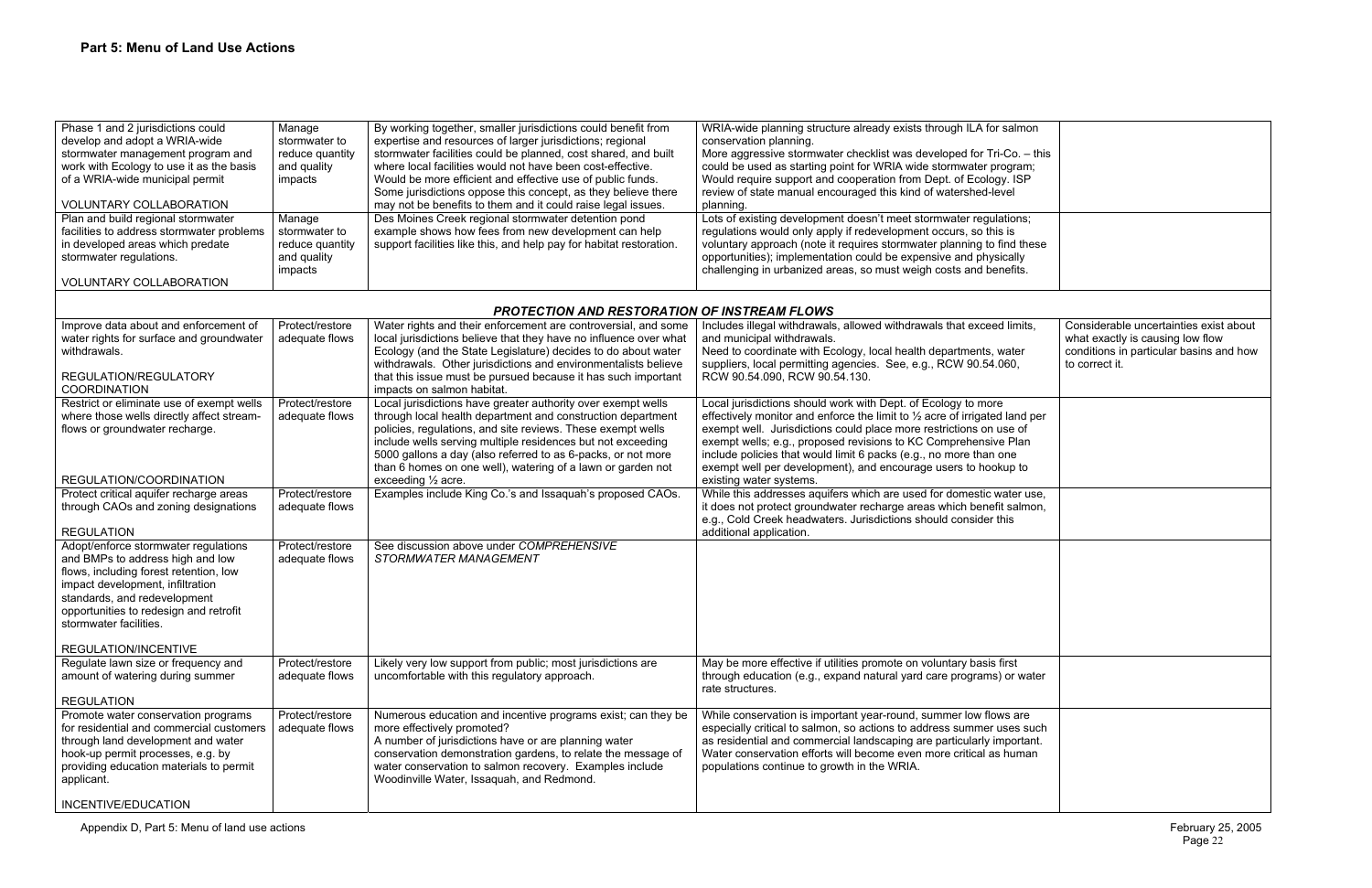| ublic water<br>at water<br>Septic<br>nd state | Any proposal for interbasin transfer<br>must consider instream flow impacts to<br>Chinook and other salmonids in all<br>systems.                                                |
|-----------------------------------------------|---------------------------------------------------------------------------------------------------------------------------------------------------------------------------------|
| option for<br>е                               | Issues of where irrigation water is<br>drawn from (e.g., local well, Seattle's<br>water supply, etc.), where it is<br>recharging, and impact on base flows<br>need to explored. |
| water use                                     |                                                                                                                                                                                 |
| ordinate<br>ommon                             |                                                                                                                                                                                 |
|                                               |                                                                                                                                                                                 |
| ters where<br>an in<br>cting and              |                                                                                                                                                                                 |
| runoff,<br>er than                            |                                                                                                                                                                                 |
| ult given:<br>S.                              |                                                                                                                                                                                 |

| Water suppliers should look into working<br>together to shift supply from one source<br>to another to protect instream flows<br>crucial to salmon in a particular area.<br>Could promote new development to go<br>on existing public water systems. | Protect/restore<br>adequate flows | Examples of where this could be useful include Sammamish<br>River and Rock Creek.<br>Central Puget Sound Water Supplier's Forum looked into this<br>concept with Regional Integrated Management Area.<br>Any approach like this will require Dept. of Ecology<br>cooperation/support.                                                                                 | Part of the argument for putting new rural development on public water<br>systems is that the water is brought into a basin and then that water<br>recharges local groundwater through onsite septic systems. Septic<br>systems must be operating correctly, so this involves local and state<br>health departments. |
|-----------------------------------------------------------------------------------------------------------------------------------------------------------------------------------------------------------------------------------------------------|-----------------------------------|-----------------------------------------------------------------------------------------------------------------------------------------------------------------------------------------------------------------------------------------------------------------------------------------------------------------------------------------------------------------------|----------------------------------------------------------------------------------------------------------------------------------------------------------------------------------------------------------------------------------------------------------------------------------------------------------------------|
| <b>VOLUNTARY PROGRAM</b>                                                                                                                                                                                                                            |                                   |                                                                                                                                                                                                                                                                                                                                                                       |                                                                                                                                                                                                                                                                                                                      |
| Establish standards for onsite irrigation<br>(could apply to public and private<br>properties); could apply these as<br>incentive (e.g., reduction of fees),<br>education, or mandatory.                                                            | Protect/restore<br>adequate flows | Depends on whether standards are mandatory or voluntary;<br>generally educational and incentive approaches have higher<br>public support.<br>Some jurisdictions will want to develop their own standards,<br>while others will prefer to collaborate.                                                                                                                 | Should incorporate in landscape certification program.<br>Could use standards in development review process to give option for<br>use of drought tolerant native vegetation that does not require<br>installation of irrigation systems for development.                                                             |
| <b>VOLUNTARY CERTIFICATION</b>                                                                                                                                                                                                                      |                                   |                                                                                                                                                                                                                                                                                                                                                                       |                                                                                                                                                                                                                                                                                                                      |
| Promote use of reclaimed water for<br>certain projects (e.g., parks, golf<br>courses, recreation areas, industrial<br>areas).<br><b>VOLUNTARY PROGRAM</b>                                                                                           | Protect/restore<br>adequate flows | Example: King Co. is working towards reclaimed water<br>projects. Education is needed; KC Water Reclamation Project<br>along the Sammamish Valley has met with some resistance.<br>Some jurisdictions have concerns abut using reclaimed water<br>for parks/golf courses due to potential for heavy metals,<br>increase in algae and nitrogen, and human health risk. | Need to involve Dept. of Health.<br>Opportunities may be expensive.<br>Are LEED standards (from Green Building Council) for gray water use<br>applicable here?                                                                                                                                                       |
| Work with local groundwater protection                                                                                                                                                                                                              | Protect/restore                   | Most of the local groundwater committees have diverse local                                                                                                                                                                                                                                                                                                           | KC Groundwater Protection Program offers opportunity to coordinate                                                                                                                                                                                                                                                   |
| committees, and King County's                                                                                                                                                                                                                       | adequate flows                    | jurisdiction and stakeholder support. Where this support does                                                                                                                                                                                                                                                                                                         | with another cross-jurisdictional program and work toward common                                                                                                                                                                                                                                                     |
| <b>Groundwater Protection Program</b>                                                                                                                                                                                                               |                                   | not exist, it can cause problems for the substance and process                                                                                                                                                                                                                                                                                                        | goals.                                                                                                                                                                                                                                                                                                               |
| VOLUNTARY COLLABORATION                                                                                                                                                                                                                             |                                   | of the planning and implementation effort. A few jurisdictions<br>question the value of this approach.                                                                                                                                                                                                                                                                |                                                                                                                                                                                                                                                                                                                      |
|                                                                                                                                                                                                                                                     |                                   |                                                                                                                                                                                                                                                                                                                                                                       |                                                                                                                                                                                                                                                                                                                      |
|                                                                                                                                                                                                                                                     |                                   | <b>GROWTH MANAGEMENT, LAND USE AND TRANSPORTATION PLANNING</b>                                                                                                                                                                                                                                                                                                        |                                                                                                                                                                                                                                                                                                                      |
| Encourage most growth inside UGA                                                                                                                                                                                                                    | Addresses most                    | While this is a very broad action, it is important to recognize it                                                                                                                                                                                                                                                                                                    | This is consistent with the Growth Management Act.                                                                                                                                                                                                                                                                   |
| (with no net loss to critical area function),                                                                                                                                                                                                       | outcomes                          | as a significant contribution by urban areas to protecting high                                                                                                                                                                                                                                                                                                       | Note that some cities have regionally designated Urban Centers where                                                                                                                                                                                                                                                 |
| and protect rural resources outside of                                                                                                                                                                                                              |                                   | quality habitat in rural areas. Public support may vary by how                                                                                                                                                                                                                                                                                                        | residences and jobs are targeted at higher concentrations than in                                                                                                                                                                                                                                                    |
| UGA. Emphasize low impact                                                                                                                                                                                                                           |                                   | strictly growth management is imposed, and whether or not                                                                                                                                                                                                                                                                                                             | other areas, which can create additional challenges for protecting and                                                                                                                                                                                                                                               |
| development wherever feasible.                                                                                                                                                                                                                      |                                   | costs and benefits to rural and urban areas are perceived as<br>equitable. LID features can help accommodate growth while                                                                                                                                                                                                                                             | restoring salmon habitat.                                                                                                                                                                                                                                                                                            |
| <b>REGULATION</b>                                                                                                                                                                                                                                   |                                   | better protecting natural resources.                                                                                                                                                                                                                                                                                                                                  |                                                                                                                                                                                                                                                                                                                      |
| Limit new roads and road crossings in                                                                                                                                                                                                               | Limit impervious                  | Numerous road projects underway in WRIA 8, e.g. I-405, SR                                                                                                                                                                                                                                                                                                             | Could encourage standards for new roads, e.g., to minimize runoff,                                                                                                                                                                                                                                                   |
| proximity to aquatic areas in Tier 1 and                                                                                                                                                                                                            | surfaces:                         | 520, etc.                                                                                                                                                                                                                                                                                                                                                             | use native vegetation, require bridges to span floodplain rather than                                                                                                                                                                                                                                                |
| Tier 2 subareas.                                                                                                                                                                                                                                    | Minimize road                     |                                                                                                                                                                                                                                                                                                                                                                       | encroach, prohibit floodplain fill, etc.                                                                                                                                                                                                                                                                             |
|                                                                                                                                                                                                                                                     | crossings                         |                                                                                                                                                                                                                                                                                                                                                                       |                                                                                                                                                                                                                                                                                                                      |
| <b>REGULATION</b>                                                                                                                                                                                                                                   |                                   |                                                                                                                                                                                                                                                                                                                                                                       |                                                                                                                                                                                                                                                                                                                      |
| Retrofit roads to address water quality<br>and flow issues as part of major                                                                                                                                                                         | Limit impervious<br>surfaces;     | Many jurisdictions have already adopted the maintenance<br>standards formally or informally; the standards have been                                                                                                                                                                                                                                                  | Retrofit of roads can be very expensive, and technically difficult given<br>space requirements. Regional funding could help cover costs.                                                                                                                                                                             |
| maintenance, expansion, or upgrade                                                                                                                                                                                                                  | Minimize road                     | approved by NOAA Fisheries.                                                                                                                                                                                                                                                                                                                                           |                                                                                                                                                                                                                                                                                                                      |
| projects. Adopt and implement Regional                                                                                                                                                                                                              | crossings;                        |                                                                                                                                                                                                                                                                                                                                                                       |                                                                                                                                                                                                                                                                                                                      |
| Road Maintenance Endangered Species                                                                                                                                                                                                                 | Manage                            |                                                                                                                                                                                                                                                                                                                                                                       |                                                                                                                                                                                                                                                                                                                      |
| Act Program Guidelines (i.e., Tri-County                                                                                                                                                                                                            | stormwater                        |                                                                                                                                                                                                                                                                                                                                                                       |                                                                                                                                                                                                                                                                                                                      |
| standards) for road maintenance.                                                                                                                                                                                                                    |                                   |                                                                                                                                                                                                                                                                                                                                                                       |                                                                                                                                                                                                                                                                                                                      |
| <b>VOLUNTARY PROGRAM</b>                                                                                                                                                                                                                            |                                   |                                                                                                                                                                                                                                                                                                                                                                       |                                                                                                                                                                                                                                                                                                                      |
|                                                                                                                                                                                                                                                     |                                   |                                                                                                                                                                                                                                                                                                                                                                       |                                                                                                                                                                                                                                                                                                                      |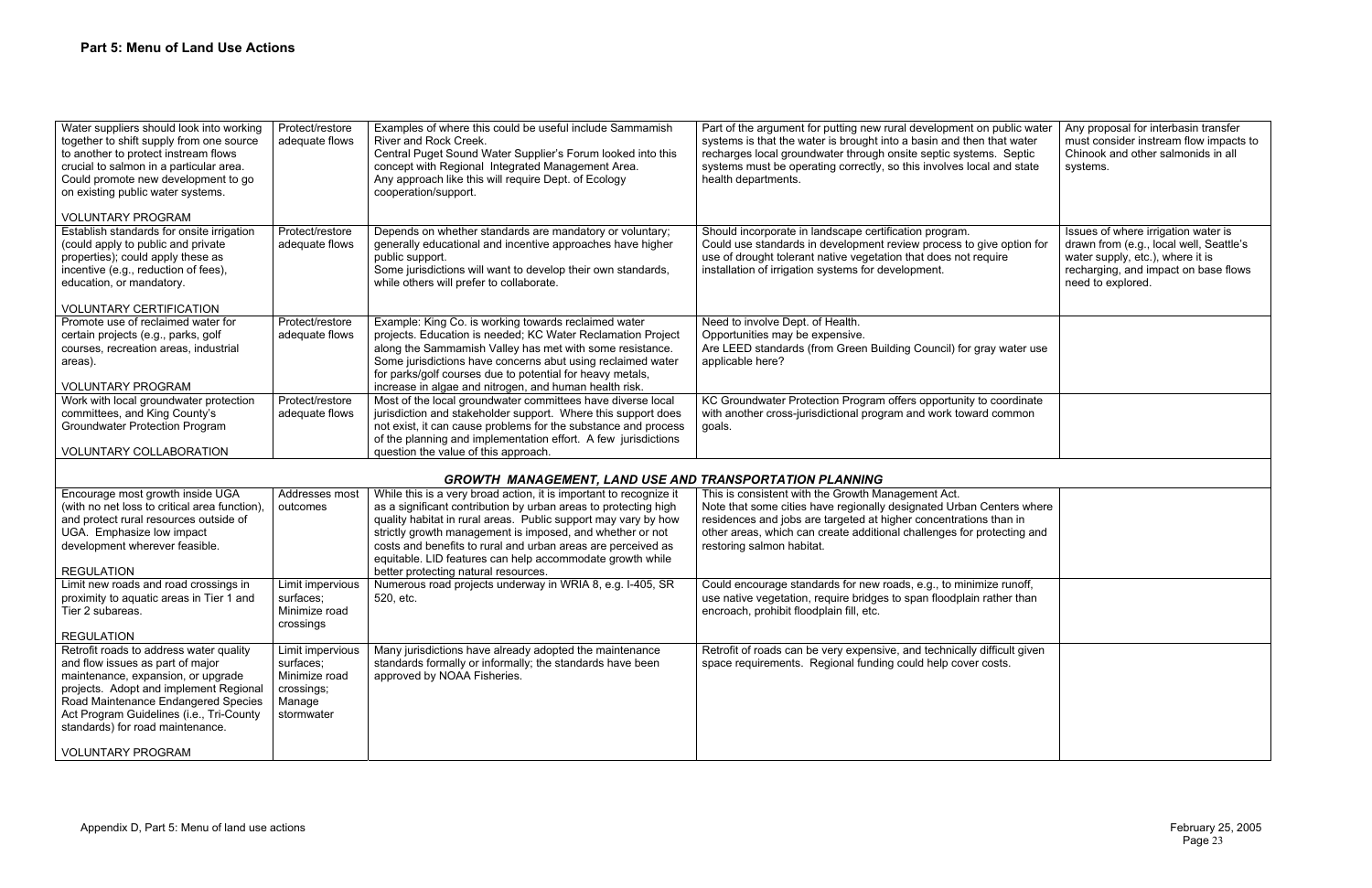| <b>ENFORCEMENT, VARIANCES, REASONABLE USE EXCEPTIONS</b>                                                                                                                                                                                                                                                                                                                                                              |                                                              |                                                                                                                                                                                                                                                                                                                                                                                                                                            |                                                                                                                                                                                                                                                                                                                                                                                                                                                                                                                                                                                                                                                              |  |
|-----------------------------------------------------------------------------------------------------------------------------------------------------------------------------------------------------------------------------------------------------------------------------------------------------------------------------------------------------------------------------------------------------------------------|--------------------------------------------------------------|--------------------------------------------------------------------------------------------------------------------------------------------------------------------------------------------------------------------------------------------------------------------------------------------------------------------------------------------------------------------------------------------------------------------------------------------|--------------------------------------------------------------------------------------------------------------------------------------------------------------------------------------------------------------------------------------------------------------------------------------------------------------------------------------------------------------------------------------------------------------------------------------------------------------------------------------------------------------------------------------------------------------------------------------------------------------------------------------------------------------|--|
| Strengthen enforcement of existing<br>regulations, and in the future if revised<br>regulations are adopted<br><b>REGULATION</b>                                                                                                                                                                                                                                                                                       | Addresses most<br>outcomes                                   | It is difficult to garner support from environmentalist and<br>landowners for stricter environmental regulations, when current<br>levels of regulation are poorly enforced. Many local planners<br>and environmentalists point out need for increased<br>enforcement of existing laws and policies.<br>Education about why regulations exist, and incentives to go<br>beyond regulations increases public acceptability of<br>regulations. | Enforcement is complaint driven. Buffers are often in backyards or<br>behind fences and are difficult to see. Many jurisdictions lack adequate<br>enforcement staff, and sometimes fines are not a sufficient<br>disincentive to stop a landowner from taking an illegal action. Citizen<br>watchdog groups, e.g., Water Tenders, can play an important role in<br>alerting local governments to buffer encroachment. Contacting<br>multiple agencies about an infringement can increase likelihood<br>something will be done to stop it.<br>Focus on site design issues that can be addressed during permit stage<br>rather than become enforcement issues? |  |
| Adopt policies and procedures which<br>limit cumulative impacts on critical areas<br>from variances and reasonable use<br>exceptions (e.g., see next actions)<br><b>REGULATION/POLICY</b>                                                                                                                                                                                                                             | Protect forest<br>and riparian<br>cover; protect<br>wetlands | Tri-County has a useful reasonable use provision.<br>See KC policy in CAO; it more clearly defines reasonable use<br>when evaluating a variance proposal.<br>It may be necessary to create of fund to buy out property<br>owners who are denied "reasonable use" of their properties as<br>a result of prohibiting an exemption or a variance.                                                                                             | Note that Snohomish Co. designed study of buffer encroachment and<br>how it varies by land cover, etc.                                                                                                                                                                                                                                                                                                                                                                                                                                                                                                                                                       |  |
| Prohibit or minimize any variances into a<br>sensitive area, or require that permit staff<br>consult with scientific staff and salmon<br>plan before granting a variance into a<br>sensitive area. A more flexible approach<br>would be to require that variances be<br>granted from front and side yard<br>setbacks before allowing a variance to<br>encroach into an aquatic buffer.<br>REGULATION/REG. FLEXIBILITY | Protect forest<br>and riparian<br>cover; protect<br>wetlands | Wash. Dept. of Ecology is recommending no variances from<br>buffers.                                                                                                                                                                                                                                                                                                                                                                       | The more flexible approach allows developer to have flexibility to build<br>larger home, yet reduces impacts to natural resource. Redmond uses<br>this flexible concept to promote greater tree protection and higher<br>quality designs. Des Moines has used this approach in their CAO for<br>years.                                                                                                                                                                                                                                                                                                                                                       |  |
| Continue to enforce Native Growth<br><b>Protection Easements (NGPE)</b><br>REGULATION/VOLUNTARY<br>PROGRAM                                                                                                                                                                                                                                                                                                            | Protect forest<br>and riparian<br>cover; protect<br>wetlands | Challenge is to protect NGPEs from encroachment, even<br>though many were negotiated some time ago as part of<br>subdivision approvals; enforcement is relatively low priority for<br>jurisdictions, yet encroachments are common.                                                                                                                                                                                                         | Possible solutions include: signage, platting the NGPE as a separate<br>plat, fencing. Redmond uses signage, fencing, and requires the<br>NGPE to be recorded with the plat development, and the city then<br>tracks the recorded NGPE in a GIS database. However, this does not<br>assure enforcement. As noted earlier, maintenance of these lands is<br>another issue.                                                                                                                                                                                                                                                                                    |  |
| Re-organize enforcement staff to<br>improve the effectiveness of<br>environmental regulations.<br><b>VOLUNTARY PROGRAM/TRAINING</b>                                                                                                                                                                                                                                                                                   | Addresses most<br>outcomes                                   | A number of jurisdictions expressed interest in some way to<br>consolidate and better train staff who are in charge of<br>environmental regulations. Another concern frequently<br>expressed, especially among medium and smaller jurisdictions.<br>is the lack of scientific staff to support planners who process<br>development proposals.                                                                                              | Options include: Increase connection between scientific staff who<br>develop codes and code-implementing staff (whoever is implementing<br>salmon-related regulations). Could train "green" permit staff and<br>separate them from regular building and other code staff. Could<br>provide a circuit rider scientist to serve multiple smaller jurisdictions on<br>a consulting basis.                                                                                                                                                                                                                                                                       |  |

### NOTES:

Actions in the menu apply to rural and urban areas unless specified.

See also references in Appendix D, Part 6 re: critical areas, stormwater, low impact development, shoreline management. Note that all actions require education and enforcement to be effective.

Timing for current land use revisions includes:

- $\checkmark$  Critical areas ordinances are being revised by most jurisdictions by Dec. 04, based on review of best available science.
- $\checkmark$  Shoreline Master Programs are being updated by many jurisdictions between 2004 and 2009.
- $\checkmark$  NPDES Phase 1 and Phase 2 municipal stormwater permits are being updated during 2004 and 2005.

| $ds$ or<br>adequate                       |  |  |
|-------------------------------------------|--|--|
| Citizen<br>role in<br>g<br>d              |  |  |
| nit stage                                 |  |  |
| ent and                                   |  |  |
| to build<br>าd uses<br>her<br>AO for      |  |  |
| parate<br>١e<br>hen<br>loes not<br>nds is |  |  |
| vho<br>menting<br>nd<br>ıld<br>tions on:  |  |  |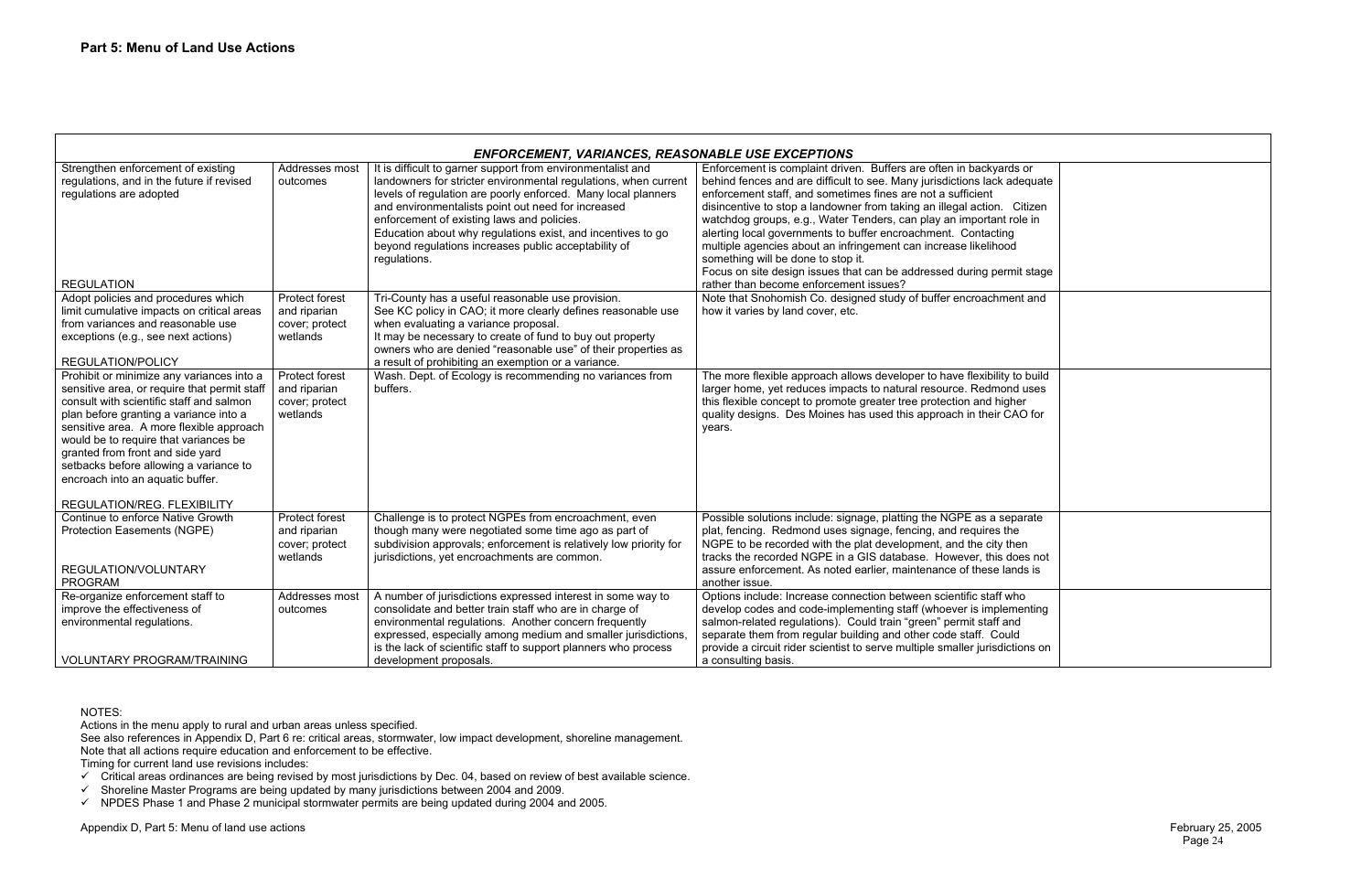# **Part 6:**

# **References for WRIA 8 Land Use Actions**

**Note: This list of references was requested by WRIA 8 stakeholders. The references are for informational purposes only; they do not provide mandatory standards for WRIA 8 jurisdictions. The list is not inclusive of all information resources; those items which were readily available at the time the report went to the printer were included.** 

# **Outline**

### **1. Critical Areas**

**Streams** 

 Puget Sound Action Team WA Department of Fish and Wildlife WA Department of Community, Trade and Economic Development Tri-County Salmon Conservation Coalition Local Jurisdiction Resources Non-governmental Organization Resources

### Wetlands

 Puget Sound Action Team WA Department of Community, Trade and Economic Development

## **2. Stormwater**

Standards and General Programmatic Elements WA Department of Ecology Puget Sound Action Team Tri-County Salmon Conservation Coalition

## **3. Low Impact Development**

General LID Concepts LID Online Information Resources LID Publications and Fact Sheets LID Sample Projects Around Puget Sound LID Sample Ordinances and Regulations

## **4. Shoreline Management**

WA Department of Ecology WA Department of Community, Trade and Economic Development Handbook Puget Sound Action Team Other References

# **5. References**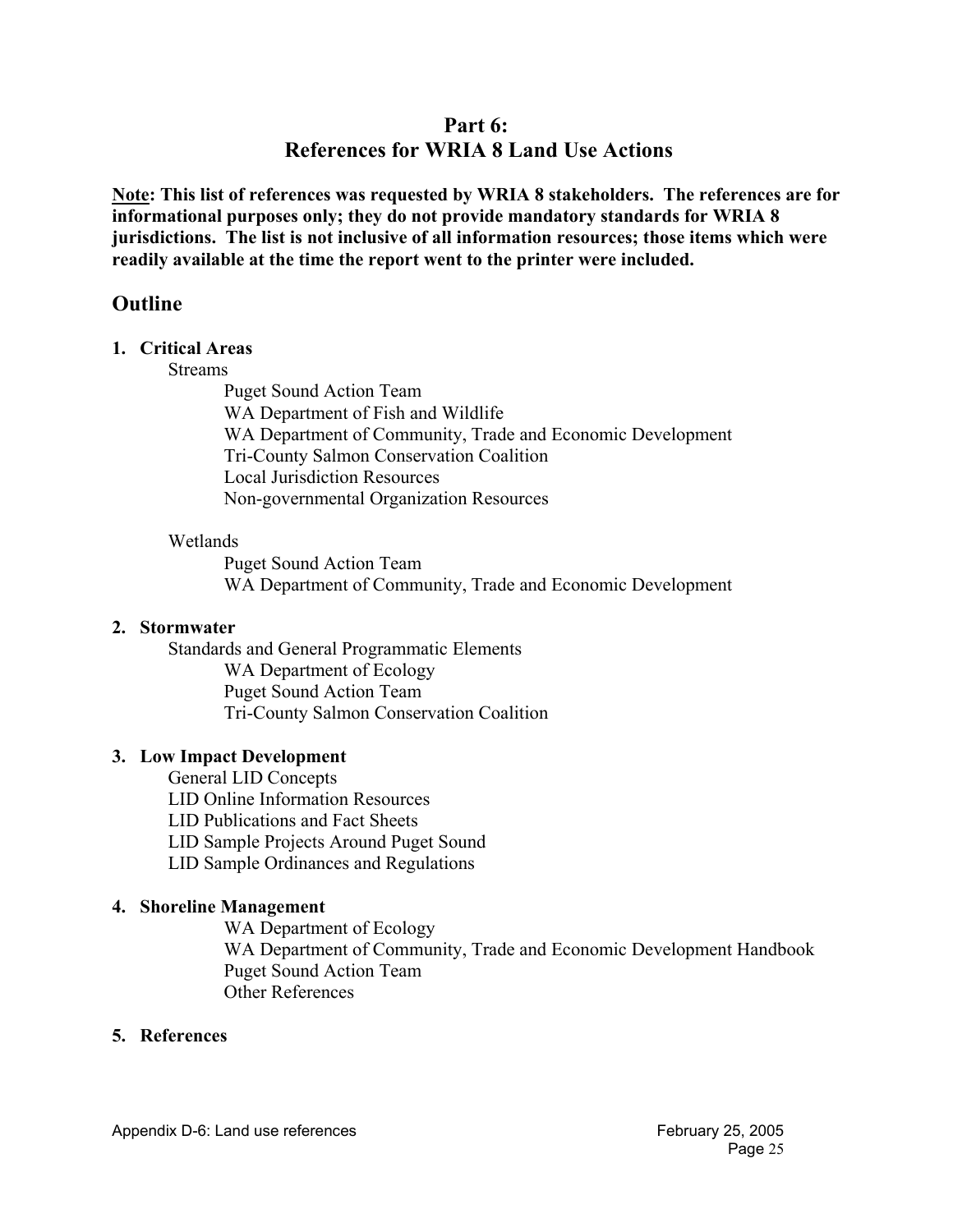# **1. CRITICAL AREAS**

# **Streams**

Note: The following resources are just a few of those available on critical areas "best available science" and the regulations based on this BAS. The WRIA 8 Technical Committee has not systematically reviewed these references or links. The Committee did, however, recommend that buffer sizes should reflect the desired function, such as LWD recruitment, shade, bank stabilization, nutrient sources, etc. (WRIA 8 TC meeting minutes, 5/12/04).

*Puget Sound Action Team.* PSAT published guidance for critical areas regulations in Growth Management Updates (March 2004) – available at www.psat.wa.gov. The following guidance is included for fish and wildlife habitat areas.

- Designate marine riparian areas and nearshore habitats (surf smelt and sand lance spawning areas, eelgrass and kelp beds) as critical fish and wildlife habitat areas.
- Designate feeder bluffs not only as geologically hazardous (eroding, slide-prone) bluffs, but also as areas critical for maintaining forage fish spawning habitat where sediment from the feeder bluffs nourishes such habitat.
- Designate shell fish beds as critical fish and wildlife habitat areas.
- Require consistence of habitat protection plans with recommendations in WDFW Aquatic Habitat guidelines for fish and wildlife habitat conservation areas (www.wa.gov/wdfw/hab/ahg).

*WA Department of Fish and Wildlife.* See WDFW-Tribal Wild Salmonid Policy (WDFW, 1997).

# *WA Department of Community, Trade and Economic Development. See critical* areas handbook at:

http://www.cted.wa.gov/DesktopModules/Documents/ViewDocument.aspx?Documen  $tID=1034$ 

*Tri-County Salmon Conservation Coalition.* The Tri-County Model 4(d) Rule Response Proposal (May 2001) proposed management zones to protect fish habitat.

| <b>Aquatic Area</b> | <b>Definition</b>                  | <b>Rural Buffer</b>   | <b>Urban Buffer</b>   |
|---------------------|------------------------------------|-----------------------|-----------------------|
| <b>Type</b>         |                                    | Requirement           | Requirement           |
|                     |                                    | (inner mgt.           | (inner mgt.           |
|                     |                                    | zone/outer mgt. zone) | zone/outer mgt. zone) |
| Type S              | Shorelines of the state (rivers    | $150$ feet/50 feet    | $115$ feet/85 feet    |
|                     | over 20 cfs, marine shorelines and |                       |                       |
|                     | lakes over.                        |                       |                       |
|                     | 20 acres)                          |                       |                       |
| Type F              | All non-shorelines of the state,   | $150$ feet/50 feet    | $115$ feet/85 feet    |
|                     | streams, lakes and ponds that      |                       |                       |
|                     | have fish or fish habitat          |                       |                       |
| Type F              | All non-shorelines of the state,   | Greater of 100 feet   | Greater of 100 feet   |
| (steep ravine)      | streams, lakes and ponds that      | or 25 feet from top   | or 25 feet from top   |
|                     | have fish or fish habitat          | of bank               | of bank               |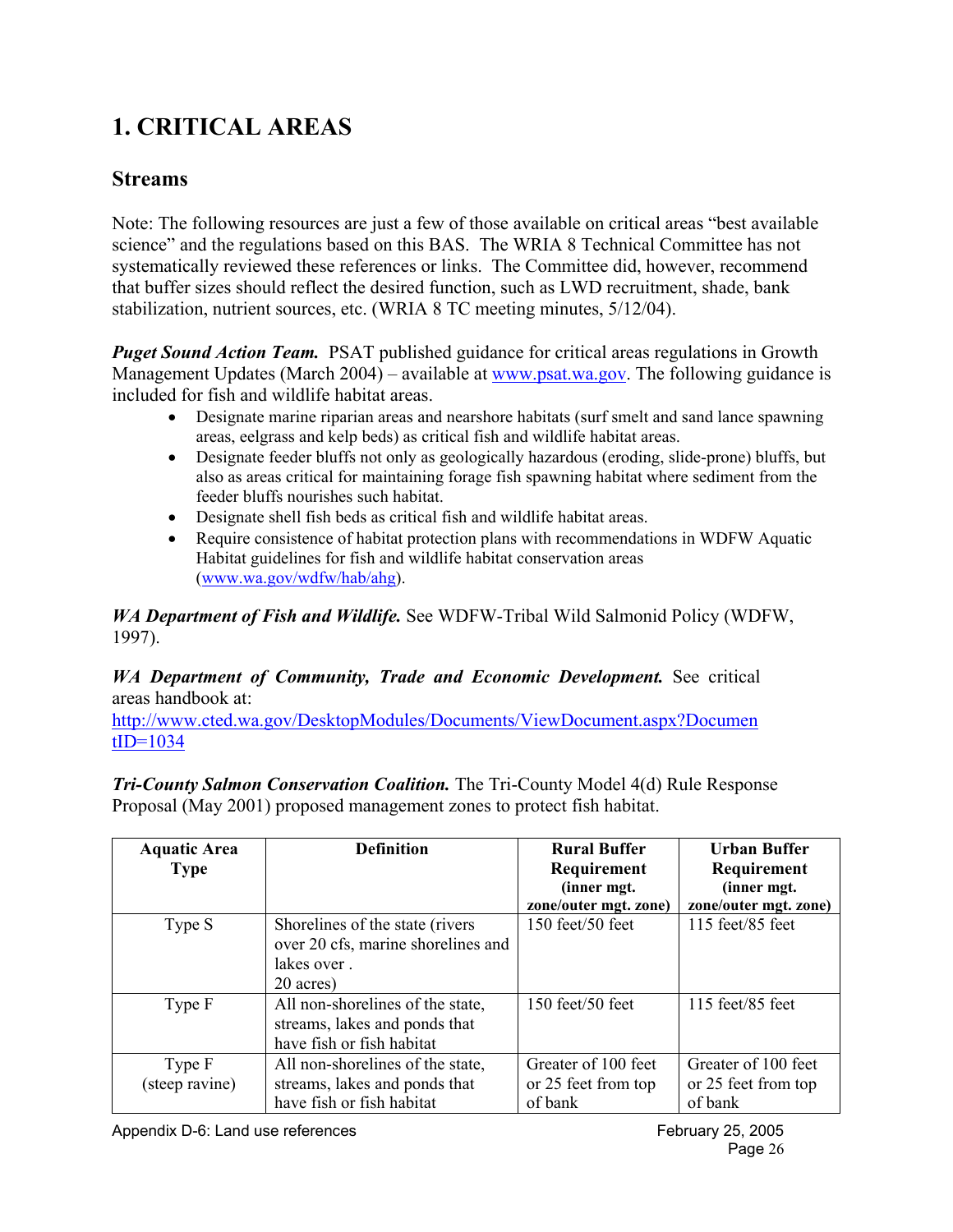| <b>Aquatic Area</b>          | Definition, cont.                 | <b>Rural Buffer</b>               | Urban Buffer          |
|------------------------------|-----------------------------------|-----------------------------------|-----------------------|
| Type, cont.                  |                                   | Requirement                       | Requirement           |
|                              |                                   | (inner mgt.                       | (inner mgt.           |
|                              |                                   | zone/outer mgt. zone)             | zone/outer mgt. zone) |
| Type N                       | Other natural waters connected to | $115 \text{ feet}/0 \text{ feet}$ | $115$ feet/0 feet     |
| (within $\frac{1}{4}$ mi.    | Type S or F waters                |                                   |                       |
| upstream of Type S           |                                   |                                   |                       |
| or $F$ )                     |                                   |                                   |                       |
| Type N                       | Other natural waters connected to | $65$ feet/0 feet                  | 65 feet/0 feet        |
| (more than $\frac{1}{4}$ mi. | Type S or F waters                |                                   |                       |
| upstream of Type S           |                                   |                                   |                       |
| or $F$ )                     |                                   |                                   |                       |

Additional Tri-County Model 4(d) Rule Response Proposal program elements include:

- Buffer averaging
- Land use restrictions and allowed uses in each management zone
- Seasonal clearing restrictions
- Flexibility in buffer widths if Habitat Evaluation completed

# *Local Jurisdictions in WRIA 8:*

Due to time limitations, it was not possible to obtain best available science documents or buffer examples from many WRIA 8 jurisdictions. Therefore, examples are presented from the largest jurisdictions and those which requested that their information be included. Other jurisdictions' best available science documents and buffer standards can be found at their websites.

*City of Seattle.* The City of Seattle's proposed critical areas update is described at *http://www.ci.seattle.wa.us/dpd/news/20031216a.asp*

*City of Renton.* The City of Renton's proposed critical areas update is described at http://www.ci.renton.wa.us/ednsp/cao.htm

*City of Bellevue.* The City of Bellevue's proposed critical areas update is described at http://www.ci.bellevue.wa.us/page.asp?view=33557 and http://www.cityofbellevue.org/page.asp?view=7615

**Snohomish County.** Snohomish County is currently developing their best available science and proposed critical areas regulations. Contact Larry Adamson, Snohomish County Department of Planning and Development Services, (425) 388-3311.

*King County.* King County's recently adopted critical areas regulations include new protection regulations for aquatic areas (streams, rivers, lakes, ponds and marine shorelines). Details are available at http://www.metrokc.gov/ddes/cao. King County's Best Available Science Analysis includes buffer information completed through the Tri-County Salmon Conservation Coalition biological review process. The following is excerpted from King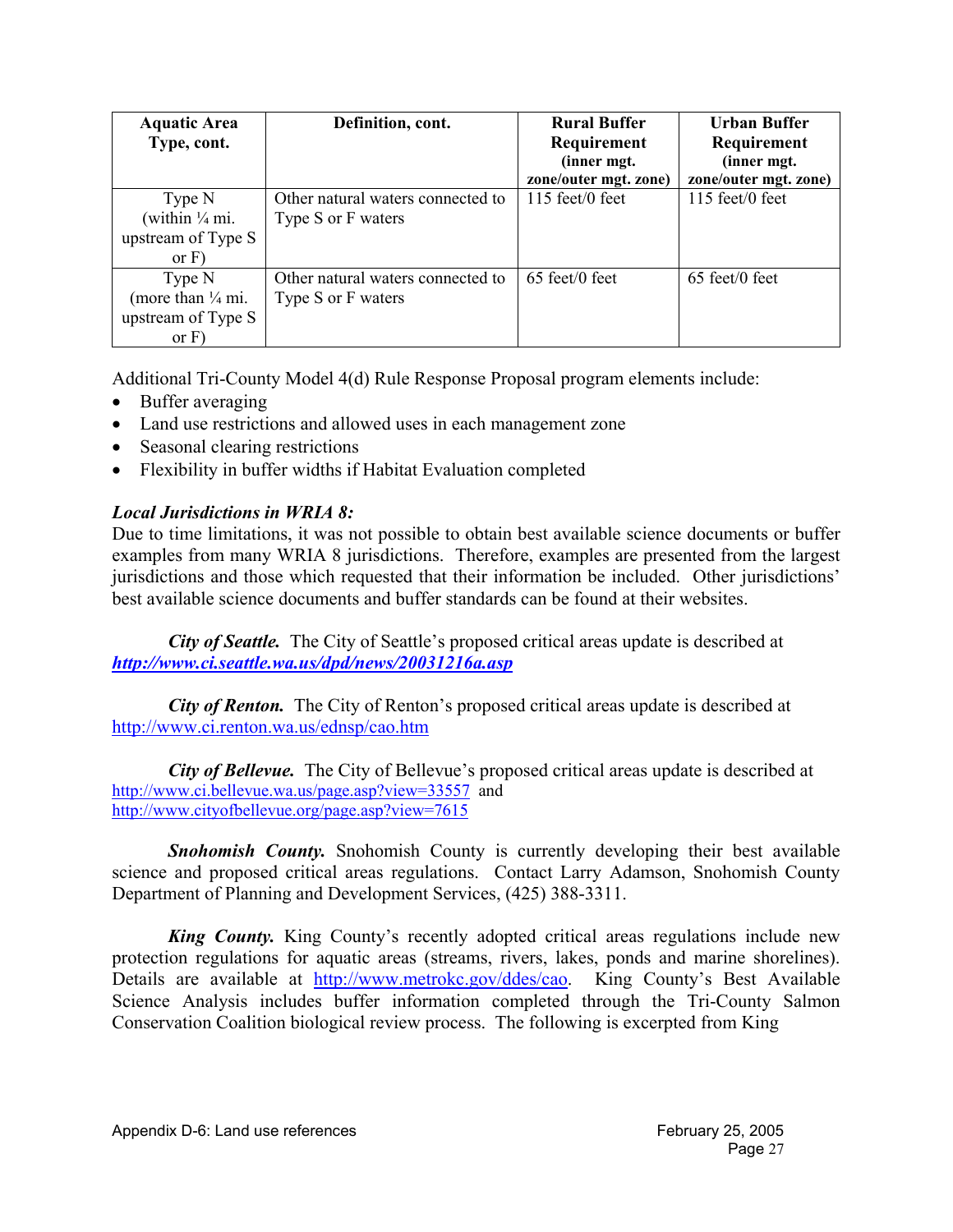County's best available science document (Best Available Science, Volume I: A Review of Science Literature [February 2004]). This document and full references cited are available at http://www.metrokc.gov/ddes/cao.

The dynamic nature of aquatic habitats notwithstanding, the most common method for aquatic habitat protection has been the use of fixed riparian buffers (Haberstock et al. 2000). These are intended to protect a footprint of sufficient size to provide shade and temperature regulation, flood conveyance, water quality protection and pollutant removal, nutrient cycling, sediment transport and woody debris recruitment. In addition, buffers are thought to be essential in protecting aquatic habitat from excessive or unnatural development-related disturbance and other detrimental impacts (Spence et al. 1996; IMST 2001).

A variety of technical reports summarize and synthesize the scientific literature on buffer functions and make recommendations for buffer widths. Tables X, Y and Z, summarizing three such reports, are excerpted from the Biological Review of the Tri-County Model 4(d) Rule Response Program (Parametrix 2002). Others include Castelle et al. (1992), Castelle and Johnson (2000), Desbonnet et al. (1994), Johnson and Ryba (1992) and Portland Metro (1999). These reports summarize the findings of multiple studies on buffer width effectiveness and synthesize those findings into recommendations for various buffer functions.

| <b>Function</b>                         | <b>Range of Effective</b><br><b>Buffer Widths</b> | <b>Minimum</b><br><b>Recommended</b> | <b>Notes On Function</b>                    |
|-----------------------------------------|---------------------------------------------------|--------------------------------------|---------------------------------------------|
| Sediment<br>Removal/Erosion<br>Control  | $26 - 600$ ft $(8 - 183$ m)                       | 98 ft (30 m)                         | For 80% sediment removal                    |
| Pollutant<br>Removal                    | 13 - 860 ft $(4 - 262 \text{ m})$                 | 98 ft (30 m)                         | For 80% nutrient removal                    |
| Large Woody<br>Debris<br>Recruitment    | 33-328 ft $(10-100 \text{ m})$                    | $262 \text{ ft} (80 \text{ m})$      | 1 SPTH based on long-term<br>natural levels |
| Water<br>Temperature<br>Protection      | $36 - 141$ ft $(11 - 43$ m)                       | 98 ft (30 m)                         | Based on adequate shade                     |
| Wildlife Habitat                        | $33 - 656$ ft $(10 - 200$ m)                      | 328 ft $(100 \text{ m})$             | Coverage not inclusive                      |
| Microclimate <sup>1</sup><br>Protection | 148 - 656 ft $(45 - 200 \text{ m})$               | 328 ft (100 m)                       | Optimum long-term support                   |

**Table X. Riparian Buffer Functions and Appropriate Widths Identified by May (2000)** 

 $\overline{a}$ 

Appendix D-6: Land use references Appendix D-6: Land use references February 25, 2005  $1$  Microclimate is the local climate (humidity, wind, and air temperature) within the stream-riparian ecosystem that is primarily affected by the quality and extent of riparian vegetation in a buffer.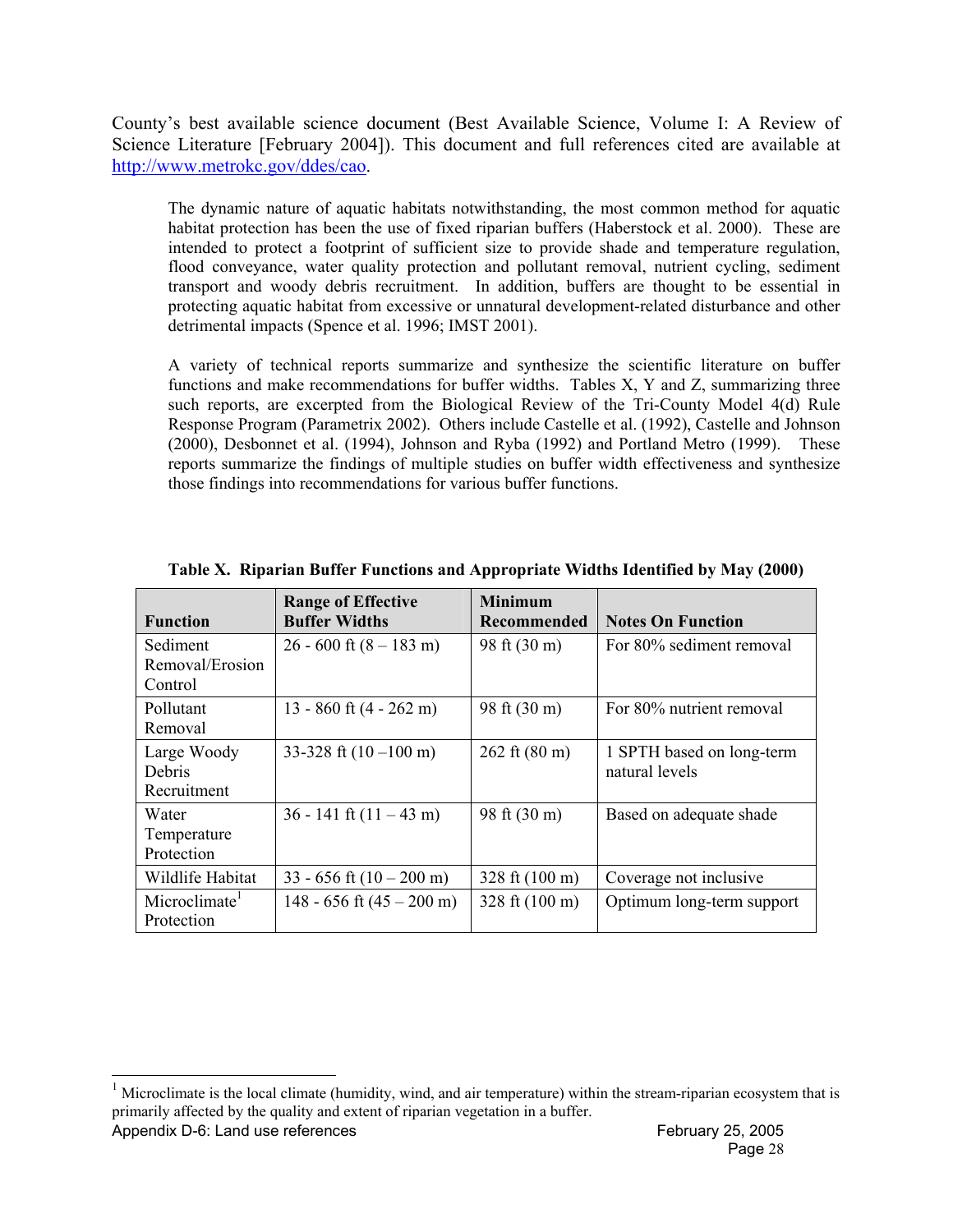**Table Y. Riparian Functions and Appropriate Widths Identified by Knutson and Naef (1997)** 

| <b>Function</b>                | <b>Range Of Effective Buffer</b><br><b>Widths (Ft)</b> |
|--------------------------------|--------------------------------------------------------|
| Water Temperature Protection   | $35 - 151$                                             |
| Pollutant Removal              | $13 - 600$                                             |
| Large Woody Debris Recruitment | $100 - 200$                                            |
| <b>Erosion Control</b>         | $100 - 125$                                            |
| Wildlife Habitat               | $25 - 984$                                             |
| Sediment filtration            | $26 - 300$                                             |
| Microclimate                   | $200 - 525$                                            |

**Table Z. Riparian Functions and Appropriate Widths Identified from FEMAT (1993)** 

| <b>Function</b>           | <b>Number of SPTH</b> | <b>Equivalent (Ft) Based on SPTH of</b><br>200 Ft. |
|---------------------------|-----------------------|----------------------------------------------------|
| Shade                     | 0.75                  | 150                                                |
| Microclimate              | up to $3$             | up to $600$                                        |
| Large Woody<br>Debris     | 1.0                   | 200                                                |
| Organic Litter            | 0.5                   | 100                                                |
| Sediment Control          | 1.0                   | 200                                                |
| <b>Bank Stabilization</b> | 0.5                   | 100                                                |
| Wildlife Habitat          |                       | $98 - 600$                                         |

In addition to the fixed buffer width approach, some variable width buffer approaches have been proposed (e.g. see Forman 1995). Haberstock et al. (2000) provides recommendations for a variable width two-zone approach for the protection of endangered Atlantic salmon habitat. In their approach, Zone 1 is a fixed 35-ft width closest to the water in which no disturbance should occur. Zone 2 is a variable-width area wherein limited low-impact uses (recreation, low-impact forestry) that do not compromise the desired functions of the buffer could be allowed. Total buffer widths (Zone 1 plus Zone 2) range from a minimum of 70 ft to 400 ft, with a maximum of 1,000-ft in rare cases, such along streams that are flanked by extensive steep (> 25%) slopes. Adjustments in Zone 2 width can be made for the presence of surface and groundwater seepage features, forest floor roughness, sand and gravel aquifers, wetlands, floodplains, very steep slopes, and stream order. All but one of the adjustment factors (the degree of forest floor surface roughness) causes Zone 2 to increase. These authors note that buffer widths are expected to vary regionally as a function of buffer conditions, management objectives and instream habitat characteristics. They also note that theirs is a conceptual model and potentially subject to change as studies and scientific literature provide new data that better indicate the relationships between buffer characteristics and buffer effectiveness.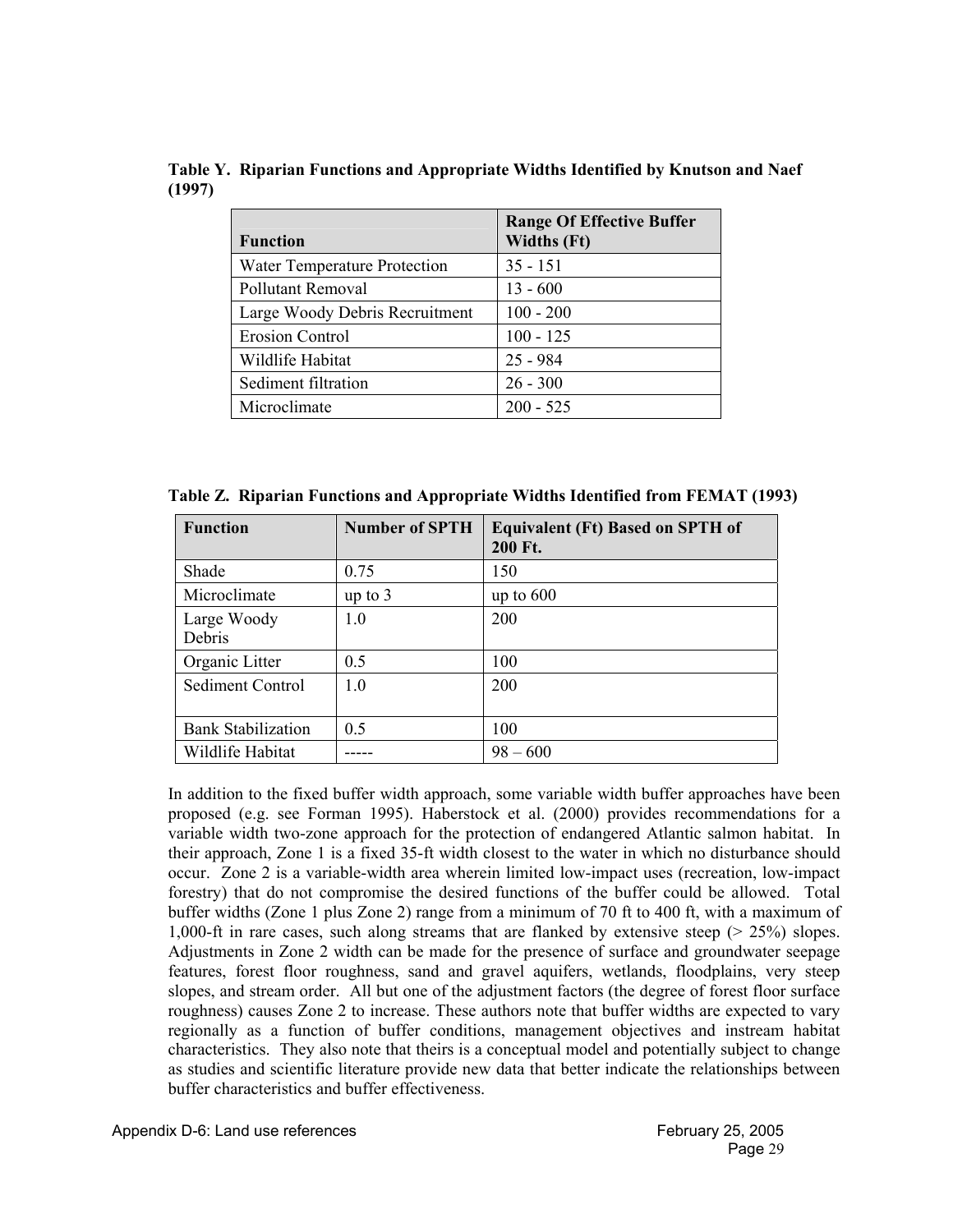There is no consensus in the scientific literature regarding single buffer widths for particular functions, or to accommodate all functions. However, neither does the literature indicate that buffers are not needed, nor do they recommend buffers beyond the equivalent of several site potential tree heights (SPTHs). One SPTH, the maximum height a tree will attain given the existing geology, soils, and other site conditions, ranges from 50 to 250 feet, depending on species, for a tree at least 300 years old in western Washington forests. A buffer width equal to one SPTH would provide for a broad range of riparian functions important for sustaining salmonids.

The effects of human activities in and near buffers are a factor not often assessed in reviews of buffer widths, but such activity can definitely impact buffers. As the number of people and development intensity near a waterbody increases, it is reasonable to assume that wider buffers and restrictions such as building setbacks are needed to prevent damage to the buffer. Conversely, narrower buffers may suffice in areas of low-intensity land-use and where the surrounding landscape is native forest. A wider buffer may be needed to protect streams from impacts resulting from the day-to-day impacts of people, such as trail construction, recreation, pets, garbage, and tree removal.

There is also no clear consensus in the scientific literature on whether fixed or variable width buffers are most effective. Fixed-width buffers are more widely applied and easier to implement (Chase et al. 1997 as cited in Haberstock 2000). Variable width buffers have been described as being more ecologically sound, however, because they have the potential to reflect the true complexity of the environment and management goals (Haberstock et al. 2000; IMST 2001). Todd (2000 as cited in May 2000) suggests that variable width buffers provide the best protection while respecting property rights. While variable-width buffers may be more ecologically sound and theoretically allow landowners more flexibility, there are no generally accepted criteria for the establishment of variable-width buffers. To ensure success in the face of uncertainty about specific site conditions, and to be effective under a worst-case scenario, May (2000) and Haberstock (2000) suggest that fixed-width buffers should be designed conservatively, i.e., larger than the bare minimum needed for protection.

### *Non-governmental Organizations:*

Several other resources are available from non-governmental organizations; two examples follow. Again, these have not been reviewed by the WRIA 8 Technical Committee, but are presented for informational purposes

*Washington Environmental Council.* "Habitat Protection Took Kit, A Guide to Habitat Conservation Planning Under Washington's Growth Management and Shoreline Management Acts," WEC, June 2004. Copies are at http://www.wecprotects.org/habitat/documents/2004TKf.pdf

*Sustainable Fisheries Foundation.* "The Role of Critical Area Regulations in Recovering Puget Sound Salmon: A Checklist for Advocates," SFF, Jan. 2005. Available online: http://www.sff.bc.ca/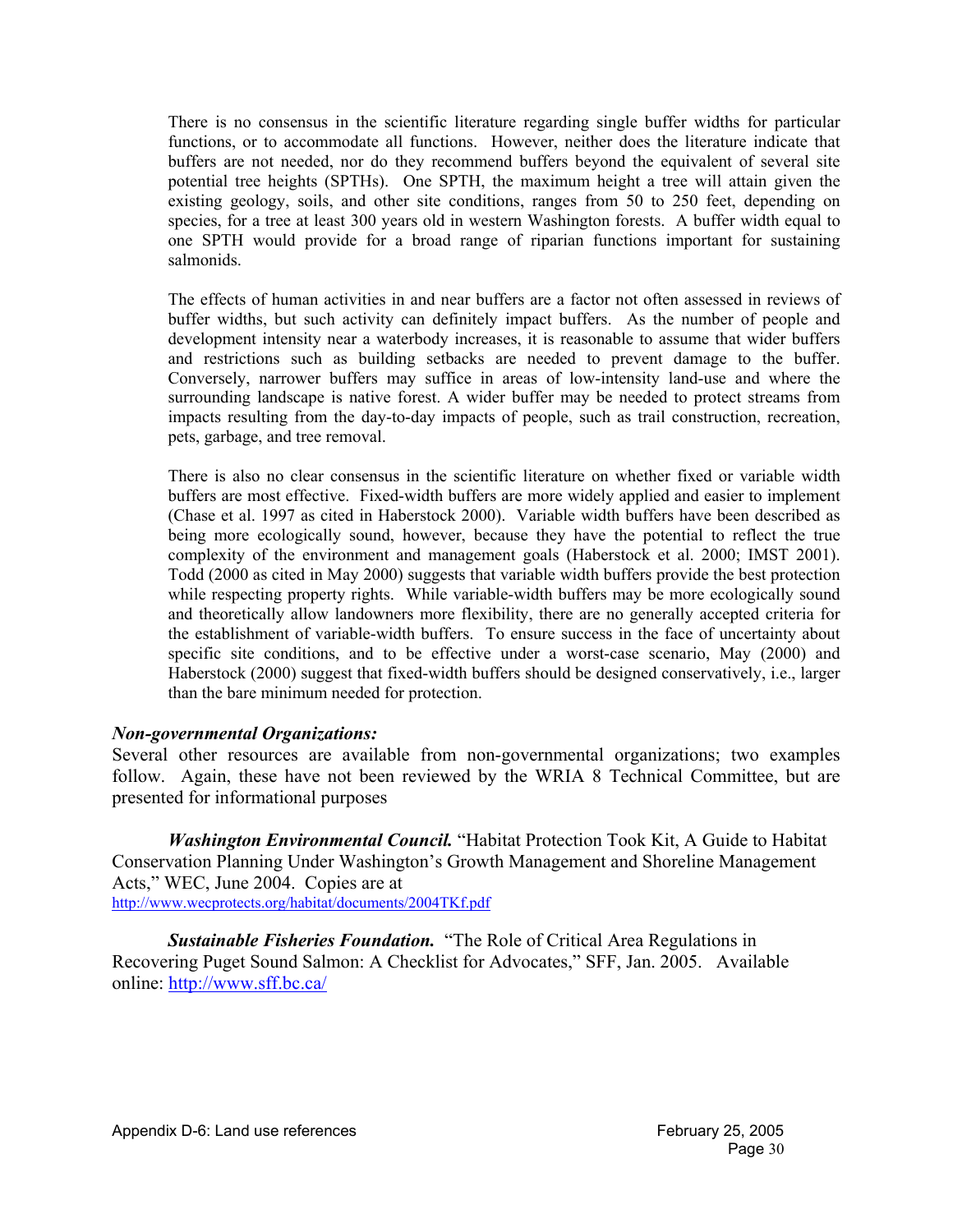# **Wetlands**

*Puget Sound Action Team.* PSAT published guidance for critical areas regulations in Growth Management Updates (March 2004) – available at www.psat.wa.gov. The following guidance (not developed directly for purposes of fish habitat protection) is included for wetlands:

- Recommend WA Department of Ecology's draft Best Available Science for Freshwater Wetlands (available at www.ecy.wa.gov/programs/sea/bas)
- Revise wetland buffers to be consistent with the Department of Ecology publication Wetland Buffers: Use and Effectiveness (Publication #92-10)
- Adopt mitigation policies for wetlands consistent with the state Alternative Mitigation Policy Guidance for Aquatic Permitting (available at www.wa.gov/wdfw/hab/ahg)
- Recommend WA Department of Fish and Wildlife's Aquatic Habitat Guidelines at wdfw.wa.gov/hab/ahg/marnrsrc

*WA Department of Community, Trade and Economic Development.* See handbook at: critical areas handbook:

http://www.cted.wa.gov/DesktopModules/Documents/ViewDocument.aspx?Documen  $tID=1034$ 

# **2. STORMWATER**

# **Standards and General Programmatic Elements**

*WA Dept of Ecology*. The Phase II NPDES municipal permit program to be administered by DOE includes multiple program elements for local stormwater management. The minimum required program elements will likely include:

- Public education
- Public involvement/outreach
- Illicit discharge detection and elimination
- Construction site stormwater runoff control (erosion and sedimentation control)
- Post-construction stormwater management (flow control and WQ treatment requirements)
- Stormwater pollution prevention (municipal operations and maintenance)

These required elements, plus monitoring and capital improvement requirements, currently apply to Phase I jurisdictions including King County and Seattle. Ecology's 2001 Stormwater Management Manual for Western Washington provides standards to address construction and post-construction stormwater management. A brief summary of some of these requirements follows:

- Drainage review required for any development proposal greater than 2,000 square feet of impervious surface or 7,000 square feet of land disturbing activity
- Drainage requirements: flow control facility or BMPs for projects with greater than 2,000 square feet of impervious surface; flow control facility or BMPs for projects with greater than 35,000 square feet of land clearing or alteration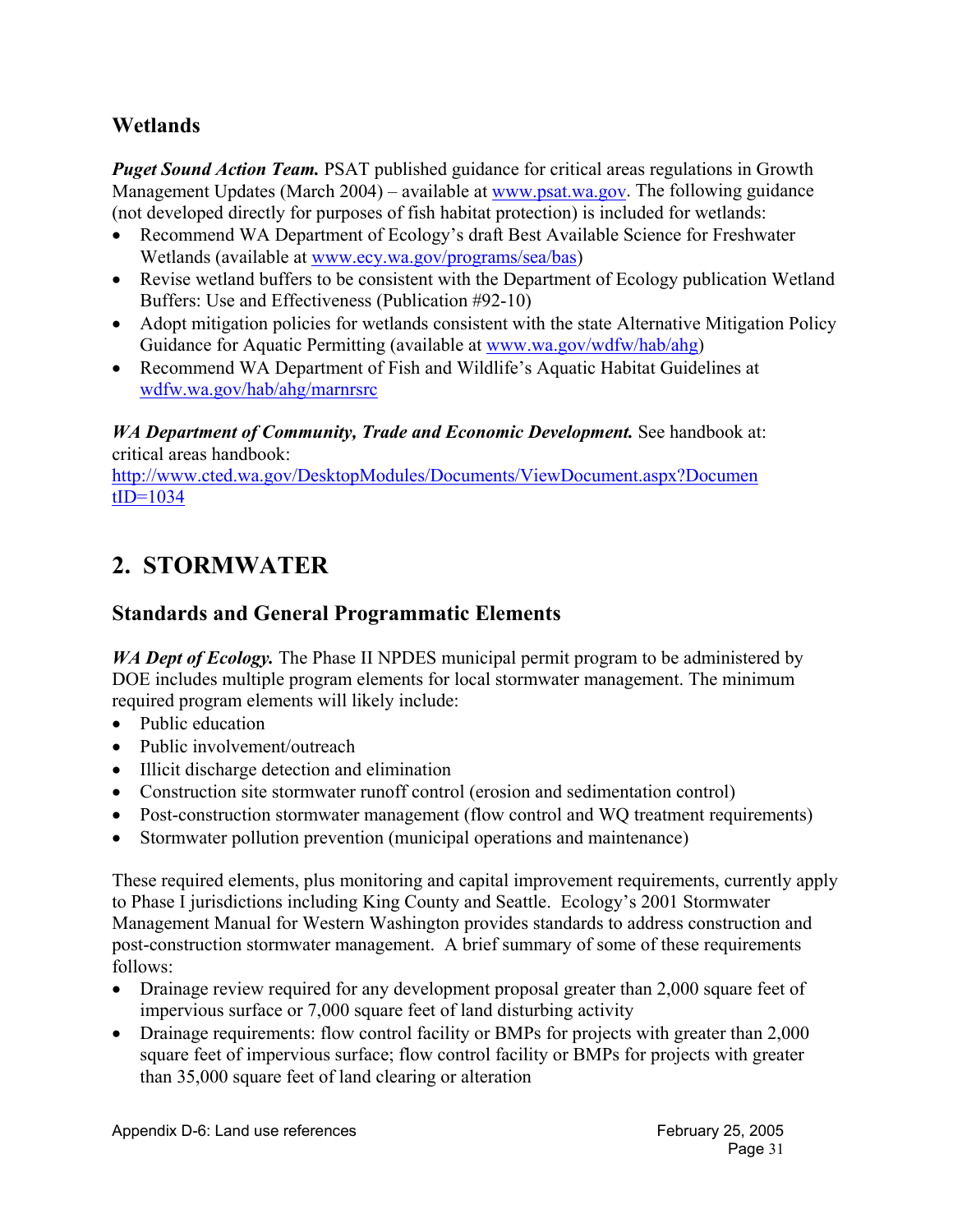- Water quality control requirements for projects with greater than 5,000 square feet of pollution-generating impervious surface or 35,000 square feet of land clearing or alteration
- Flow control facilities designed to match flow durations from 50% of 2-year through 50-year event assuming forested condition
- Construction erosion and sediment control
- Pollution source control required

For additional information: http://www.ecy.wa.gov/programs/wq/stormwater/index.html

# *Puget Sound Action Team.*

The comprehensive stormwater program of the Puget Sound Water Quality Management Plan (PSMP SW-1.1) is adopted by the state as the goal for all Puget Sound jurisdictions (see www.psat.wa.gov). The comprehensive program provides guidance for protection of public and private property and sensitive natural areas from the adverse effects of stormwater runoff from development. PSAT recommends that Comprehensive Plans include a policy to adopt the comprehensive stormwater program elements not yet incorporated into the jurisdiction's program, including adoption of the 2001 Ecology Stormwater Management Manual for Puget Sound or an equivalent manual. Program elements include:

- Stormwater controls for new development and redevelopment
- Site plan review
- Inspection of construction sites
- Maintenance of permanent facilities
- Source control
- Illicit discharges and water quality response
- Identification and ranking of problems
- Public education and involvement
- Low Impact development practices
- Watershed or basin planning
- Local funding capacity
- Monitoring program
- Schedule for implementation

*Tri-County Salmon Conservation Coalition.* The Tri-County Model 4(d) Rule Response Proposal (May 2001) proposed a stormwater program to protect fish habitat. The full proposal is available at http://www.salmoninfo.org/tricounty/tcdocuments. Program elements (and standards if relevant) include:

- Land use regulations, including:
	- $\checkmark$  Protection of 65 percent of a development site for the purpose of retaining forest cover and protecting wetlands and stream corridors
	- $\checkmark$  Minimization of total effective impervious surface to less than 10 percent of the development site and fully disperse runoff to the maximum extent practicable
	- $\checkmark$  Low impact development pilot projects
- Technical standards, including:
	- $\checkmark$  Meet the 1992 Ecology Manual design, performance, source control and implementation standards
	- $\checkmark$  Duration control standard to match the discharge durations for peak discharge rates ranging from 50 percent of the 2-year rate to 100 percent of the 50-year rate for the site condition that existing prior to any development in the Puget Sound region

Appendix D-6: Land use references Appendix D-6: Land use references February 25, 2005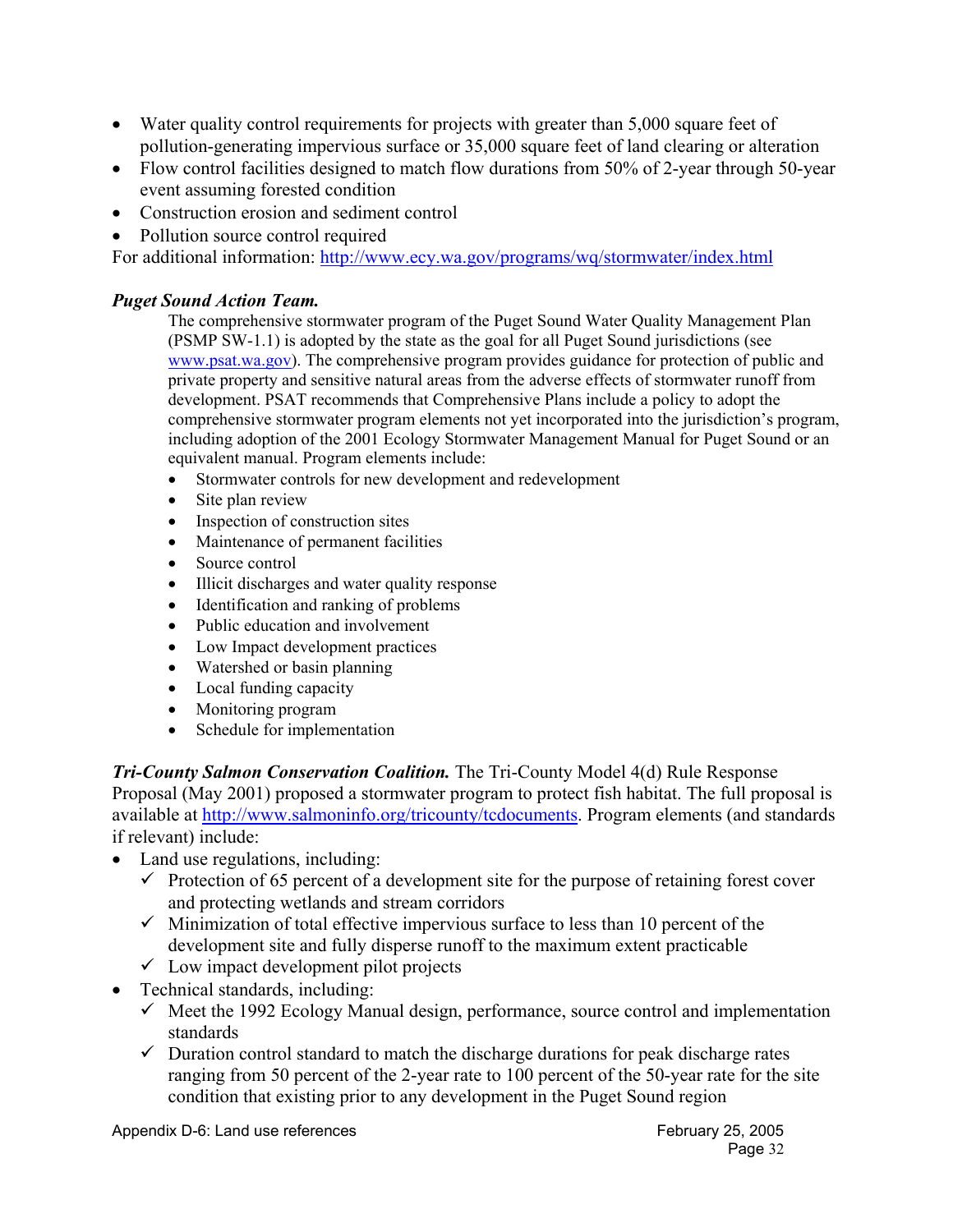- Inspection and enforcement programs
- Maintenance standards and programs
- Illicit discharge reduction programs
- Public education
- Public involvement/outreach
- Intergovernment/intragovernment coordination
- Monitoring
- Stormwater planning
- Capital improvement program
- Habitat enhancement/rehabilitation
- Habitat acquisition

# **3. LOW IMPACT DEVELOPMENT (LID) OVERVIEW**

This section provides a brief overview of Low Impact Development (LID) approaches to stormwater management, and their use throughout the Puget Sound Region. Much of the following information was drawn from the Puget Sound Action Team website at: http://www.psat.wa.gov/Programs/LID.htm This section is organized into five sub-sections:

- A. General LID Concepts
- B. LID Online Information Resources
- C. LID Publications and Fact Sheets
- D. LID Sample Projects Around Puget Sound
- E. LID Sample Ordinances and Regulations

# **General Low Impact Development Concepts**

The main objective of low impact development is to help protect aquatic resources, water quality, and the natural hydrology of a watershed as development takes place. Rather than collecting and conveying stormwater runoff through storm drains, pipes, or other conveyances to a centralized stormwater facility, LID-designed sites use natural vegetation and small-scale treatment systems to treat and infiltrate stormwater runoff close to where it originates. Reducing the amount of impervious surfaces reduces the amount of stormwater runoff generated in the first place. The following are low impact development (LID) strategies from the National Association of Home Builders Research Center at http://www.nahbrc.org/tertiaryR.asp?TrackID=&DocumentID=2007&CategoryID=1071:

## **Low Impact Design Strategies:**

The strategies fall under the two broad categories of **practices** and **site design**. The most common concepts are summarized below by the National Association of Home Builders Research Center at http://www.nahbrc.org/tertiaryR.asp?TrackID=&DocumentID=2007&CategoryID=1071:

### *Practices:*

Basic LID strategy for handling runoff is to: 1) reduce the volume of runoff and 2) decentralize flows. This is usually best accomplished by creating a series of smaller retention/detention areas that allow localized filtration rather than carrying runoff to a remote collection area. Common methods include:

• **Bio-retention cells** typically consist of grass buffers, sand beds, a ponding area for excess runoff storage, organic layers, planting soil and vegetation. Their purpose is to provide a storage area, away from buildings and roadways, where stormwater collects and filters into the soil. Permanent ponds can be incorporated into the cell design as landscaping features. Temporary storage areas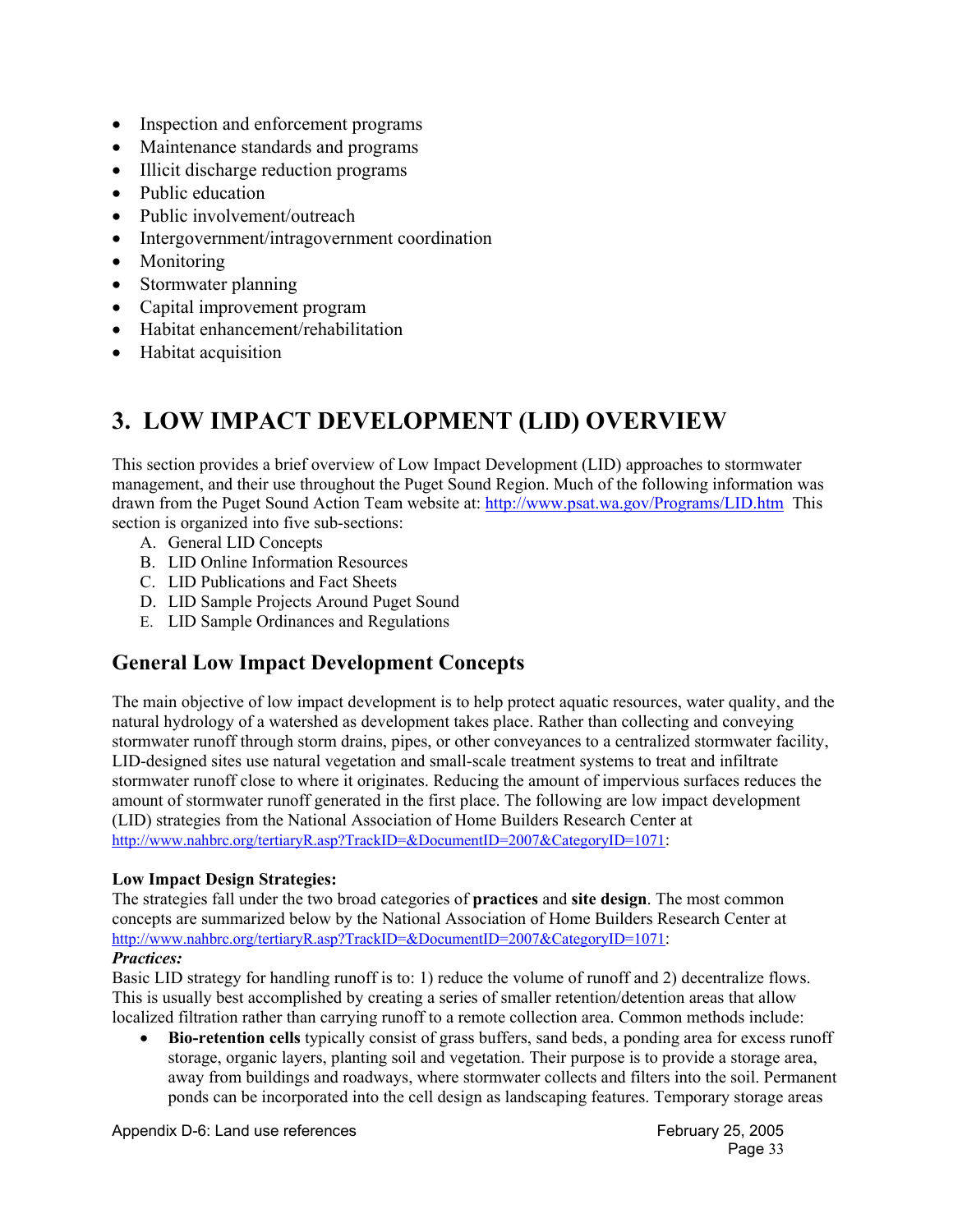without ponds may be called **detention cells**. Bioretention areas have also been called **rain gardens** since they are typically landscaped with native plants and grasses, selected according to their moisture requirements and ability to tolerate pollutants. Annual maintenance of bioretention cells must be planned in order to replace mulching materials, remove accumulated silt, or revitalize soils as required.

- **Grass Swales** function as alternatives to curb and gutter systems, usually along residential streets or highways. They use grasses or other vegetation to reduce runoff velocity and allow filtration, while high volume flows are channeled away safely. Features like plantings and checkdams may be incorporated to further reduce water velocity and encourage filtration. Walkways are either separated from roadways by swales, or relocated to other areas. In areas where salts are commonly used for winter de-icing, careful attention must be paid to selecting plant species which are salt tolerant.
- **Filter strips** can be designed as landscape features within parking lots or other areas, to collect flow from large impervious surfaces. They may direct water into vegetated detention areas or special sand filters that capture pollutants and gradually discharge water over a period of time.
- **Disconnected Impervious Areas** direct water flows collected from structures, driveways, or street sections, into separate localized detention cells instead of combining it in drainpipes with other runoff. Disconnecting the flow limits the velocity and overall amount of conveyed water that must be handled by end-of-pipe facilities.
- **Cistern Collection Systems** can be designed to store rainwater for dry-period irrigation, rather than channeling it to streams. Smaller tanks that collect residential roof drainage are often called "**rain barrels**" and may be installed by individual homeowners. Some collection systems are designed to be installed directly under permeable pavement areas, allowing maximum water storage capacity while eliminating the need for gravel beds. Other innovative systems incorporate **graywater collection** for additional water conservation (see separate PATH Technology Inventory article on Graywater Reuse).

### *Site Design:*

**Decreasing Impervious Surfaces** can be a simple strategy to avoid problems from stormwater runoff and water table depletion, by reducing surfaces that prevent natural filtration. Methods may include:

- **Reducing Roadway Surfaces** can retain more permeable land area. In some cases, planners have reduced pavement needs by up to 40% by using longer, undulating roads that create more available lot frontage, instead of wide shorter streets with more intersections. Other options may include shared driveways, "flag" lots with reduced street frontage, landscaped detention islands within cul-de-sacs, or alternate designs for turn-around areas.
- **Permeable Pavement Surfaces** can be constructed from a variety of materials, including traditional asphalt and concrete, gravel or pavers. Permeable roadway or parking areas allow water to flow through, replenishing soil areas directly beneath. However, the subbase underneath permeable pavements must be engineered to accommodate temporary water storage and filtration. In many cases, permeable surfaces can reduce or eliminate the need for traditional stormwater structures. Further information is available in a separate PATH Technology Inventory article titled "Permeable Pavement."
- **Vegetative Roof Systems** create a lightweight, permeable vegetative surface on an impervious roof area. Moss, grass, herbs, wildflowers, and native plants can be used, creating an aesthetically pleasing roof landscape. The systems start with a high strength rubber membrane placed over the base roof structure. Various layers above the rubber may contain insulation, filter and drainage media, separation fabrics, lightweight growth media, vegetation, and wind erosion fabric. Some systems even incorporate rainbarrel runoff collection, pumping, and irrigation equipment. These systems are more costly than standard roofs, and have not been used on a large scale for residential development in the U.S.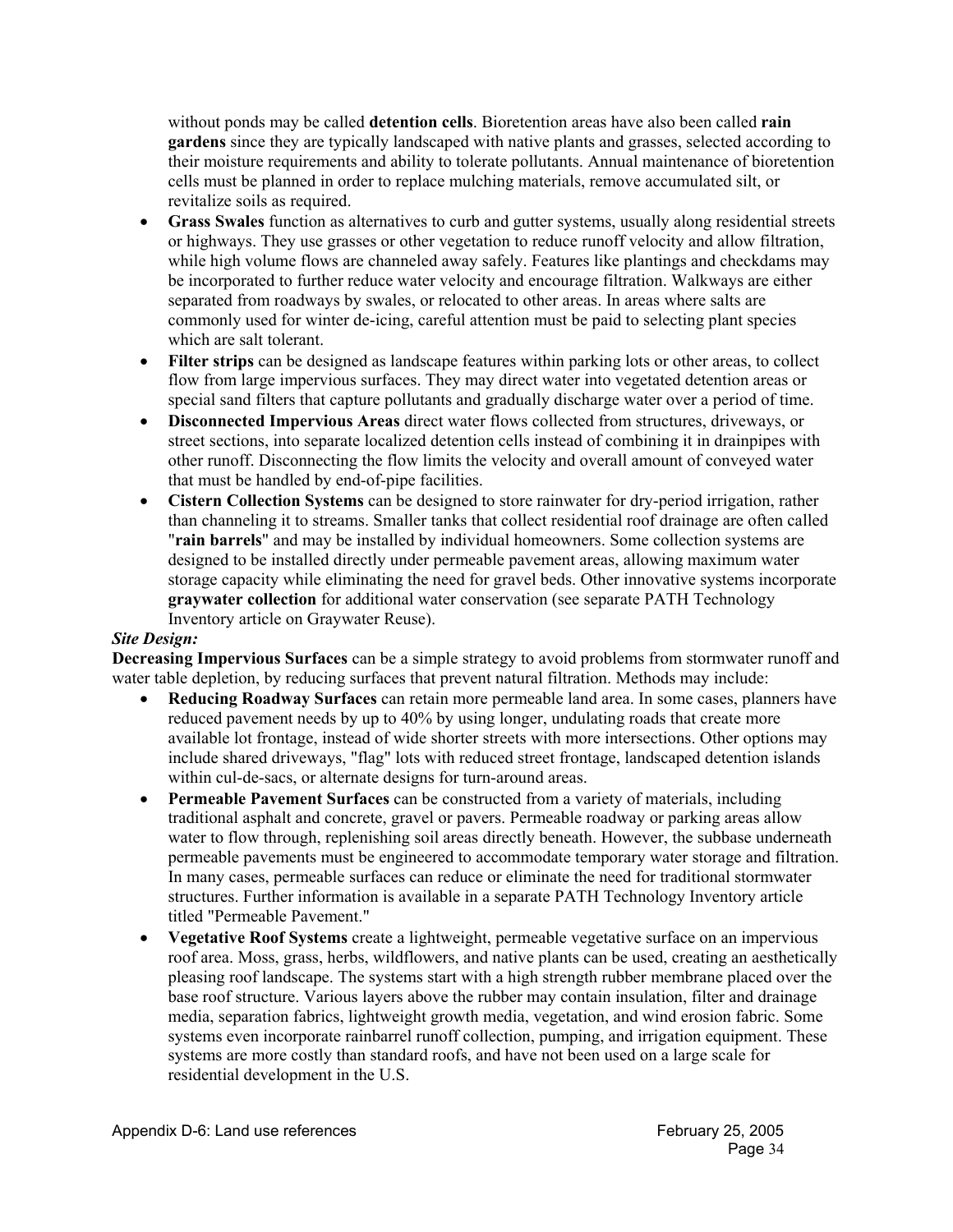- **Planning site layout and grading to natural land contours** can minimize grading costs and retain a greater percentage of the land's natural hydrology. Contours which function as filtration basins can be retained or enhanced, and incorporated into the landscaping design.
- **Natural Resource Preservation and Xeriscaping** can be used to minimize the need for irrigation systems and enhance property values. Riparian, or stream bank, areas are particularly crucial to water quality, and in most areas, subject to Federal or State regulations. Preserving existing wooded areas, mature trees, and natural terrain, can give new developments a premium "mature landscape" appearance and provide residents with additional recreational amenities. Both of these features can improve marketability. Xeriscaping refers to landscaping with plants native to area climate and soil conditions. These plants thrive naturally, requiring less maintenance and irrigation than most hybrid or imported varieties. For more information, refer to the separate PATH Technology Inventory article on this subject.
- **Clustering Homes** on smaller lot areas can allow more preserved open space to be used for recreation, visual aesthetics, and wildlife habitat. Clustering can reduce infrastructure costs to the builder, since fewer feet of pipe, cable, and pavement are needed, and maintenance costs are reduced for homeowners. Builders in many areas have been able to charge a premium price for "view lots" facing undisturbed natural vistas, or pond areas that also function as bioretention cells.

# **Low Impact Development Online Information Resources**

This section includes links to key organizations that are involved in LID research and outreach.

**National Low Impact Development Center:** http://lowimpactdevelopment.org/

**Low Impact Development (LID) Urban Design Tools:** http://www.lid-stormwater.net/

**Center for Watershed Protection:** http://www.cwp.org/

**Puget Sound Action Team:** http://www.psat.wa.gov/Programs/LID.htm

**University of British Columbia's James Taylor Chair in Landscape and Liveable Environments:**  http://www.sustainable-communities.agsci.ubc.ca/about.html

**National Association of Home Builders Research Center (i**ncludes cost comparisons between LID and conventionally designed projects): http://www.nahbrc.org/tertiaryR.asp?TrackID=&DocumentID=2007&CategoryID=1071

# **Low Impact Development Publications and Fact Sheets**

## **Low Impact Development Technical Materials**

The Puget Sound Action Team contracted with CH2M Hill to develop technical information on the applicability of low impact development techniques in Puget Sound. CH2M Hill released three technical memoranda for this project on January 16, 2004:

- 1. Review of Low-Impact Development Techniques http://www.psat.wa.gov/Programs/LID/PSAT\_TechMemo1.pdf (PDF 1,906k)
- 2. Analysis and Recommendations for the use of LID Techniques in Puget Sound http://www.psat.wa.gov/Programs/LID/PSAT\_TechMemo2.pdf (PDF 4,303k)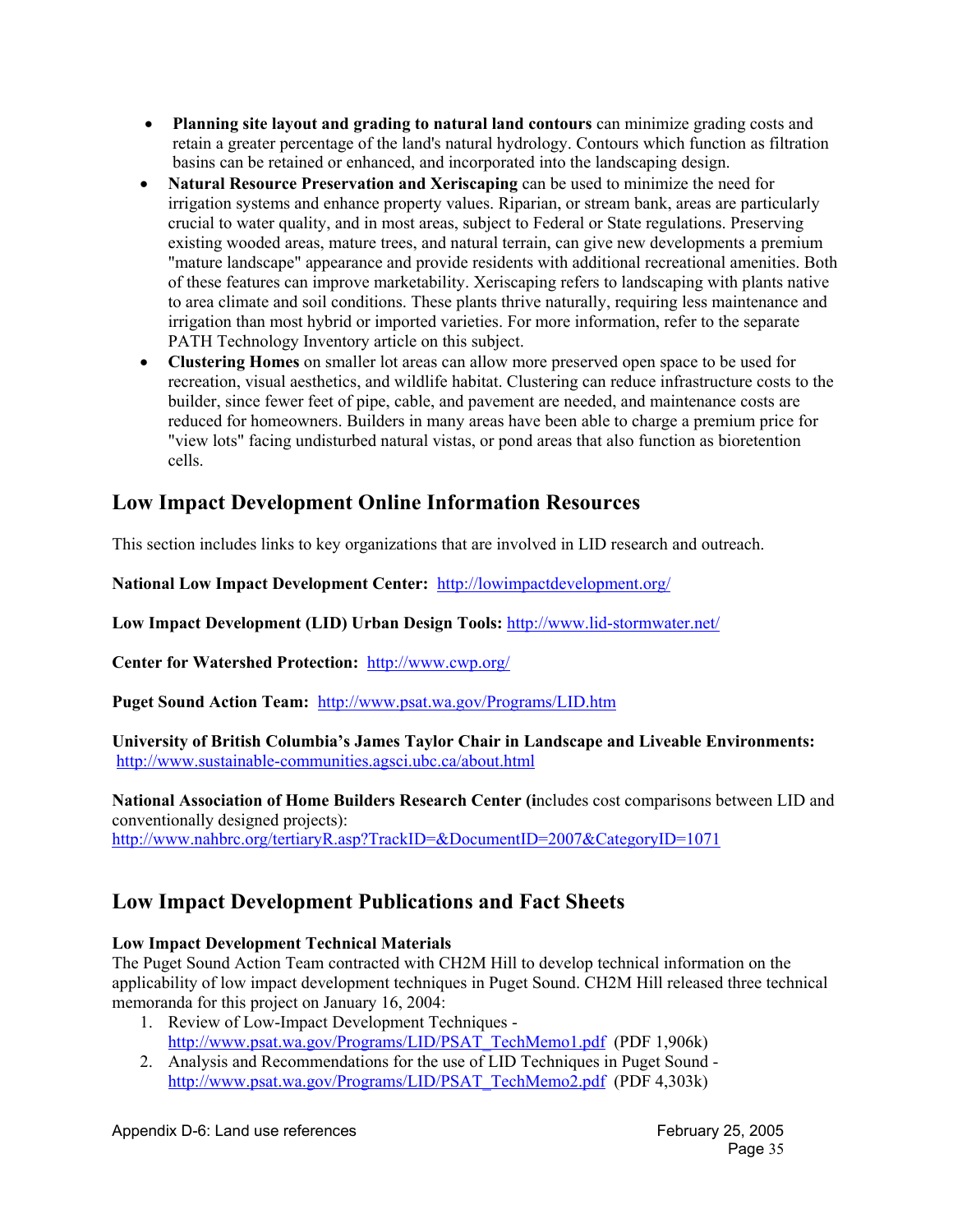3. Suggested Adaptations to BMPs in the Department of Ecology's 2001 Stormwater Management Manual for Western Washington to Include the Benefits of LID Techniques http://www.psat.wa.gov/Programs/LID/PSAT\_TechMemo3.pdf (PDF 1,468k)

### **Natural Approaches to Stormwater Management: LID in Puget Sound**

An informative book offering innovative techniques for builders and developers, local planners, engineers and others to better protect Puget Sound from the harmful effects of development. Published in March 2003. http://www.psat.wa.gov/Publications/LID\_studies/LID\_approaches.htm Case studies from around Puget Sound include: amended soils and bioretention, permeable pavement, rooftop rainwater harvesting, innovative foundations, green roofs, new and redevelopment projects.

### **National Resources Defense Council publication on innovative stormwater strategies**

May 1999 report from the NRDC documents effective strategies, including LID, being employed by communities around the country to control stormwater runoff. Published May 1999. http://www.nrdc.org/water/pollution/storm/stoinx.asp

### **Bioretention Applications**

A fact sheet by the U.S. Environmental Protection Agency and the Low Impact Development Center, Inc., on bioretention, or rain gardens. Two case studies (in Largo, Maryland, and Tampa, Florida) demonstrate the potential to use low impact development practices in parking facilities. Includes monitoring data. Published October 2000. http://www.psat.wa.gov/Programs/LID/lid\_cd/pdf\_docs/LID\_BIO.PDF

### **Conservation Design for Stormwater Management**

A conservation design manual that provides guidance on protecting and incorporating natural site features into a site's land development process and stormwater management plan. Contains guidance on site assessment; design principles, procedures and practices; and case studies. Produced by the Delaware Department of Natural Resources and Environmental Control and the Environmental Management Center of the Brandywine Conservancy. Published September 1997. http://www.psat.wa.gov/Programs/LID/lid\_cd/pdf\_docs/DEL\_MAN.PDF

### **Field Evaluation of Permeable Pavements for Stormwater Management**

A fact sheet by the U.S. Environmental Protection Agency and the Low Impact Development Center, Inc., illustrating a case study conducted by the City of Olympia on permeable and other alternative pavement surfaces. The study demonstrates the potential of alternative pavement systems to reduce stormwater runoff and provide water quality and cost savings benefits. Published October 2000. http://www.psat.wa.gov/Programs/LID/lid\_cd/pdf\_docs/LID\_PAVE.PDF

#### **Low-Impact Development Design Strategies: An Integrated Design Approach**

The national low impact development manual produced by Prince George's County, Maryland, and the U.S. Environmental Protection Agency presents goals and principles for this technology, and guidance on site planning, design practices, erosion and sediment control considerations, maintenance needs, and techniques for public outreach. Published June 1999. http://www.psat.wa.gov/Programs/LID/lid\_cd/pdf\_docs/LID\_NATL.PDF

#### **Low-Impact Development Hydrologic Analysis**

The hydrology supplement to the national low impact development manual provides information on hydrologic analysis procedures for this technology. Published July 1999. http://www.psat.wa.gov/Programs/LID/lid\_cd/pdf\_docs/LID\_HYDR.PDF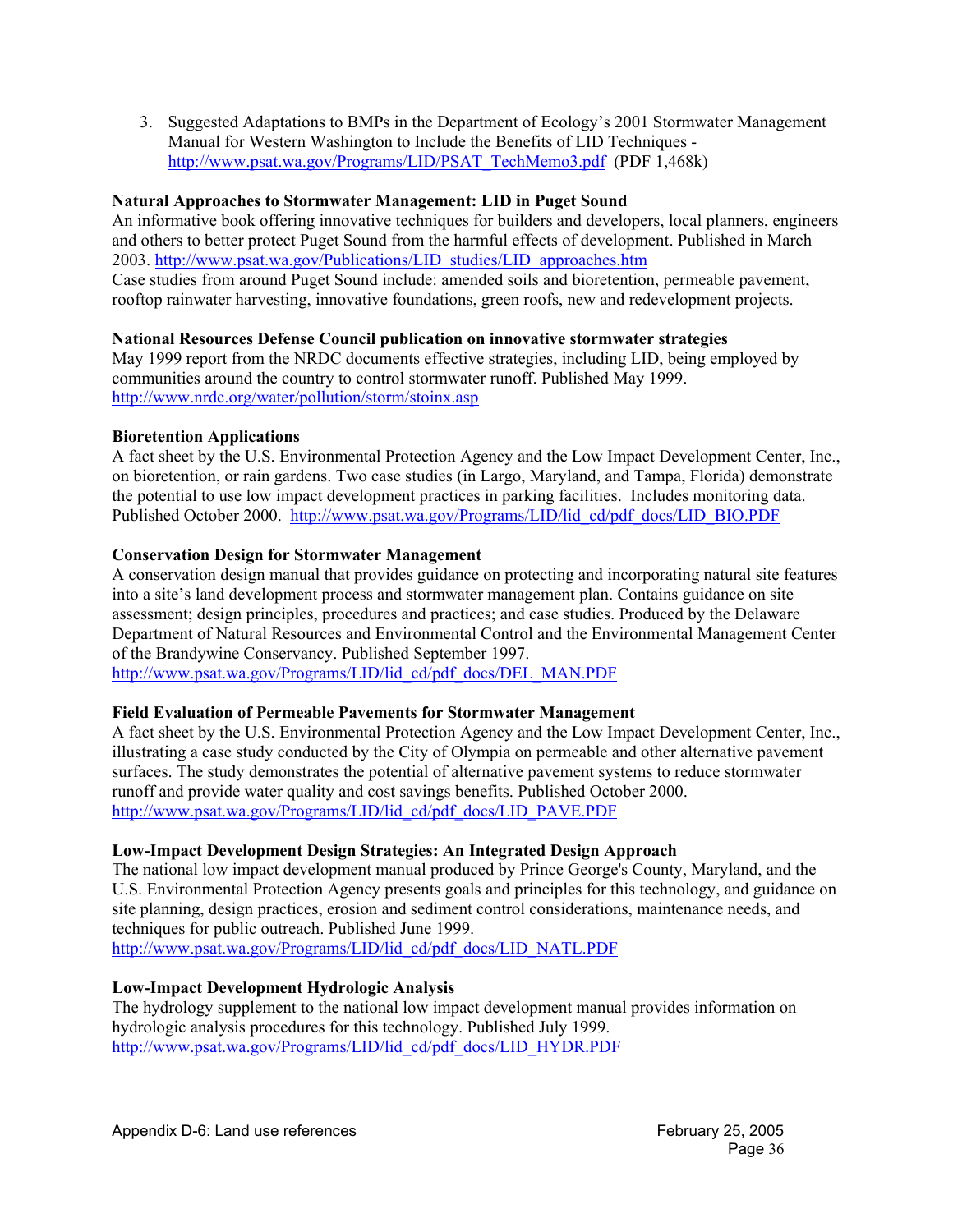### **Low Impact Development (LID): A Literature Review**

A literature review of studies on the effectiveness of low impact development techniques conducted by the U.S. Environmental Protection Agency and the Low Impact Development Center, Inc., a non-profit organization located in Maryland. Published October 2000.

http://www.psat.wa.gov/Programs/LID/lid\_cd/pdf\_docs/EFFECT.PDF

# **Low Impact Development Demonstration Projects Around Puget Sound**

### **King County LID Demonstration Projects**

King County currently has three low impact demonstration projects that are being reviewed under a demonstration ordinance passed by the county council. The are a 14-lot single-family residential subdivision on a forested site, a 118-lot subdivision on a cleared site and a 1000 unit redevelopment of an existing 550 home subdivision. Each of these projects proposes to include LID to a varying extent. For more information, contact Steve Foley, King County, Water and Land Resources Division, at steve.foley@metrokc.gov or 206-296-1973.

- **Hope VI Park Lake Homes, located in White Center** -This mixed income housing development by King County Housing Authority (KCHA) will provide over 900 units of new single family and multifamily housing units. This project proposes narrower roads and open swale conveyance. KCHA Executive Director Stephen Norman notes, "This ordinance allows the Authority the flexibility to develop environmentally friendly alternatives and implement solutions that will provide an ecologically sustainable future for the White Center Park Lake Homes community."
- **Camwest's Shamrock, located east of Renton This development will create approximately 100** single family housing units. This project includes bioretention, soil amendment, partial downspout infiltration and alternative street design with open swales. Camwest President Eric Campbell noted, "We look forward to implementing development practices which better utilize clean rainwater as a resource. I am hopeful that practical, cost effective solutions benefiting the environment will be a direct outcome of this demonstration ordinance." .
- **Vashon Household's Sunflower development** Located on Vashon Island, this development provides for 14 single family homes. This project includes over 50% forest retention, small footprint houses, pervious pavements and bioretention. Executive Director, Sam Hendricks, noted, "There is a perception that low-impact, green design is something only the wealthy can afford. The Sunflower development will show that sustainable, environmentally-friendly development is a realistic and economically viable option." **NOTE:** There is additional enthusiasm building on Vashon about LID as a tool to increase groundwater recharge. There are not additional projects identified at this time, but motivated citizens are working with the County to begin considering options.

#### **Seattle's Natural Drainage Systems Program**

Seattle's drainage capital improvement program has conducted a number of demonstration projects using LID techniques in street right-of-ways. Techniques include: infiltration and slowing of stormwater flow; filtering and bio-remediation of pollutants by soils and plants; reduced impervious surface; porous paving; increased vegetation; and related pedestrian amenities. More information is available at: http://www.seattle.gov/util/About\_SPU/Drainage\_&\_Sewer\_System/Natural\_Drainage\_Systems/Natural Drainage Overview/index.asp. If you have questions after reviewing the site, contact Sylvia Cavazos at sylvia.cavazos@seattle.gov.

• **SEA Streets** - Located in northwest Seattle, an alternative street design called Street Edge Alternative, or "SEA Streets," has successfully shown that streets can be redesigned to achieve both community and creek protection goals. SEA Street takes an innovative approach to street design, with narrow, curved streets, open drainage swales, and an abundance of diverse plants and trees. Residents along SEA Street maintain city infrastructure in the form of street "gardens" in front of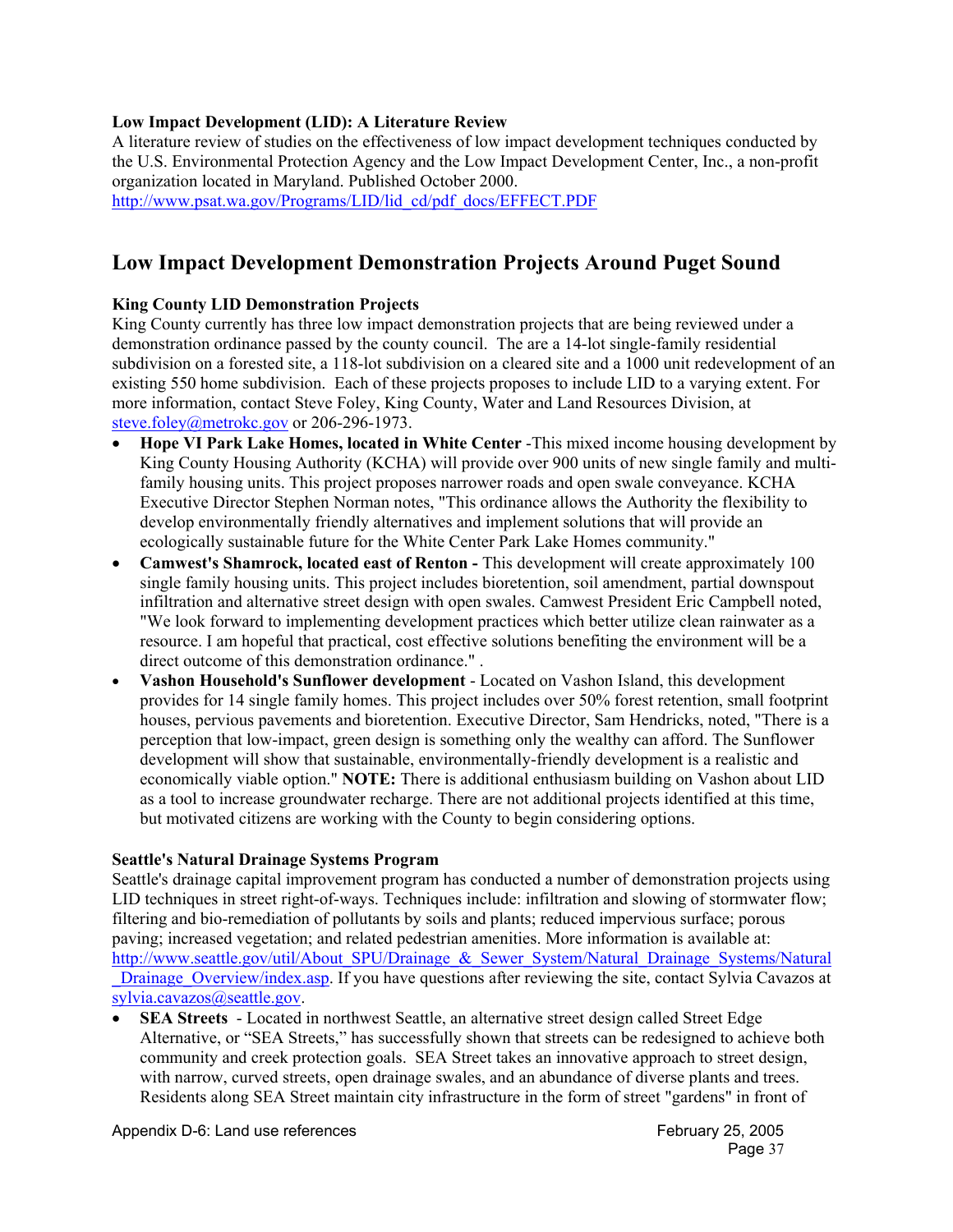their homes. In this case, Natural Drainage Systems united the community visually, environmentally, and social -- something traditional piped systems simply can't do. More Information: http://www.ci.seattle.wa.us/util/About\_SPU/Drainage\_&\_Sewer\_System/Natural\_Drainage\_Systems/ Street Edge Alternatives/index.asp. A **hydrologic monitoring report** is available for this project and the earlier "Viewlands Cascade" project at: http://www.seattle.gov/util/stellent/groups/public/@spu/@esb/@dwwsweng/documents/spu\_project/h ydrologic\_200406180904017.pdf

- **110th Cascade** 110th Cascade, also located in northwest Seattle, was built in response to the success of the Viewlands Cascade project, due to a flooding problem at Third Avenue Northwest, and because it was in a priority watershed (Pipers Creek). The project was altered to a natural system approach. A creek-like cascade now intercepts, infiltrates, slows and filters over 21 acres of stormwater draining through the project. More Information: http://www.ci.seattle.wa.us/util/About\_SPU/Drainage\_&\_Sewer\_System/Natural\_Drainage\_Systems/ 110th Cascade Project/index.asp
- **High Point Project** Seattle Public Utilities (SPU) is partnering with Seattle Housing Authority (SHA) to integrate a natural drainage system (NDS) into the High Point project -- a 129 acre mixedincome housing redevelopment located in the Longfellow Creek Watershed in West Seattle. The natural system design proposes to integrate 22,000 lineal feet of vegetated and grassy swales throughout the development within the planting strip of the street right-of-way. These swales include sub-surface engineered soil to provide storage and infiltration opportunities. Each swale is designed to treat the runoff from the road and housing of the adjacent block. At a system scale, natural drainage systems will provide water quality treatment for the 6-month storm and ease the 2-year, 24-hour storm to pre-developed pasture conditions, which will better protect Longfellow Creek. This distributed block-scale system provides much greater opportunity to cleanse, cool and infiltrate stormwater runoff than the traditional piped and centralized management approach. The design team has developed a block-scale continuous hydrologic model to refine the design performance and predict how the system will perform under different storm events. Seattle Public Utilities will be working with the University of Washington to monitor the performance of the system at the block and sub-basin scale. More Information at:

http://www.ci.seattle.wa.us/util/About\_SPU/Drainage\_&\_Sewer\_System/Natural\_Drainage\_Systems/ High\_Point\_Project/index.asp

- **Broadview Green Grid Project** The Broadview Green Grid Project, involving 15 city blocks, is Seattle's most ambitious natural drainage system project to date. This natural infrastructure will manage stormwater flow from approximately 32 acres, and is almost an entire sub-basin of the Pipers Creek watershed. Seattle Public Utilities is partnering with Seattle Department of Transportation (SDOT) to provide neighborhood improvements to integrate landscaping, traffic calming, and a sidewalk on each north-south street into the natural drainage system design. Common natural drainage features include swales, stormwater cascades, small wetland ponds, larger landscaped areas and smaller paved areas. These features help reduce the quantity and speed of the runoff water. This helps Pipers Creek by reducing the occurrence of large, fast flows of water that can damage the creek channel and habitat. Construction began in late August 2003. The project area includes a "Cascade" system planned for North 107th Street, from Fourth Avenue North to Phinney Avenue North, similar to the cascade constructed along North 110th Street in 2002. More information: http://www.ci.seattle.wa.us/util/About\_SPU/Drainage\_&\_Sewer\_System/Natural\_Drainage\_Systems/ Broadview Green Grid Project/index.asp
- **Pinehurst Green Grid Project** SPU will be constructing an integrated natural drainage system project in the Pinehurst neighborhood late next spring (2005). This is a needed improvement to the City's drainage infrastructure and will enhance drainage service in the Pinehurst area. The project will combine neighborhood enhancements with a new stormwater system that will decrease the amount and improve the quality of the runoff to Thornton Creek. The project will be constructed on: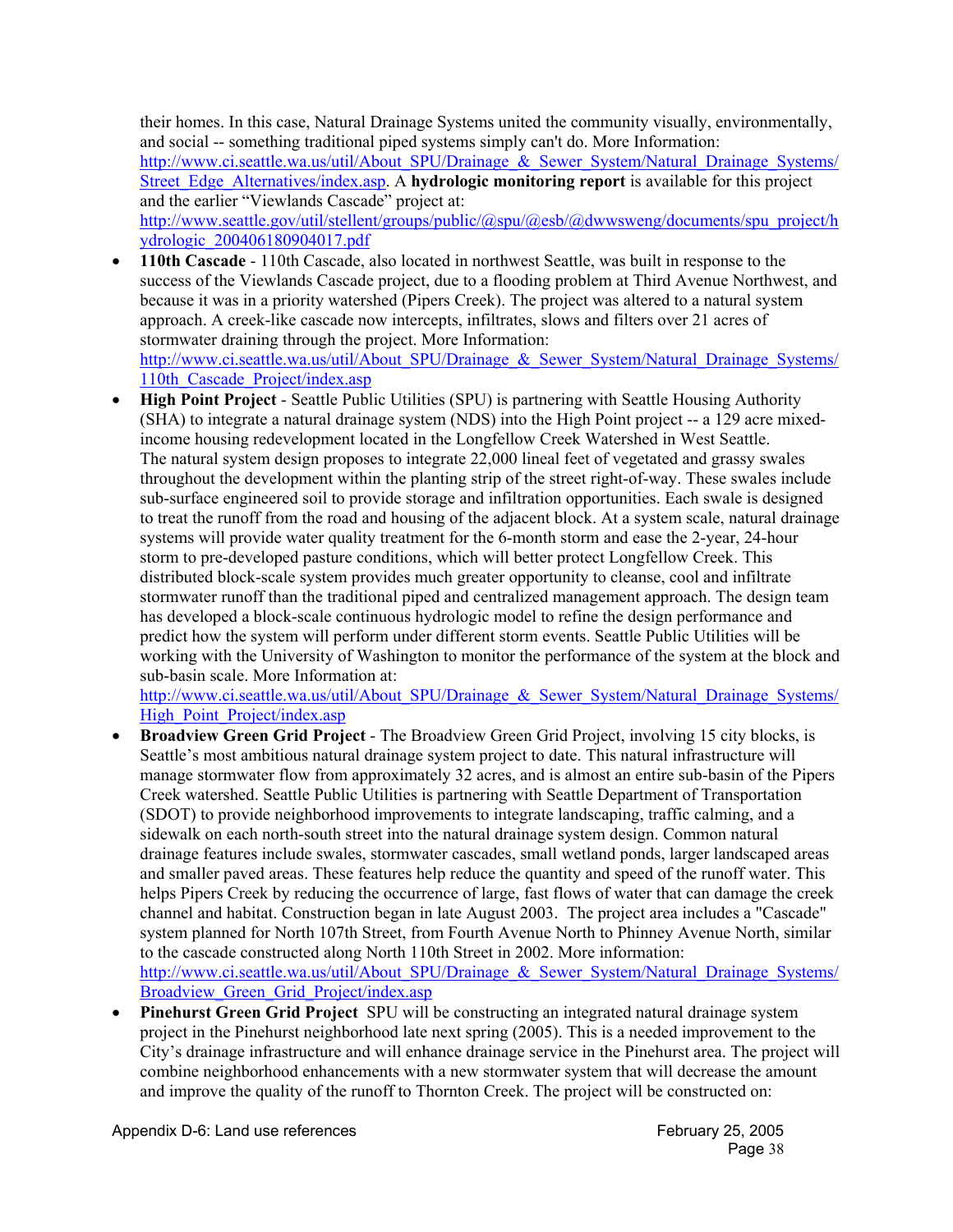19thAvenue NE between NE 115th and NE 117th Streets , 20th Avenue NE between NE 113th and NE 117th Streets, 23rd Avenue NE between NE 113th and NE 117th Streets, 117th from 16th Avenue NE to 23rd Avenue NE, NE 113th Street between 20th Avenue NE and 23rd Avenue NE. Integrated natural drainage systems lessen the quantity and improve the quality of stormwater runoff. These improvements will benefit the habitat for wildlife in Thornton Creek. The project will also benefit the neighborhood by including enhancements for pedestrians and drivers, and landscaping in the right-of-way area. More Information at:

http://www.seattle.gov/util/About\_SPU/Drainage\_&\_Sewer\_System/Natural\_Drainage\_Systems/Pinehurst\_Proj ect/index.asp. If you have questions regarding the project goals, design and impacts, please contact the Project Manager, Keith Ward at  $(206)$  615-0734 or by email at keith.ward@seattle.gov

### **Issaquah Highlands**

The Issaquah Highlands development incorporated a number of LID techniques mixed in with a larger suite of "sustainability" goals. Although low impact stormwater design was not the highest priority, the site was required to achieve 100% on-site infiltration, which was achieved by routing stormwater to large infiltration galleries for aquifer recharge. Some effort was made to separate clean stormwater from roofs from that from streets and driveways that needed treatment before infiltration. Other LID techniques included narrower streets and shared driveways to minimize impervious area and a high soil amendment standard. Additional information about the development is available from:

http://www.issaquahhighlands.com. Additional site design features include:

# *Conservation of Water / Preserving Water Quality*

Site Design:

- Structured land so stormwater infiltrates naturally to help protect Issaquah drinking water, aquifer and streams
- Preserved over 120-acres of wetlands
- Limited the amount of impervious surface (hard surfaces) throughout the community by using narrower streets and shared driveways.
- Prevented road pollutants from entering Lake Sammamish, streams and wetlands by creating vegetated pond areas to filter vehicle oils
- Conserve and recycle water for irrigating landscaping
- Established a water budget for landscaping to limit overall use of water

During Construction:

- Minimized erosion during winter months by clearing site during other seasons
- Limited any potential damage to groundwater and streams by enacting a thorough spill/containment program

• Monitor water quality continuously to assure project design is protecting quality

## *Other "Green" Community Attributes:*

- Preserved over 1,500 acres as permanent open space and habitat for local wildlife such as birds, rabbits, deer and many other animals
- Protected community from unauthorized pesticide/herbicide use by homeowners
- Created local "Adopt a Wetland" Program to educate community volunteers to maintain environmental quality
- Educate homeowners on Best Management Practices for green living
- Published a handbook on green development for contractors and homeowners
- Planted thousands of trees as part of Master Tree Plan

Camp Creek Landslide: On January 30, 2004 a small landslide occurred at the Issaquah Highlands site that was the result of the stormwater infiltration system. Preliminary analysis had underestimated the infiltration and aquifer recharge capacity of the site. A *White Paper* was developed by technical experts representing the City; the Issaquah Highlands Master Developer; Microsoft (as an interested landowner);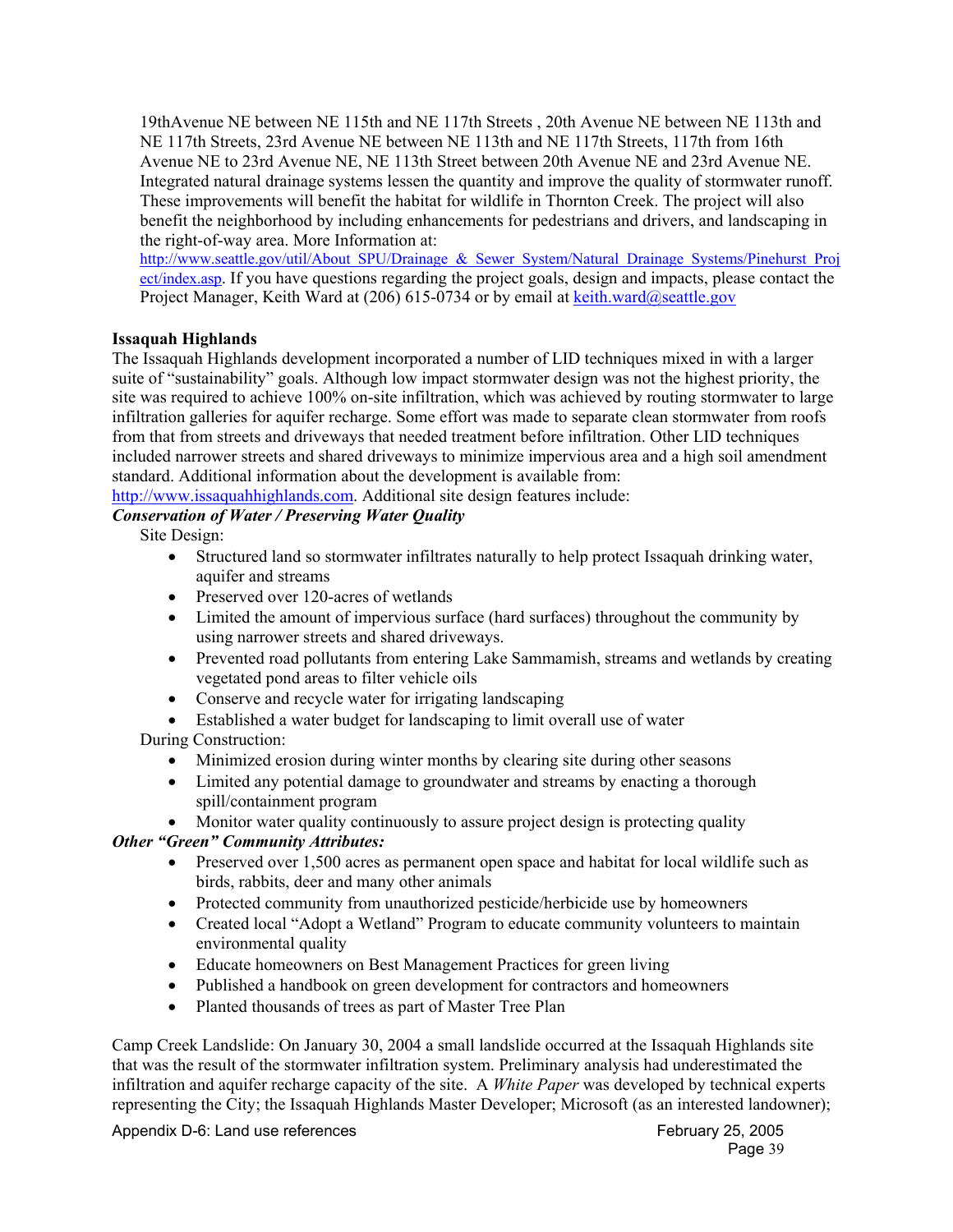the Washington State Department of Transportation (WSDOT); the Department of Ecology (Ecology); and interested parties. This report includes data on the stormwater infiltration systems, the stormwater systems' compliance with the applicable development requirements; slope stability; turbidity discharges; stormwater quality compliance; and particularly the cause of the events leading up to the January 30, 2004 Camp Creek Landslide. Parties are currently reevaluating the infiltration system at the site and devising alternative strategies to meet the 100% infiltration goal. The report is available at: http://www.ci.issaquah.wa.us/Page.asp?NavID=696

For more information about site design standards at Issaquah Highlands contact the City of Issaquah, Major Development Review Team (MDRT) at

http://www.ci.issaquah.wa.us/SectionIndex.asp?SectionID=18. Or contact, Keith Niven, MDRT Program Manager, 425-837-3430.

#### **Education-Focused LID Demonstration Projects:**  *Carkeek Park Environmental Learning Center*

The Carkeek Park Environmental Learning Center (ELC) has been built to provide additional space for environmental education and stewardship activities and to create additional community gathering/meeting space.

## **Sustainable building features include:**

- rooftop rainwater harvest for flushing toilets and managing storm water
- salmon-friendly landscaping drought tolerant, native species and increased storm water infiltration
- energy-efficient features highly-insulated building envelope, intelligent lighting, natural ventilation
- solar electric (photovoltaic) panels provided by City Light's Green Power program
- 80% recycling or salvaging of demolition and construction waste
- paints/coatings, adhesives, sealants, wood composites and carpeting which protect indoor air quality
- recycled content products concrete, backfill, wood composite casework, insulation, and flooring
- salvaged materials include peeler logs from a naval building in South Lake Union
- regional materials which support our regional economy and reduce the energy, waste, and pollution associated with transportation.

For more information visit: http://www.cityofseattle.net/parks/parkspaces/CarkeekPark/ELC.htm. Or contact the Environmental Learning Center at (206) 684-0877.

### *Pickering Farm Community Teaching Garden*

The Pickering Farm Community Teaching Garden is a living classroom that educates residents and Farm visitors on landscaping techniques that save water, improve water quality, improve natural habitat and reduce the amount of garbage Issaquah generates. Features include:

- Rooftop rainwater harvesting for irrigation
- Seasonal stream from rooftop runoff.
- Soil Amendment
- Green Roof demonstration kiosks.

For more information visit: http://www.ci.issaquah.wa.us/Page.asp?NavID=665. Or contact Chrys Bertolotto, City of Issaquah, for details at  $(425)$  837-3442 or chrysb $@ci.issquah.wa.us.$ 

### **BUILT GREEN Guidelines**

BUILT GREEN homes are designed to provide homeowners with comfortable, durable, environmentally friendly homes that are cost-effective to own and operate. BUILT GREEN is a program of the Master

Appendix D-6: Land use references Appendix D-6: Land use references February 25, 2005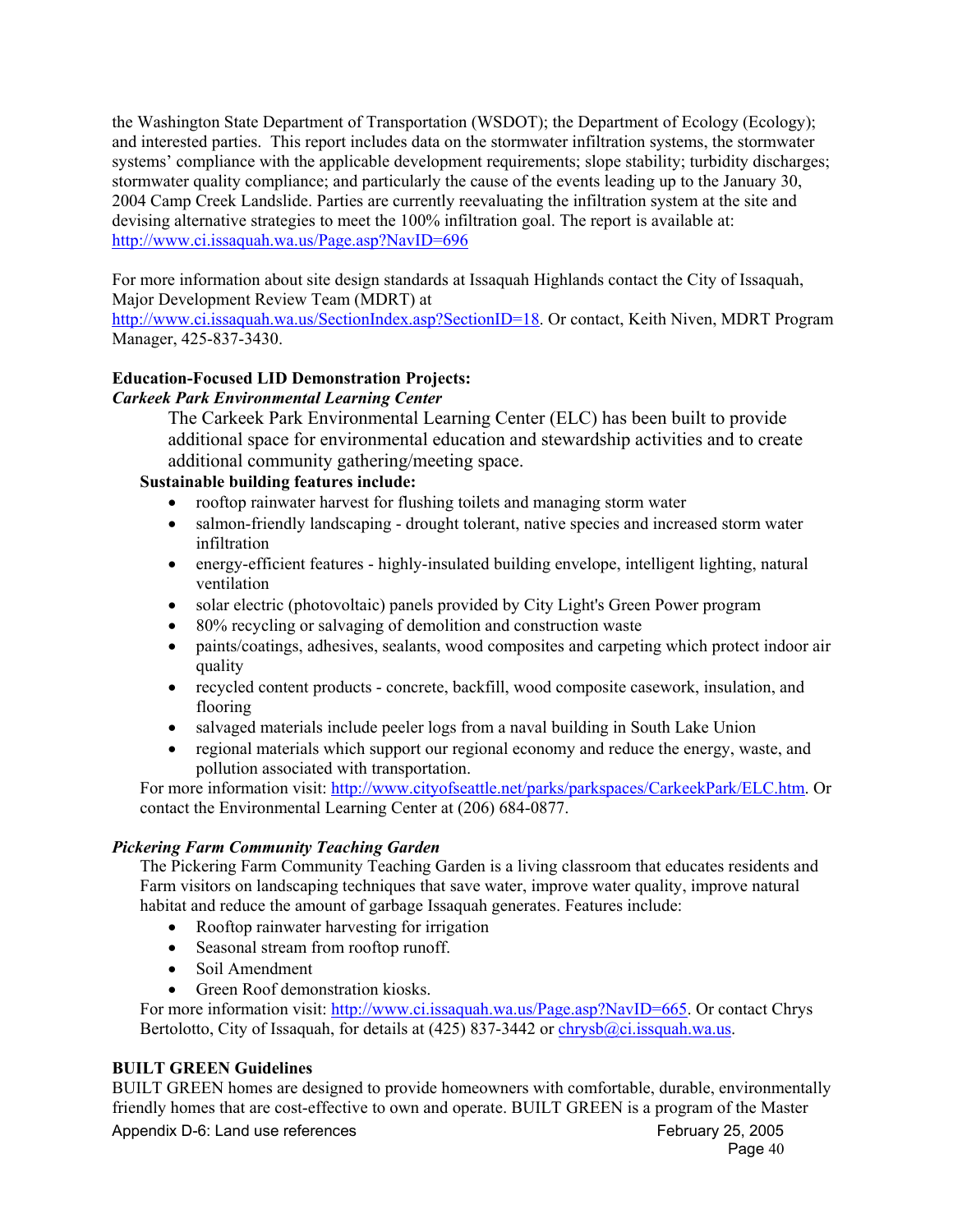Builders Association of King and Snohomish Counties, developed in partnership with King County, Snohomish County, and other agencies in Washington State. The BUILT GREEN program certifies homes with one to three stars based upon points accrued for various elements of site and building design. Although the major focus of the program is on energy conservation and other elements of green architecture, there are several points available for various site design features.

More information about BUILT GREEN is available at http://www.builtgreen.net or at (425) 451-7920. Many large local developers are participating in the program. Issaquah Highlands, Redmond Ridge, Talus, Snoqualmie Ridge and many other large local developments include BUILT GREEN certified homes. A list of participating businesses is available at: http://www.builtgreen.net/members.html#builders.

See additional projects listed at *Review of Low-Impact Development Techniques*, available from the Puget Sound Action Team at: http://www.psat.wa.gov/Programs/LID/PSAT\_TechMemo1.pdf

# **Low Impact Development Sample Ordinances and Regulations**

# **Island County Stormwater Code - Low Impact Development Requirements**

In December 1998, Island County adopted a stormwater ordinance that provides developers with the option of using low impact development practices. The design standards are based on *Low Impact Development Design Strategies—An Integrated Design Approach,* prepared by Prince Georges County, Maryland, January 2000. The Island County Stormwater and Surface Water Ordinance provides special performance requirements that developers must meet for their development proposals to qualify as LID. The ordinance allows applicants who propose to use LID practices for development approvals a choice. Applicants of small development projects may accept permit conditions that fulfill the best management practices for LID surface water rate control in lieu of submitting a drainage narrative. For major development activities and engineered grading projects, applicants who propose to use LID drainage controls may submit a drainage narrative instead of a preliminary drainage plan. The ordinance does not require a downstream analysis when the project design includes and is approved for using LID standards. To date, LID practices have been partially applied in developments such as Bayview Corner, but no major developments have used LID technologies in Island County.

**Contact:** Phil Cohen, Surface Water Management Division, Island County Public Works, Phone: (360) 679-7331 extension 7440, FAX: (360) 678-4550, philc@co.island.wa.us

## **City of Issaquah - Stormwater Management Policy for Low Impact Development**

In 2000, the city of Issaquah adopted an update to the stormwater code (Title 13.28.055) that provides a process and criteria for evaluating low impact development proposals. The municipal code authorizes the Director of Public Works to authorize deviations from stormwater design standards to achieve "low impervious surface development." The director also has the option of requiring evaluation and monitoring of project elements. The code language is on the Municipal Research Services Center website (www.mrsc.org). Go to "Legal Resources," then "City and County Codes," then "City Codes" to Issaquah City Code Title 13.28.055. The Issaquah Municipal Code (Title 13.30) also provides an incentive for projects that infiltrate stormwater. Projects that infiltrate 100 percent of the stormwater can receive up to a 50 percent reduction in the stormwater utility fee. On other fronts, the city is considering a more comprehensive sustainable development program, including incentives. Some of these provisions relate directly to LID, such as green streets, green roofs, and pervious pavers.

Contact: Kerry Ritland, City of Issaquah, (425) 837-3410 or kerryr@ci.issaquah.wa.us

## **City of Olympia - Low Impact Development Strategy for Green Cove Basin**

In 1998, Olympia undertook a process to "define the balance between human activities and protecting habitat" in its streams and watersheds. After reviewing all city watersheds, the city council decided to

Appendix D-6: Land use references Appendix D-6: Land use references February 25, 2005

Page 41 **Page 41**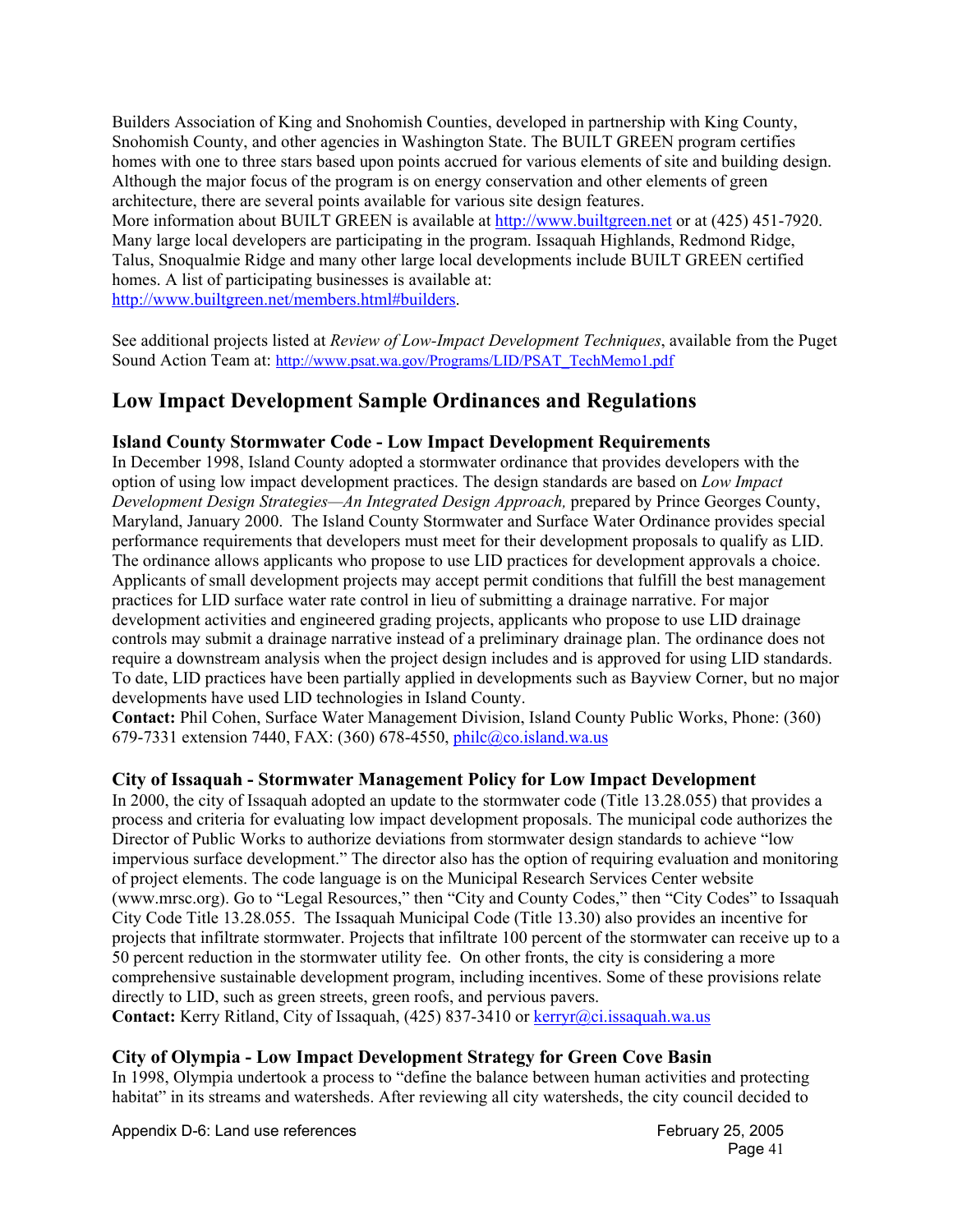focus on the 2,600-acre Green Cove Creek watershed in west Olympia. In October 2001 the Olympia City Council adopted a unique set of mandatory low impact development regulations to prevent further damage to aquatic habitat from urban development in the Green Cove Basin. The Olympia City Council completed a comprehensive policy revision covering development density, impervious surface coverage, lot size, open space/tree retention, street design, street width, block sizes, parking, sidewalks, and stormwater management requirements. Key policy changes for the Green Cove Basin were adopted through comprehensive plan amendments, municipal code amendments, development guidelines and public works standards, and a drainage design and erosion control manual. Since part of the Green Cove Basin is in Thurston County, the county adopted policy and regulatory changes to complement Olympia's program. This included changes to the county's comprehensive plan, zoning, and open space program. Unlike LID ordinances in Lacey and Tumwater that are voluntary, Olympia's Green Cove regulations are mandatory. As of October 2002, the city has received two subdivision projects for development under the new policies.

**Contact:** Andy Haub, City of Olympia Public Works , (360) 753-8475, ahaub@ci.olympia.wa.us For a more detailed case study and a CD-ROM containing project reports and ordinances, contact the City of Olympia. http://www.psat.wa.gov/Programs/LID/Green\_Cove.pdf

### **City of Lacey - Zero Effect Drainage Discharge Ordinance**

 **Zero Effect (or Impact) Development** (ZID) refers to a project that adheres to a 60/0 development standard and is constrained by characteristics of a healthy watershed as described in the Salmon in the City Conference Abstracts. "60/0" means 60 percent forest cover preserved /zero effective impervious surface. In 1999, the Lacey city council enacted a "Zero Effect Drainage Discharge" ordinance. The goal of Lacey's ordinance is to retain the critical functions of a forest including evapotranspiration and infiltration after site development such that near zero effective impervious surface is achieved. The ordinance is flexible and establishes performance standards for development rather than specific design criteria. A committee of Lacey staff has the authority to grant administrative variances from traditional standards to achieve the ordinance's goal. Projects must preserve 60 percent natural habitat area and achieve "near zero effective impervious surface."

**Contact:** Eric Hielema, City of Lacey, (360) 438-2686, ehielema@ci.lacey.wa.us Website for Chapter 14.31 Zero Effect Ordinance: **http://www.ci.lacey.wa.us/lmc/lmc\_main\_page.html** 

### **City of Tumwater - Zero Effect Development Ordinance**

In 2000, Tumwater enacted the Zero Effect Drainage Ordinance (Title 13, Chapter 13.22). The city found that typical site development hinders stormwater retention, that stormwater discharges offsite adversely affect stream habitat, and that retaining forest canopy aids evapotranspiration and infiltration of stormwater runoff. The ordinance provides developers with the option of using zero impact development practices in residential and commercial projects. A set of performance guidelines indicates the characteristics of an acceptable project.A committee reviews project proposals and can approve variances to the city's development code to accommodate nontraditional construction techniques. Projects approved under the ordinance must preserve 65 percent of forest area on the development site. Runoff must not be collected or discharged to surface water (thus achieving zero effective impervious area). The guidelines encourage looped one-way streets; narrow pervious driveways; small, pervious garage aprons; and small home footprints. Roof runoff must be infiltrated or mitigated. To compensate for narrower roads and reduced access for emergency vehicles, structures are required to meet more rigorous fire standards.

Full Text of the ordinance is available at:

http://www.ci.tumwater.wa.us/Departments/Planning%20&%20Facilities/Zero%20Effect%20Drainage% 20Discharge%20Developments%20Ordinance.htm

**Contact:** Michael Matlock, City of Tumwater, (360) 754-4210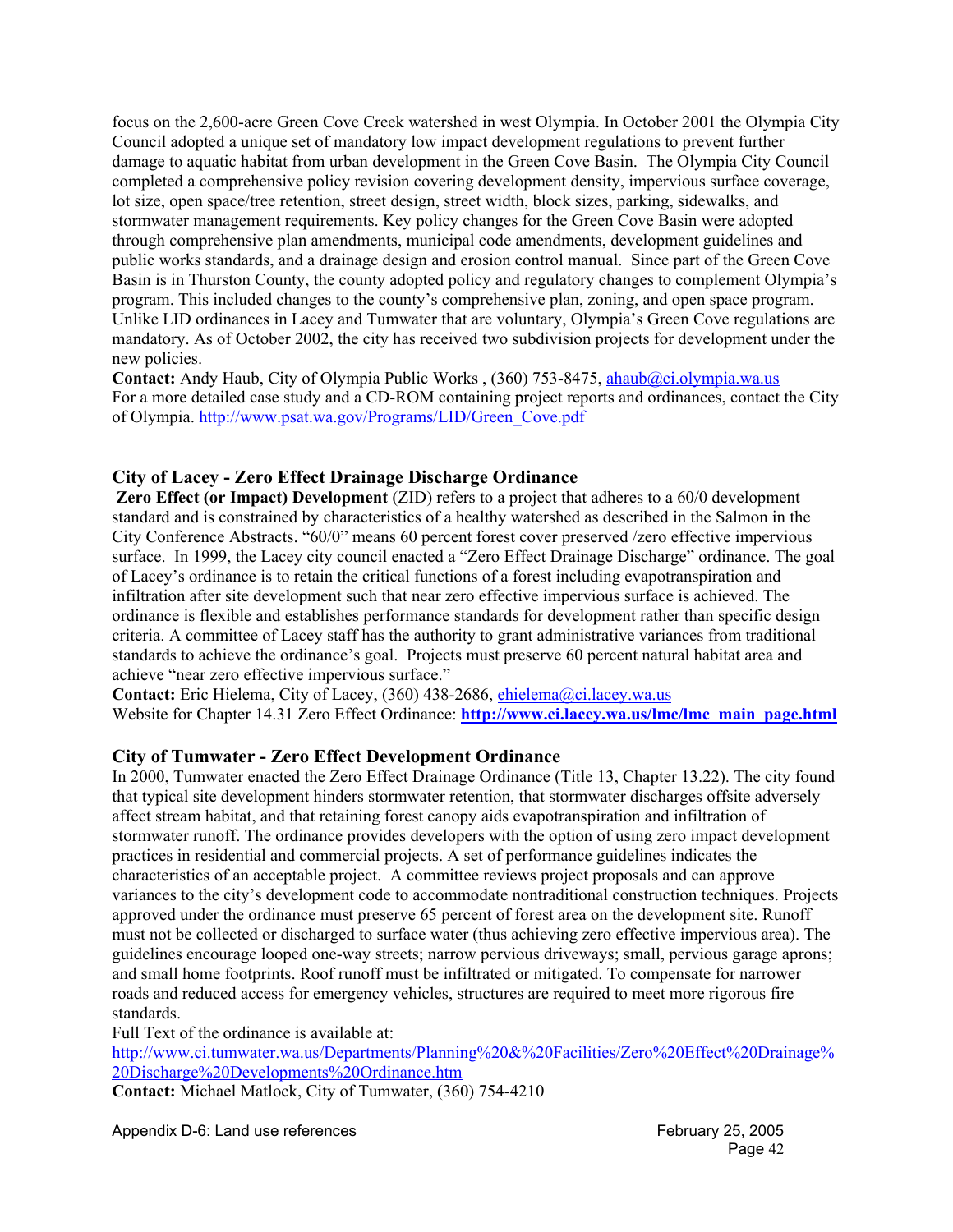Website: http://www.ci.tumwater.wa.us/ Follow the link to City Departments, then Planning and Facilities.

### **King County Stormwater Management – Surface Water Design Manual Update**

During 2004, King County is updating its 1998 Surface Water Design Manual to:

- Achieve compliance with Endangered Species Act (ESA) goals, and
- Achieve equivalency with the 2001 Washington State Department of Ecology Manual.

The revised manual will give developers the option to choose from a number of LID approaches to achieve stormwater management requirements. LID techniques are included under flow control BMPs which must be applied to new and/or existing impervious surfaces. Where full dispersion or full infiltration of impervious area runoff is not feasible or applicable, or will cause flooding or erosion impacts, one or more of the following BMPs must be applied to (or used to mitigate for) impervious area:

- Partial Infiltration
- Basic Dispersion
- Rain Garden
- Permeable Pavement
- Rainwater Harvesting
- Vegetated Roof
- Reduced Impervious Surface Credit
- Native Growth Retention Credit

#### Draft Table 1.2.3.C below lists the proposed sizing credits for various LID techniques.

| TABLE 1.2.3.C FLOW CONTROL BMP FACILITY SIZING CREDITS |                                                                 |  |
|--------------------------------------------------------|-----------------------------------------------------------------|--|
| <b>Flow Control BMP Type</b>                           | <b>Facility Sizing Credit</b>                                   |  |
| Full dispersion                                        | Model fully dispersed surface as forest                         |  |
| Full infiltration                                      | Subtract impervious area that is fully infiltrated              |  |
| Partial infiltration                                   | Model tributary impervious surface as 50% impervious, 50% grass |  |
| <b>Basic dispersion</b>                                | Model dispersed impervious surface as 50% impervious, 50% grass |  |
| Rain garden                                            | Model tributary impervious surface as 50% impervious, 50% grass |  |
| Permeable pavement (non-grassed)                       | Model permeable pavement area as 50% impervious, 50% grass      |  |
| Grassed modular grid pavement                          | Model permeable pavement as all grass                           |  |
| Rainwater harvesting                                   | Subtract roof area that is fully controlled                     |  |
| Vegetated roof                                         | Model vegetated roof area as 50% impervious, 50% grass          |  |
| Reduced impervious surface credit                      | Model reduced footprint rather than standard assumed footprint  |  |
| Native growth retention credit                         | No facility sizing credit, only a credit toward meeting BMP     |  |
|                                                        | requirement                                                     |  |
| Perforated pipe connection                             | No facility sizing credit                                       |  |

The draft King County Surface Water Design Manual includes specific design specifications for LID stormwater management techniques. These may be found in Appendix C at http://dnr.metrokc.gov/wlr/dss/Manual-Draft.htm

#### **WA State Dept. of Transportation - LID in the Highway Runoff Manual**

The Washington State Department of Transportation is revising its *1995 Highway Runoff Manual.* As part of this revision, the department will develop and reference three low impact development elements in the revised manual:

- 1. Permeable paving at park and rides, pedestrian paths, and lower speed roadways.
- 2. Bioretention along roadways.
- 3. Constructed wetlands for stormwater treatment.

The LID portion of the revised manual includes plans, specifications, methodology for estimating costs, and a hydraulic design process.

Appendix D-6: Land use references Appendix D-6: Land use references February 25, 2005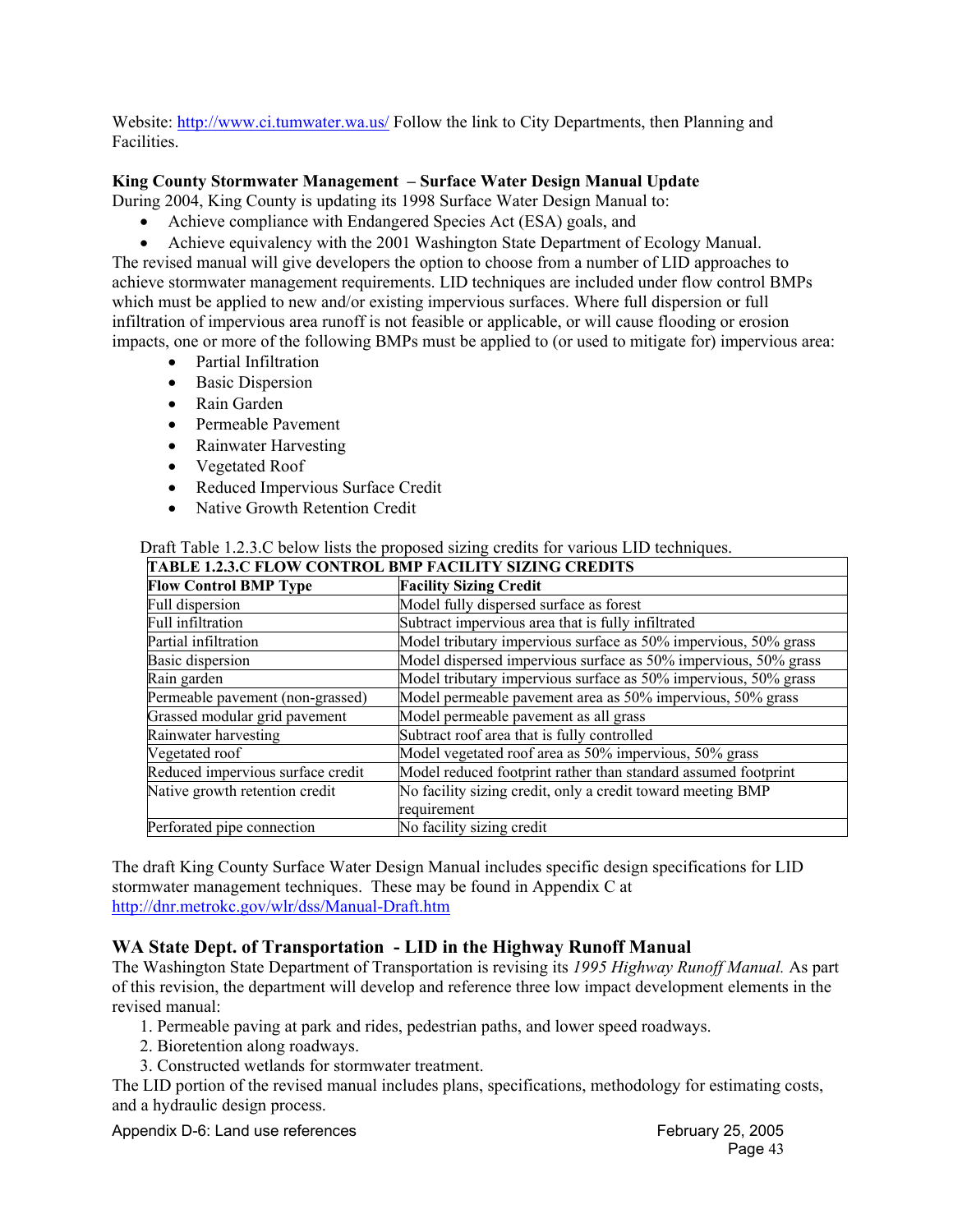**Contacts:** Rick Johnson, Washington State Department of Transportation, (260) 440-4642, johnsor@wsdot.wa.gov Larry Schaffner, Washington State Department of Transportation, (360) 570-6657, schaffl@wsdot.wa.gov Website: http://www.wsdot.wa.gov/fasc/EngineeringPublications/Manuals/HighwayRunoff2004.pdf

# **4. Shoreline Management**

*WA Department of Ecology.* Shoreline Master Program Guidelines at: http://www.ecy.wa.gov/programs/sea/sma/index.html

*WA Department of Community, Trade and Economic Development.* Guidance from critical areas handbook:

http://www.cted.wa.gov/DesktopModules/Documents/ViewDocument.aspx?Documen  $tID=1034$ 

*Puget Sound Action Team.* Growth Management Updates guidance at: http://www.psat.wa.gov/Programs/GMA/GMA\_checklist\_2004.pdf

# *Other References.*

For a discussion of possible disincentives created by the Shoreline Management Act for shoreline restoration projects, see:

• Eric Laschever, Preston Gates & Ellis, LLP. 2003. The Shoreline Management Act Jurisdiction and Incentives for Shoreline Restoration Projects. Project Manager, Miles Mayhew, City of Seattle.

Guidelines for marine overwater structures:

- Battelle Marine Sciences Laboratory et al. May 2001. Reconnaissance assessment of the state of the nearshore ecosystem: eastern shore of Central Puget Sound, including Vashon and Maury Islands (WRIAs 8 and 9). Prepared for King Co. Dept. of Natural Resources, Seattle, WA (pg. 12-9).
- Nightingale, Barbara and Charles Simenstad. May 2001. White paper, overwater structures: marine issues. Submitted to WA Dept. of Fish and Wildlife, WA Dept. of Ecology, and WA Dept. of Transportation. Seattle, University of Washington, Wetland Ecosystem Team, School of Aquatic and Fishery Science (pg. 92-103).

Guidelines for marine dredging:

• Nightingale, Barbara and Charles Simenstad. July 2001. White paper, dredging activities: marine issues. Submitted to WA Dept. of Fish and Wildlife, WA Dept. of Ecology, and WA Dept. of Transportation. Seattle, University of Washington, Wetland Ecosystem Team, School of Aquatic and Fishery Science (pg. 77-91).